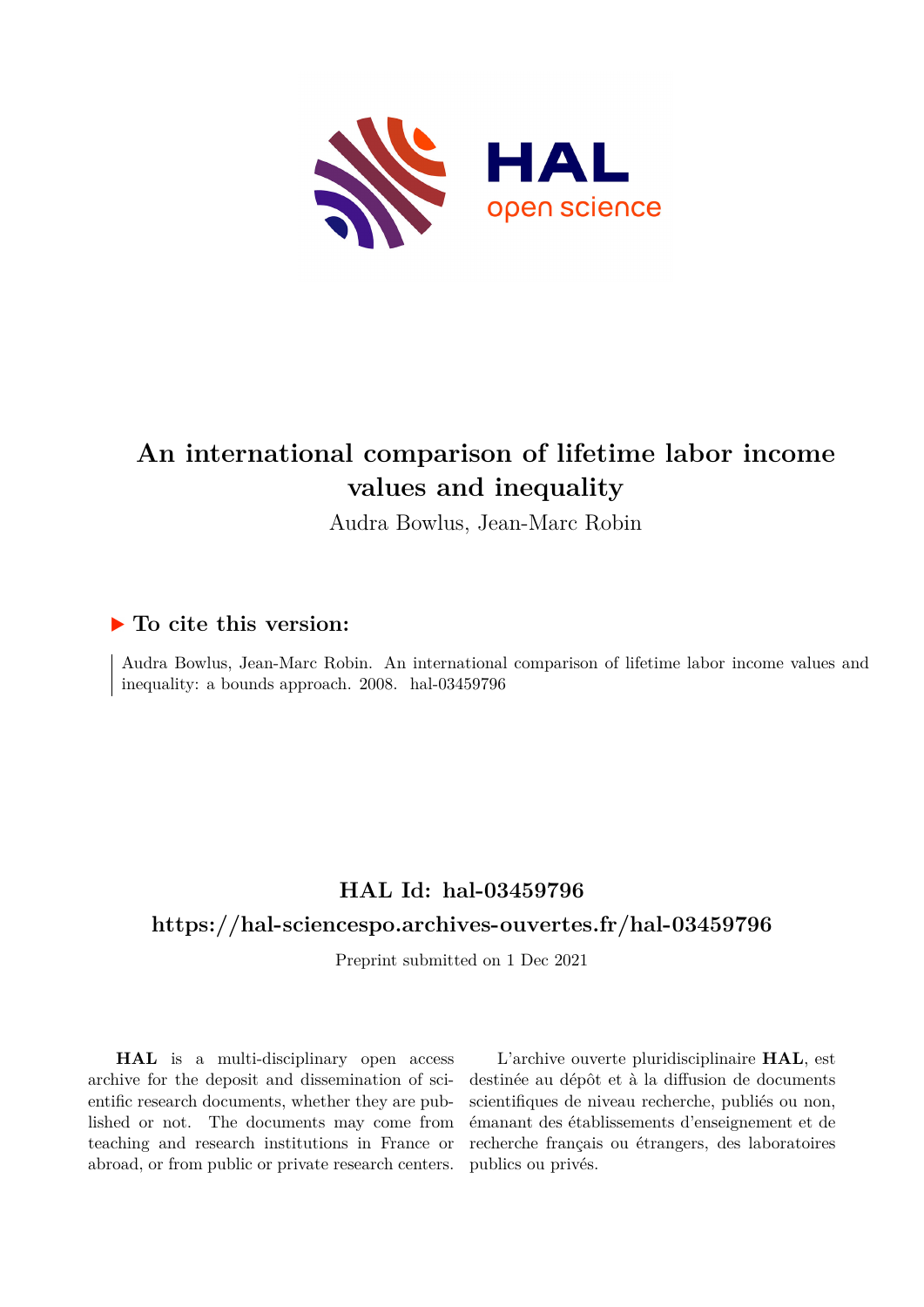# An International Comparison of Lifetime Labor Income Values and Inequality: A Bounds Approach<sup>∗</sup>

Audra J. Bowlus University of Western Ontario† Jean-Marc Robin

Paris School of Economics, Universite Paris 1 Pantheon Sorbonne,‡ and University College London

April 2008

#### Abstract

In this paper, we compare and contrast earnings inequality and mobility across the U.S., Canada, France, Germany and the U.K. at the turn of the 21st century. We first construct and estimate a flexible model of individual earnings dynamics for each country that isolates mobility within a stable earnings distribution, allowing, or not, for individual fixed effects. We then simulate individual earnings trajectories given base-year earnings (1998) and construct lifetime annuity value distributions for each country. Our model provides an excellent fit to both the earnings and the mobility data despite its simplicity and limited data requirements. Our results show that equalizing mobility is positively correlated with earnings inequality with the U.S. displaying the most equalizing mobility and France the least. The models with and without fixed effects provide upper and lower bounds, respectively, on the resultant lifetime inequality levels in each country, and reveal that the countries are much more similar in terms of long run inequality than cross-section measures suggest.

<sup>∗</sup>The authors wish to thank Joseph Altonji, Richard Blundell, Martin Browning, Peter Gottschalk, Steven Haider, Robert Moffitt, Giuseppe Moscarini, Bernard Salanié, and Gary Solon for helpful comments and discussion. We also thank participants in seminars at University of Oxford, New York University, Columbia University, Yale University, and the Institute for Fiscal Studies, and conference sessions at the First Annual CLSRN conference, the second annual UM/MSU/UWO Labor Economics Day, and the Canadian Econometrics Study Group.

<sup>†</sup>Department of Economics, University of Western Ontario, London, ON N6A 5C2, Canada, e-mail: abowlus@uwo.ca. Audra J. Bowlus gratefully acknowledges financial support from the Social Science and Humanities Research Council and data assistance at the University of Western Ontario's Research Data Centre.

<sup>&</sup>lt;sup>‡</sup>Centre d'Economie de la Sorbonne, 106/112 bd de l'Hô pital, 75647 Paris Cedex 13, e-mail: jmrobin@univ-paris1.fr. Jean-Marc Robin gratefully acknowledges the financial support from the Economic and Social Research Council for the ESRC Centre for Microdata Methods and Practice, "Cemmap" (grant reference RES-589-28-0001), and from the Direction de l'Animation de la Recherche, des Etudes et des Statistiques (DARES) of the French Ministère de l'Emploi et de la Solidarité (convention no. 4028)...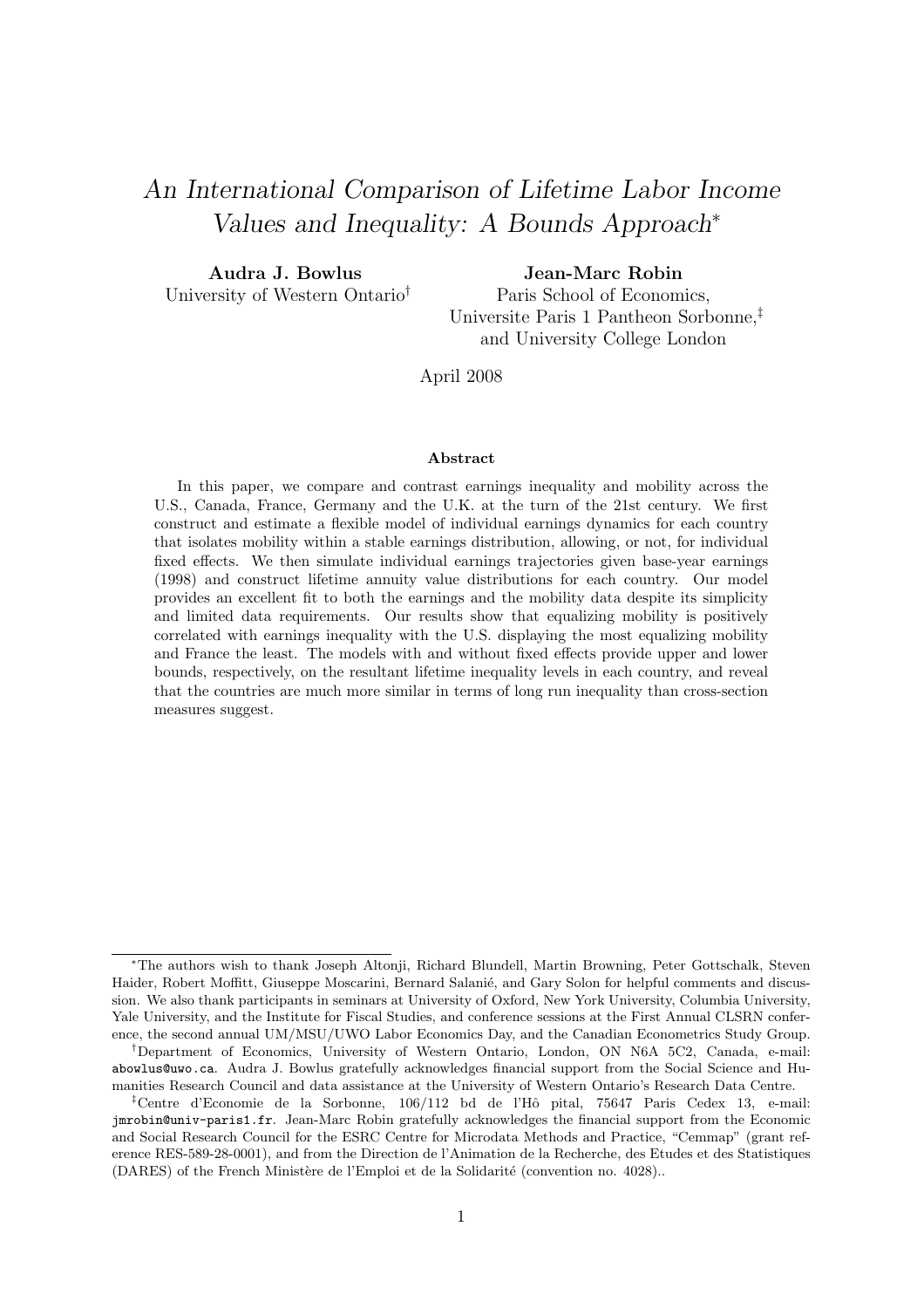## 1 Introduction

Because individuals are subject to shocks that make them change and exchange positions within earnings distributions, cross-sectional survey data can only offer an incomplete picture of earnings inequality across countries or across different groups within the same country. In order to account for such sources of instability as unemployment risk and, more generally, earnings mobility, it is thus essential to consider long run measures of earnings inequality.

Long run earnings inequality studies are usually based on measures of permanent income obtained by averaging actual, individual or familial, pre- or post-tax income series over periods of at least five years with a strong preference for even longer panels.<sup>1</sup> However, as few countries have collected long panel data sets, the number of cross-country studies of earnings mobility and long run earnings inequality is small relative to the large literature that compares and contrasts cross-section earnings inequality across countries.<sup>2</sup>

Moreover, besides requiring long panel data sets, the use of five-year-or-more earnings averages has the drawback of mixing structural mobility (changes in the steady-state equilibrium wage distribution) and exchange mobility (earnings dynamics within a particular steady-state equilibrium) – the dynamics of the economy and that of individuals.<sup>3</sup> It is therefore arguable that a model of earnings dynamics is useful both to filter out macroeconomic trends and to simulate lifetime earnings.<sup>4</sup>

Our aim in this paper is to develop a model that is at the same time highly flexible, for the simulations to remain credible even over long time spans, and easy enough to estimate and simulate for a large cross-country comparison study to be feasible. We start by detrending the

<sup>&</sup>lt;sup>1</sup>See Moffit and Gottschalk (2002) for a discussion as to why at least five years are necessary for averaging.

<sup>2</sup>Examples of comparative studies of mobility include the following. Aaberge et al. (2002) compare the U.S. and Scandinavian countries (Denmark, Norway and Sweden). Burkhauser, Holtz-Eakin and Rhody (1997), Burkhauser and Poupore (1997), Maasoumi and Trede (2001), and Schluter and Trede (2003) compare postgovernment-tax family income in the U.S. Panel Study of Income Dynamics (PSID) and the German Socio-Economic Panel (GSOEP) in the 1980's before the reunification of East and West Germany. Van Kerm (2004) compares Belgium (Belgium Socio-Economic Panel), Western-Germany (GSOEP) and the U.S. (PSID) as far as post-tax-and-transfer disposable household income in 1985 and in 1997 is concerned. Buchinsky et al. (2003) and Fields (2005b) look at earnings mobility in France and the U.S. between 1970-1995 using PSID data and the French DAS/DADS register data. Cohen (1999) and Cohen and Dupas (2000) use a search model to compute lifetime welfare functions for French and American workers and compare the cost of unemployment in both countries. Flinn (2002) compares Italy and the U.S. in 1988-1989. For cross-country comparisons of earnings inequality see the surveys of Levy and Murnane (1992), Katz and Autor (1999) and Gottschalk and Smeeding  $(2000).$ 

 ${}^{3}\text{In}$  addition, this constraint makes it difficult to study different time periods as lengthy representative panels are then required for multiple time periods. When a single panel is available for such a long period, e.g. the Panel Study of Income Dynamics (PSID) in the US or the German Socio-Economic Panel (GSOEP), authors often argue that the full panel should be used to get a more accurate measure of permanent income rather than breaking up the panel to study different time periods. See Gangl, Palme and Kenworthy (2007) regarding the former argument and Baker and Solon (2003) as an example of the latter.

<sup>4</sup>Lillard (1977) is one of the first paper to use this approach to measure human wealth and its dispersion. See Haider (2001), Flinn (2002) and Bowlus and Robin (2004) for recent applications.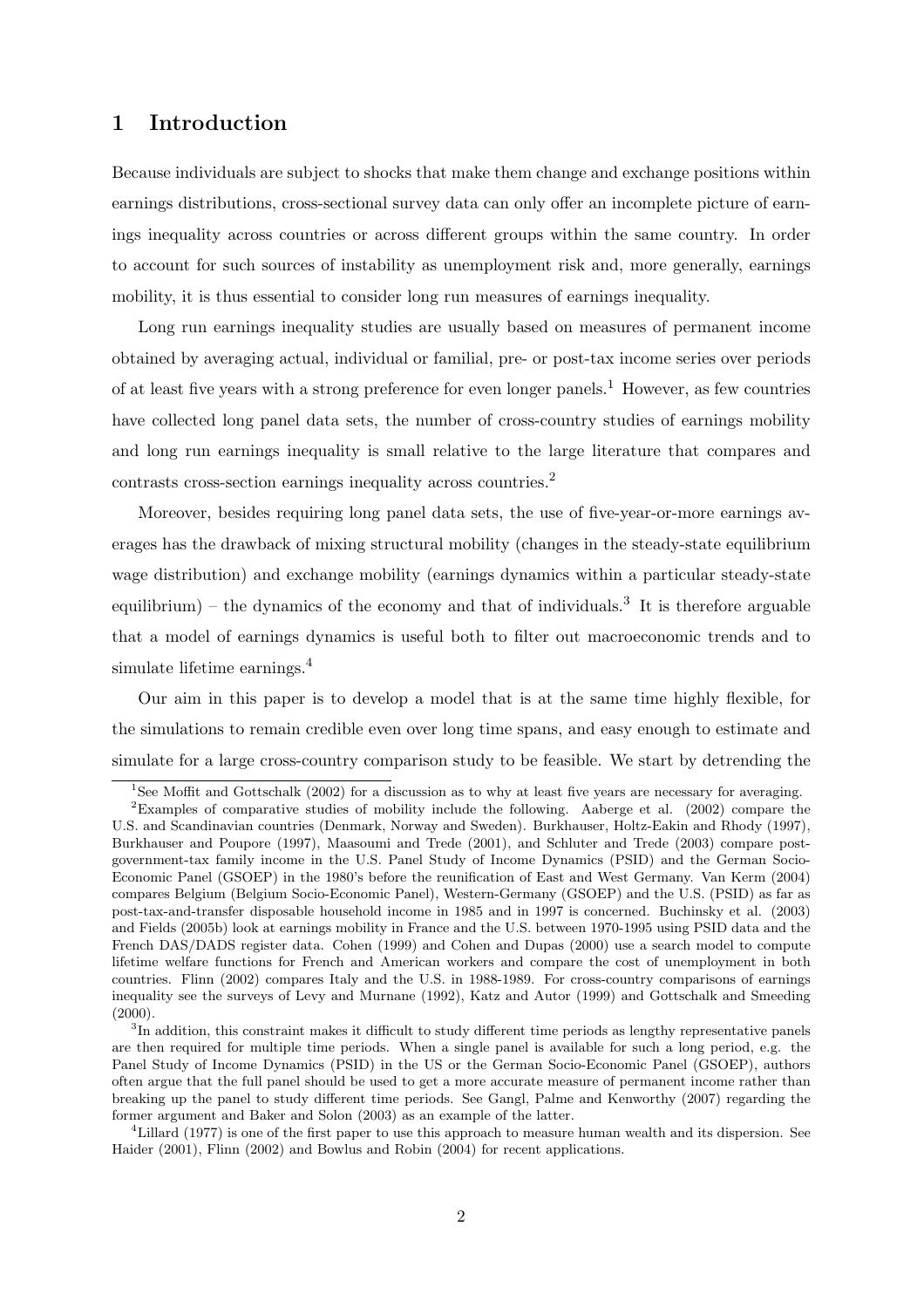earnings data to remove any structural mobility. The earnings process is then assumed to be a function of standard observable characteristics such as sex, education and experience. While the analysis is conducted separately for males and females, parametric forms are assumed for the dependence of earnings and its dynamic process on education and experience. We also allow for unobserved heterogeneity through an individual fixed effect in log wage means and for heteroskedasticity conditional on education and experience. The distributions of the fixed effects and the residuals are estimated nonparametrically. Next we use a flexible copula approach (the continuous equivalent of matrices of transition probabilities across earnings quantiles) to model the dynamics of individual ranks of the standardized residuals within the marginal distributions. We then put these two components together and compute simulated realized values needed to construct our lifetime earnings measures.<sup>5</sup> Finally, the amount of equalizing mobility is measured by the ratio of lifetime earnings inequality to base-year earnings inequality (Shorrocks, 1978, Fields, 2005b).

We model the autoregressive dynamics of the ranks of the standardized residuals in a flexible way by combining multinomial logit models for movements between earnings deciles and employment states over time with a smooth nearest-neighbor procedure for within decile placement. Hence, like the more traditional literature on earnings mobility (e.g. Gottschalk, 1997, Buchinsky and Hunt, 1999), we also consider relative mobility and model, as nonparametrically as possible, the joint distribution of consecutive ranks. In this way, we do not impose any undue symmetry.

In addition, our model also incorporates some of the features of the dynamic earnings models found in the literature.<sup>6</sup> It has the familiar factor structure with a deterministic component, a permanent component, and a transitory, covariance-stationary component. Yet, the dynamics of the transitory shocks are less complex. In particular, the permanent component is a standard fixed effect and the transitory component is only first-order Markov. With respect to the former our model allows for very little unobserved heterogeneity compared to Alvarez et al. (2007), Altonji et al. (2007) and Pavan (2008), for example. With respect to the latter, our transitory innovations are much simpler than, for example, the ARCH process in Meghir and Pistaferri (2004).

We treat the individual-specific, unobserved factor as a fixed effect and we do not allow for measurement error. This makes the model very straightforward to estimate. However,

<sup>5</sup>An alternative would be to use present values (Lillard, 1977). Bowlus and Robin (2004) show that results using present or realized values are qualitatively identical.

<sup>6</sup>See, for example, Moffitt and Gottschalk (1995, 2002), Baker (1997), Haider (2001), Baker and Solon (2003), Geweke and Keane (2000, 2007), Meghir and Pistaferri (2004), Alvarez et al. (2007), Altonji et al. (2007) and Pavan (2008).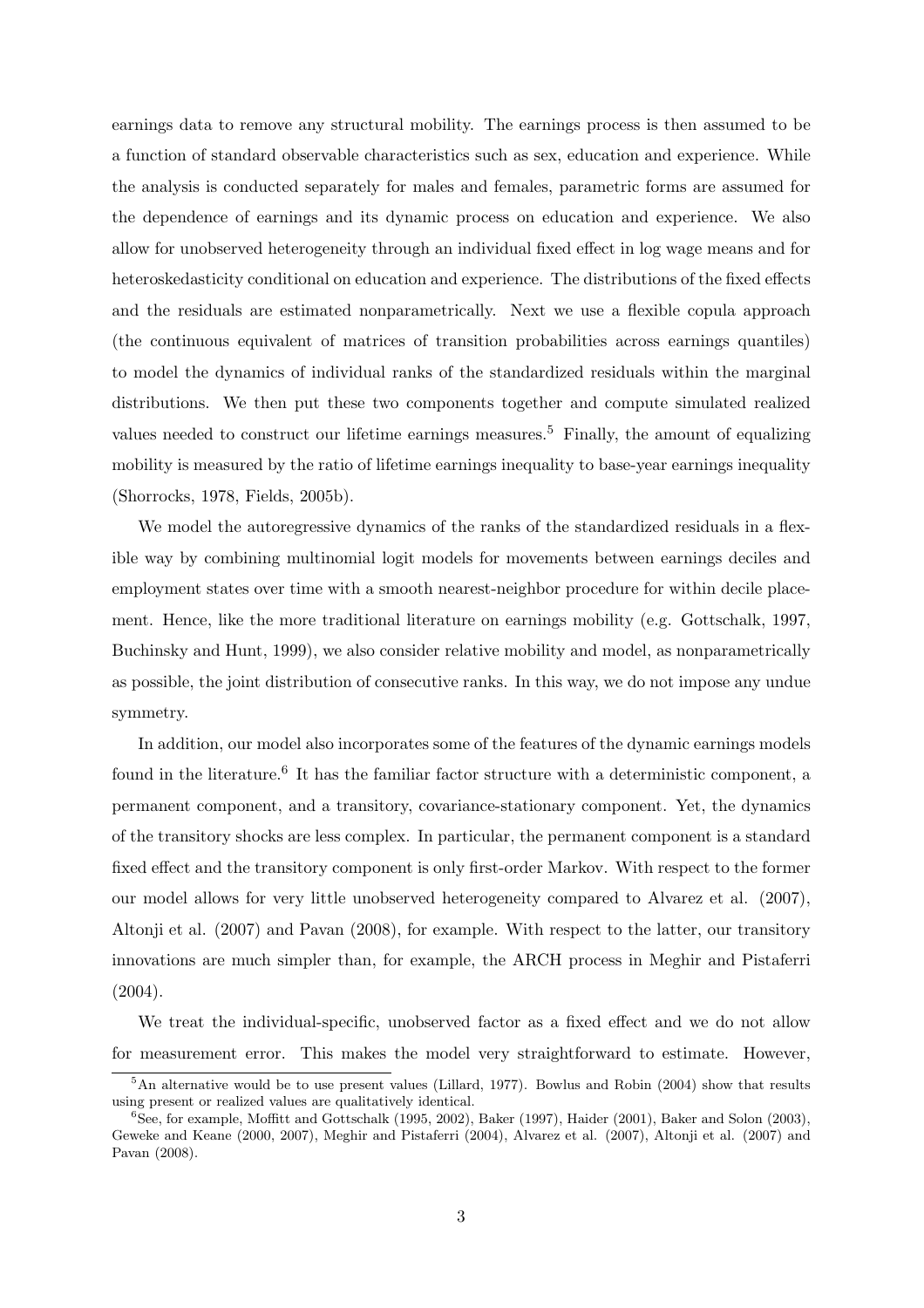short panel data are likely to yield inconsistent estimates. We thus show that disregarding unobserved heterogeneity in marginal distributions over-predicts mobility. The fixed effect model reproduces the patterns of earnings rank-autocorrelations much better, despite some tendency to under-predict mobility. The two models – with and without fixed effects – therefore provide useful bounds for measuring the amount of equalizing mobility. Random-effect models such as those of Altonji et al. (2007) and Pavan (2008) are, by comparison, considerably more difficult to estimate whereas our methodology only requires standard econometric software (OLS and MLOGIT procedures) and can be easily utilized by non-academics.

The countries of our study were chosen to showcase both a range of earnings inequality levels and a range of earnings and employment mobility patterns. They include the U.S., the U.K., Canada, France, and Germany. For all five countries we use panels of three to seven years in length that cover the end of the 1990s with a base year of 1998. The use of this time period allows us to report on more recent trends in mobility as most studies - single and multiple countries - tend to use data from the 1980s and early 1990s.

Our main results are as follows. First, our model provides an excellent fit to the data; it even captures the tail dependence remarkably well. Second, the U.S. displays the most earnings mobility with the U.K. second followed by Canada, Germany and France.<sup>7</sup> Third, the U.S. also displays more employment mobility followed closely by the U.K. and Canada. France and Germany display far less employment mobility than the other countries. Fourth, lifetime inequality measures that incorporate only earnings mobility leave the cross-country inequality rank orderings basically the same with the U.S. displaying the most inequality. Fifth, the inclusion of employment mobility brings the countries much closer together as employment mobility is an equalizing factor in the U.S., the U.K. and Canada and a non-equalizing factor in France and Germany. Thus, despite large differences in earnings inequality in 1998, overall the countries display more similar lifetime inequality levels. How much more depends on whether or not one allows for unobserved heterogeneity.

Given our results, we speculate that mobility likely reduces earnings inequality over a lifetime by about 20-30% in the U.S., Canada and the U.K. and very little, if at all, in France

<sup>7</sup>The OECD Employment Outlook of 1996 draws the following conclusion about earnings mobility between 1986 and 1991 across various OECD countries including the U.S., France and Germany. "The conclusion that similar and substantial levels of mobility prevail across countries is also confirmed when movements across earnings quintiles are examined. [...] indices suggest that Denmark, the United Kingdom and the United States (and, perhaps, Finland) had somewhat higher rates of earnings mobility than France, Germany, Italy and Sweden. But the overall picture is, nevertheless, one of considerable similarity." [page 79] Contini (2002) uses the OECD (1996) data and refines the Employment Outlook's conclusion as follows. "Upward and downward mobility of the relatively better off fraction of the workforce is higher in the USA than in the European countries.[page 5] " Therefore, the cross-country mobility differences that we find seem to be a more recent phenomenon, that was amplified during the 1990's.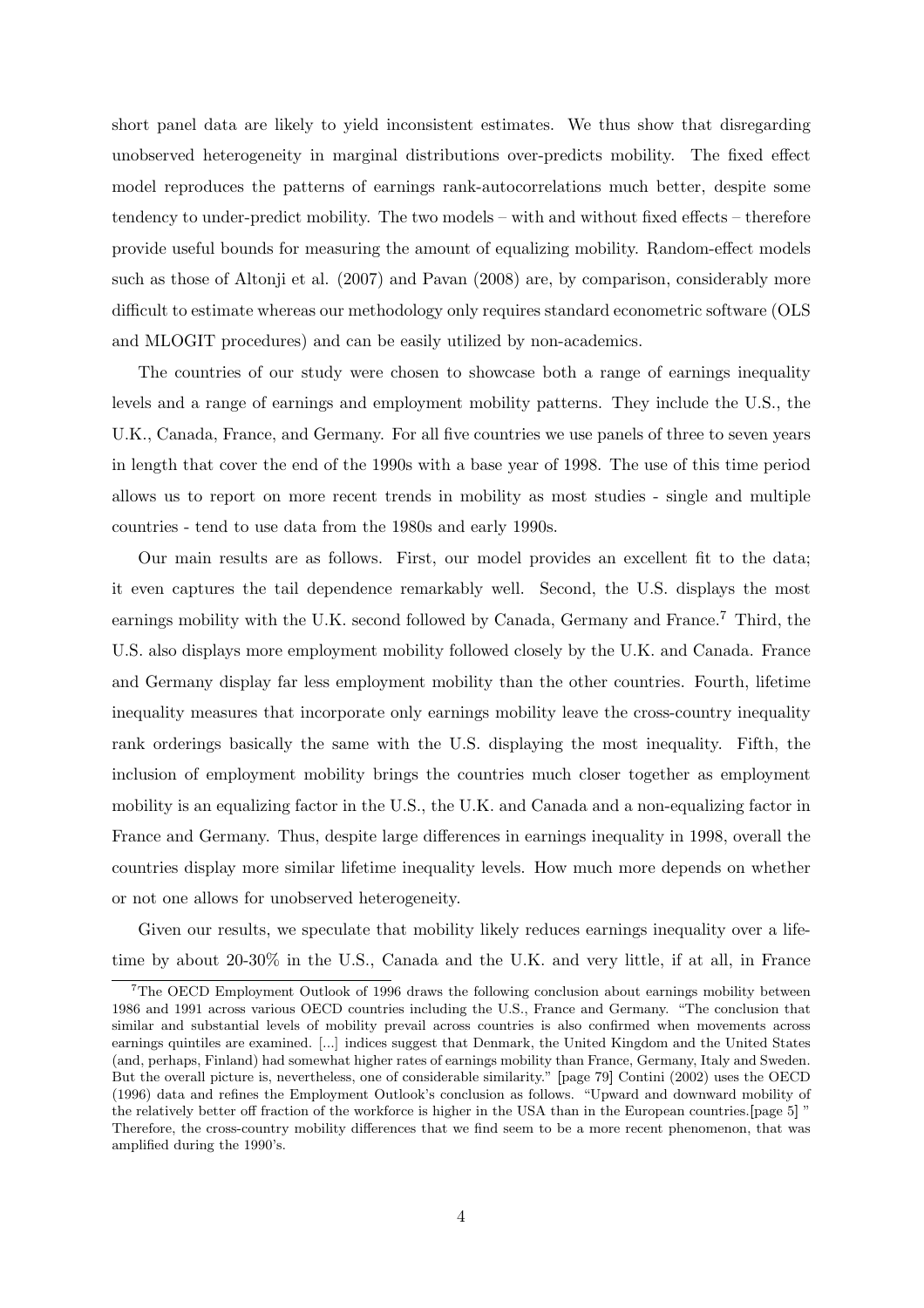and Germany. Within our sample of countries, the countries with relatively higher earnings inequality are also those countries with more equalizing mobility. Thus, incorporating mobility reveals that countries with North American style labor markets are more similar to countries with Continental European style labor markets in terms of long run inequality than measures of short-run inequality would suggest.

Finally, we note that our use of simulation methods to construct lifetime earnings profiles in order to estimate long run measures of inequality is closely related to the methods used by Flinn (2002) and Bowlus and Robin (2004) and to a lesser extent Cohen (1999) and Cohen and Dupas (2000). These papers use partial-equilibrium, on-the-job, stationary search models as a behavioral model and compute present values to measure individual welfare. They all find mobility results in significant equalization in the U.S.; enough equalization to bring the U.S. close to Italy (Flinn, 2002) and France (Cohen, 1999) in terms of long run inequality. While similar in spirit and results, our model is considerably more flexible than these models both because it allows for unobserved heterogeneity and because it is not restricted by the rather stringent implications of search theory.

The plan of the paper is as follows. The next section develops a theoretical framework for computing lifetime values. The data are discussed in Section 3. Section 4 discusses the fit of the model, and Section 5 analyzes the results. Conclusions are given in Section 6.

## 2 The Model

In this section we explain how we model individual earnings dynamics and how we then use this model to simulate individual trajectories and compute lifetime earnings.

Our goal is to have the model satisfy the following requirements. First, it should be conditional on individual characteristics like gender, education and experience. While it is possible to cluster the population by gender and we do so, the number of potential interactions between the other covariates rules out an approach based on clustering the population by all these characteristics and modeling employment and earnings dynamics unconditionally within each population cluster. Hence, we develop a parametric index model for exogenous individual covariates that allows for non-linearity and interactions between covariates.

Second, conditional on individual characteristics, the model for the joint distribution of two consecutive earnings should be flexible. It is thus important to allow for non-symmetric dynamics. For example, wage decreases should be more likely when one is at the top of the earnings distribution and increases more likely when one is at the bottom. In addition, the model should be simple enough to make Monte Carlo simulation easy. Therefore, we adopt a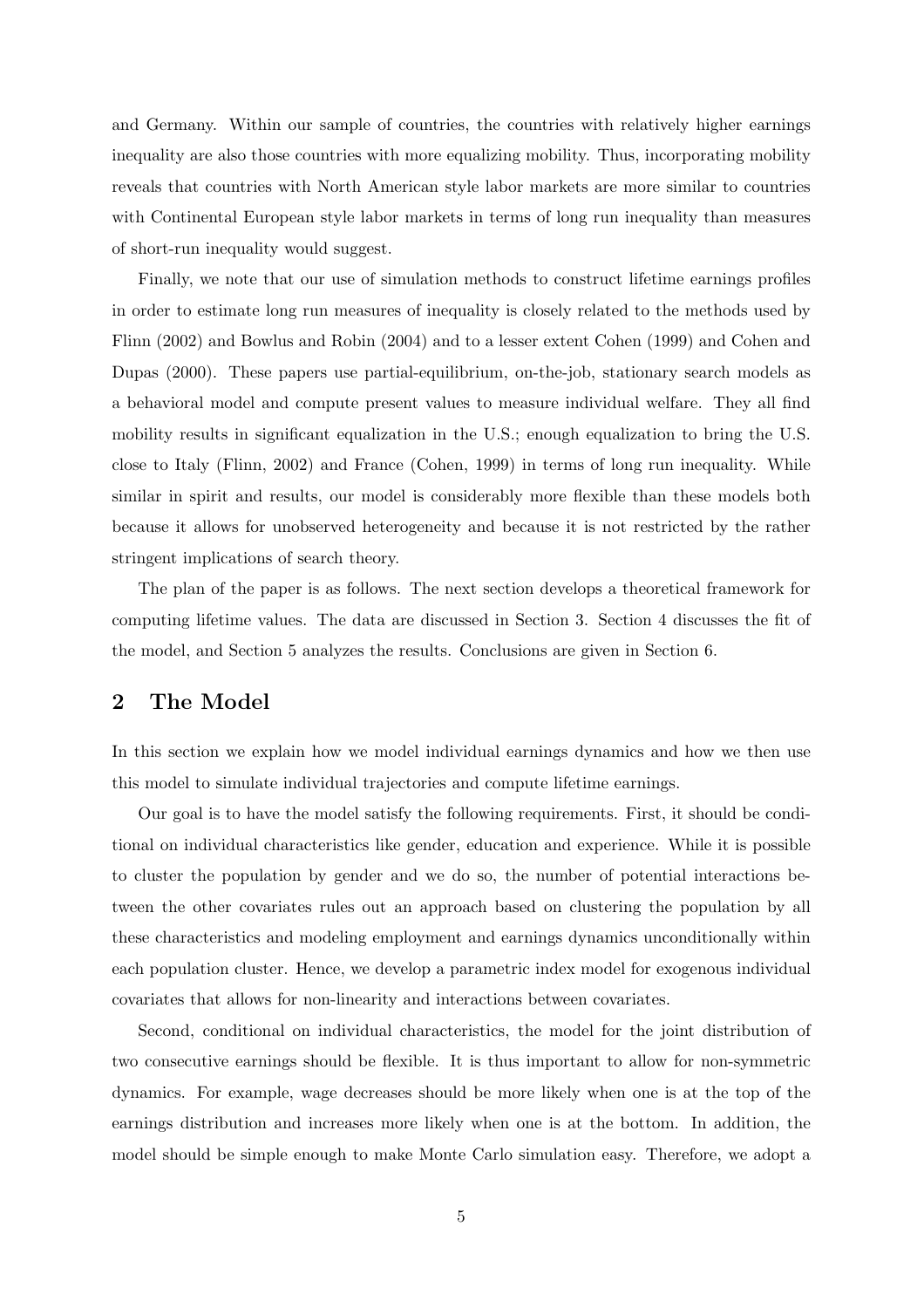nonparametric approach based on first discretizing the support of the marginal distributions and then smoothing the empirical distribution.

Third, the model should isolate the dynamics of individual positions within marginal earnings distributions separately from the dynamics of the marginal distributions themselves. To this end, we detrend the earnings data before conditioning the marginal earnings distributions on interactions between education and experience and modeling the residual stochastic dynamics of individual ranks within the equilibrium cross-sectional earnings distributions.

#### 2.1 Model Specification

To meet the above requirements we set up the following model. First, we detrend all wages by regressing log earnings on time dummies interacted with education dummies.<sup>8</sup> Let  $w_{ht}$  denote the detrended earnings for an employed worker  $h$  at time  $t$ . Next, we posit a linear regression regression for log earnings

$$
\ln w_{ht} = x_{ht}\beta + f_h + e_{ht},\tag{1}
$$

where  $x_{ht}$  is a vector of regressors comprising education dummies interacted fully with a quartic function of potential experience. We allow (or not, for comparison) for a fixed effect  $f_h$ . The components of the parameter  $\beta$  that are associated with time-varying variables are estimated by the within-group estimator. The remaining components of  $\beta$  and the fixed effect  $f_h$  are estimated by applying OLS to the within-group regression residuals.

We also allow for conditional heteroskedasticity of the following form

$$
Var(e_{ht}|x_{ht}) = x_{ht}\gamma,
$$
\n(2)

where the parameter  $\gamma$  is estimated by regressing the squared residuals  $\hat{e}^2_{ht}$  on  $x_{ht}$ . To improve efficiency, we then re-estimate  $\beta$  and  $f_h$  by weighted least squares, with weights proportional to  $(x_{ht}\hat{\gamma})^{-1/2}$ .

Let G be the cumulative distribution function (cdf) of the standardized residuals,  $u_{ht}$  = eht  $\frac{e_{ht}}{\sqrt{x_{ht}\gamma}}$ . We estimate G by the empirical cdf of  $\widehat{u}_{ht} = \frac{\widehat{e}_{ht}}{\sqrt{x_h}}$  $x_{ht}\widehat{\gamma}$ . Let  $r_{ht} = G(u_{ht})$  be the rank of the residual  $u_{ht}$  in the distribution G. We estimate  $r_{ht}$  by  $\hat{r}_{ht} = \hat{G}(\hat{u}_{ht})$ . Finally, let  $q_{ht}$  denote a discrete version of the ranks  $r_{ht}$ ,

$$
q_{ht} = \max\left\{\frac{\lfloor Nr_{ht}\rfloor + 1}{N}, 1\right\},\tag{3}
$$

where  $\lfloor \cdot \rfloor$  is the integer part function. Note that  $q_{ht}$  is never equal to 0 even if  $w_{ht}$  is the minimum earnings. Hence, we use the notation  $q_{ht} = 0$ , if individual h is unemployed at time

<sup>&</sup>lt;sup>8</sup>As stated above, the model is estimated separately for men and women. To simplify the notation we do not index the parameters by gender.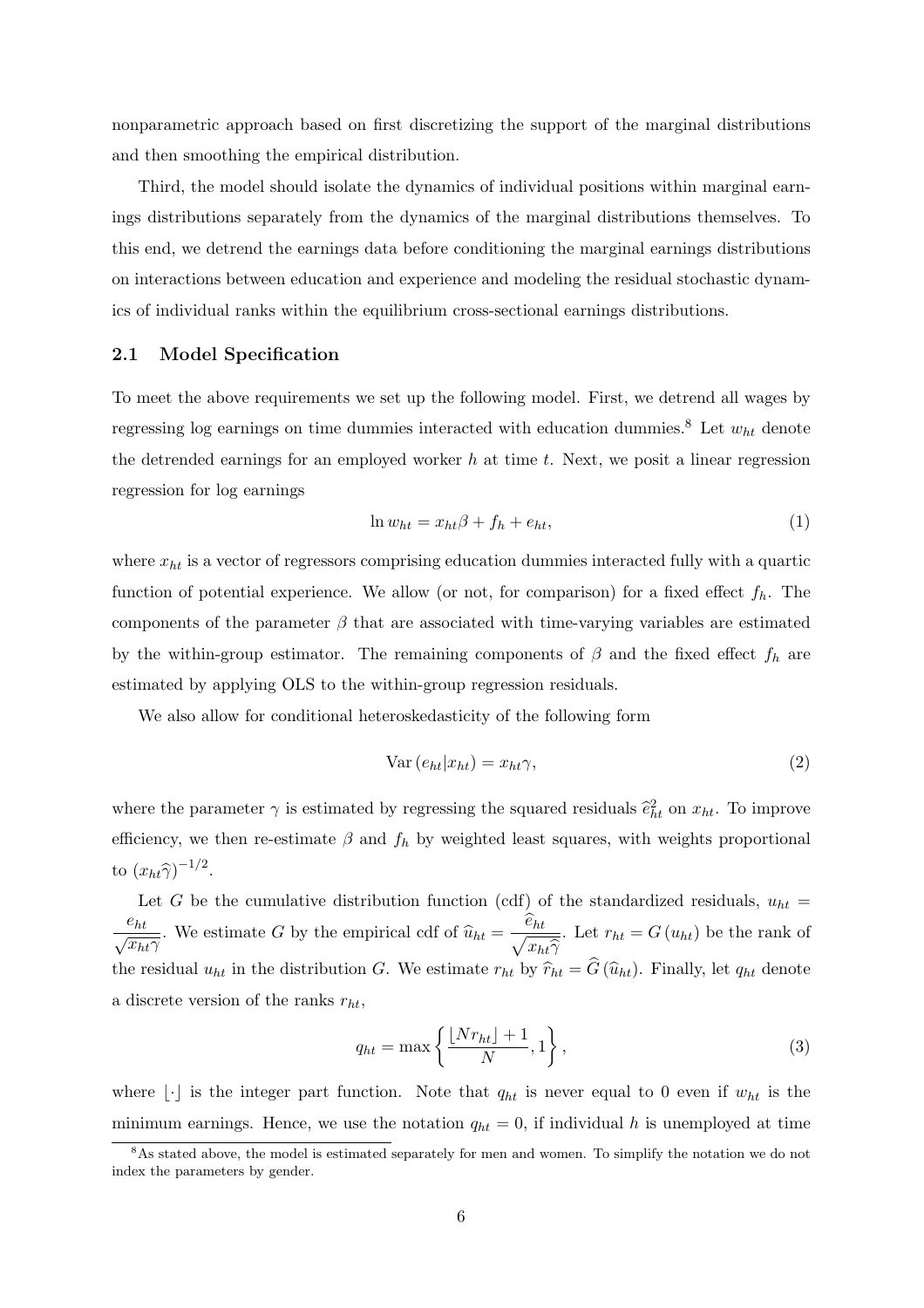t. We call "state" the value of  $q_{ht}$  in  $\{0, \frac{1}{N}\}$  $\frac{1}{N}, \frac{2}{N}$  $\frac{2}{N}, ..., 1$ . In the empirical analysis N is set equal to 10.

Incorporating transitions between employment and unemployment is nonstandard in the earnings dynamics literature as authors often require individuals to have positive earnings in every year of the period under study. However, unemployment risk has been shown to be an important component of variation in earnings as well as measures of lifetime inequality (see Bowlus and Robin (2004), Altonji et al. (2007) and Pavan (2007)). In addition there is wide variation in unemployment risk across countries and as such its inclusion makes a difference in cross-country comparisons. Thus, we include unemployment as a state in our transition matrix in order to incorporate unemployment risk in our analysis. However, we recognize that determining the level of income during unemployment is basically an ad hoc process and so we conduct sensitivity analysis to this choice in our analysis.

Standard ARIMA models of earnings dynamics typically require only a few parameters and, therefore, characterize changes in earnings means and variances well but fail to produce a good description of tail dependence. For this reason a common practice in the literature of earnings inequality and earnings mobility is to examine matrices of transition probabilities across quintiles or deciles (e.g. Buchinsky and Hunt, 1999). We adopt this approach here as well.

Let  $P(i, j|x_{ht})$  be the probability of moving from state  $q_{ht} = i$  at time t to state  $q_{h,t+1} = j$ at time  $t + 1$ , with  $\sum_j P(i, j|x_{ht}) = 1$ . We parameterize the transition probabilities  $P(i, j|x_{ht})$ using multinomial logits for each initial state  $i$ . Specifically,

$$
P(i,j|x_{ht}) = \frac{\exp[x_{ht}\kappa(i,j)]}{\sum_{m=0}^{N} \exp[x_{ht}\kappa(i,m)]}.
$$
 (4)

The set of covariates for these multinomial logit models includes an experience quadratic and the set of education dummies. However, in this case we do not allow for interactions due to small sample sizes within some education\*experience groups for some state-to-state transitions.

If the destination cell sizes are too small, e.g. destination quantiles distant from the quantile interval of origin, we collapse infrequent destination quantiles together. For example, if for  $q_{ht}$  =  $\frac{1}{10}$  there is little chance to reach a rank at  $t+1$  above  $\frac{5}{10}$ , irrespective of the vector of individual characteristics  $x_{ht}$ , we concatenate the whole range of ranks  $r_{h,t+1}$  above  $\frac{1}{2}$ . Specifically, upper and lower destination deciles are combined by collapsing all destination deciles  $\left[\frac{j-1}{10},\frac{j}{10}\right]$  such that  $|j - i| > k$ , for some k, where  $\left[\frac{i-1}{10}, \frac{i}{10}\right]$  is the decile of origin.

Having produced an approximation of the joint distribution of ranks at times t and  $t + 1$ given covariates  $x_{ht}$  at discrete nodes, we then obtain an approximation over the whole range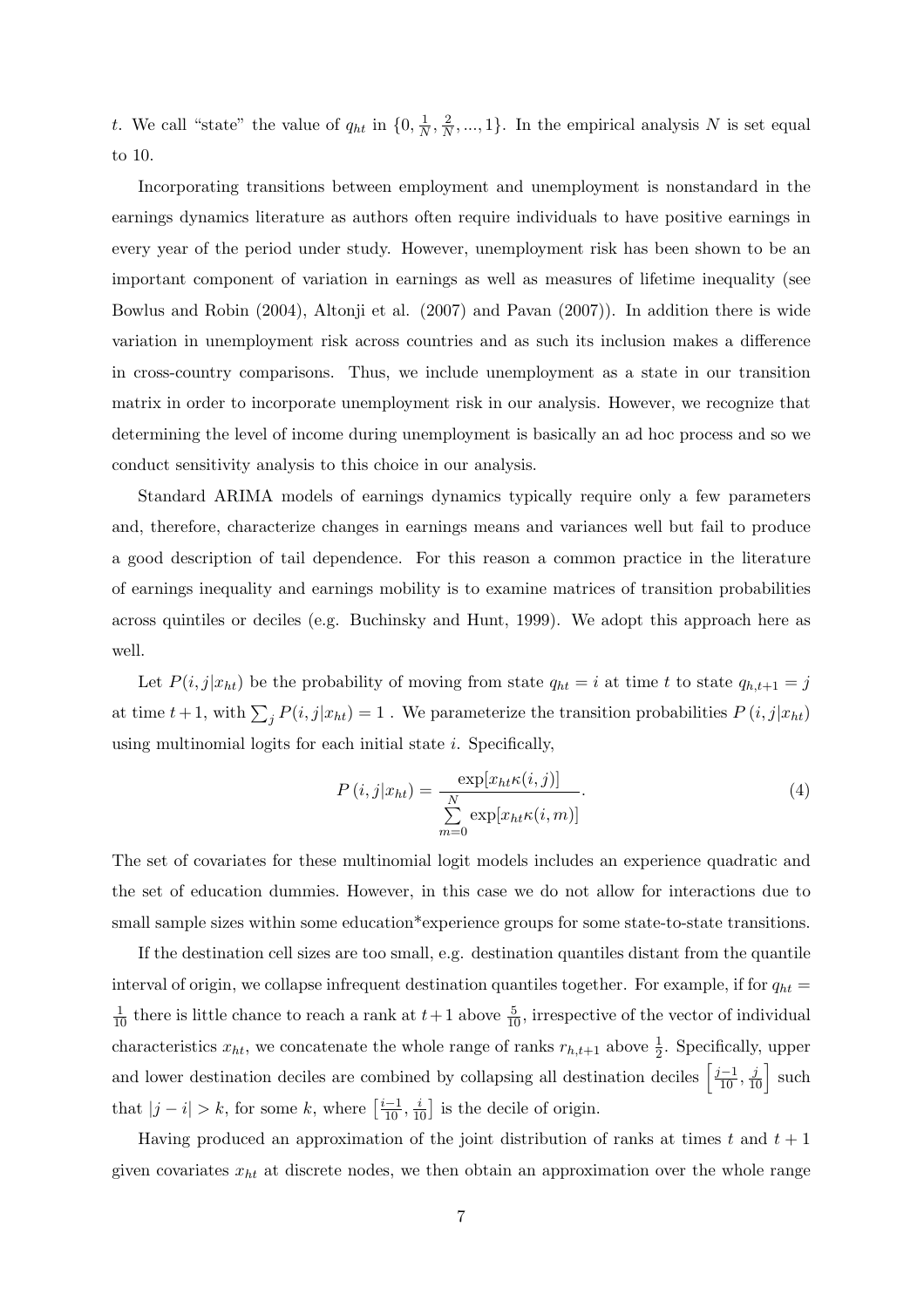of rank values by using a nearest neighbor procedure. Given  $r_{ht}$  and  $x_{ht}$  we predict the quantile at  $t+1$ ,  $q_{h,t+1}$ , using the multinomial logit models. Then we predict  $r_{h,t+1}$  as the value of  $r_{h,t+1}$ in the data that yields the closest match of  $r_{ht}$  and  $q_{h,t+1}$ .

One aspect of the earnings data that we do not model is measurement error. In general validation studies of wage and earnings data find that measurement error is nonclassical and mean reverting, i.e. individuals under report high wages and over report low wages (Bound et. al. (2001) and Gottschalk and Huynh (2007)). While classical measurement error would tend to overstate inequality, nonclassical measurement error results in an understatement of earnings inequality. In terms of earnings mobility the effect of nonclassical measurement error is less clear. Evidence from Gottschalk and Huynh using data from the U.S. Survey of Income and Program Participation (SIPP) matched to U.S. tax records (assumed to be measured without error) indicates that the effects from the nonclassical measurement error are largely offsetting when examining earnings mobility. Thus, even though the SIPP data are found to be measured with error and this results in an understatement of earnings inequality, estimates of the correlation in earnings over time from the SIPP are found to be similar to estimates from the tax records. Since we do not have access to validation data for each country nor an identification strategy for estimating the form and/or degree of measurement error, we do not attempt to incorporate measurement error into our model. We recognize that our measures of earnings inequality may understate the true levels, but we expect the reporting biases to be similar across the countries and we are encouraged by Gottschalk and Huynh's finding that our mobility measures may not be biased.

#### 2.2 Simulation of the Value Functions

In Bowlus and Robin (2004) we computed both ex ante and ex post lifetime income values with the former based on taking expectations or averaging over expected future transition paths and the latter based on simulated paths for each individual in the sample. Here we adopt the ex post measure of lifetime income values as our unit of analysis because in our previous work we found that the results for ex post and ex ante values were qualitatively similar and ex post values are easier to compute.

To simulate an individual's remaining path from some date t onward we start them at their current employment state and salary. Next, we randomly draw a sequence of states for the periods following  $t$  until their retirement year based on their experience level, which increases with age, and their characteristics using the same marginal distribution  $G$  and the same transition probability matrix P. So doing, we allow the individual's age to change and modify the earnings process but the macroeconomic environment responsible for shifts in G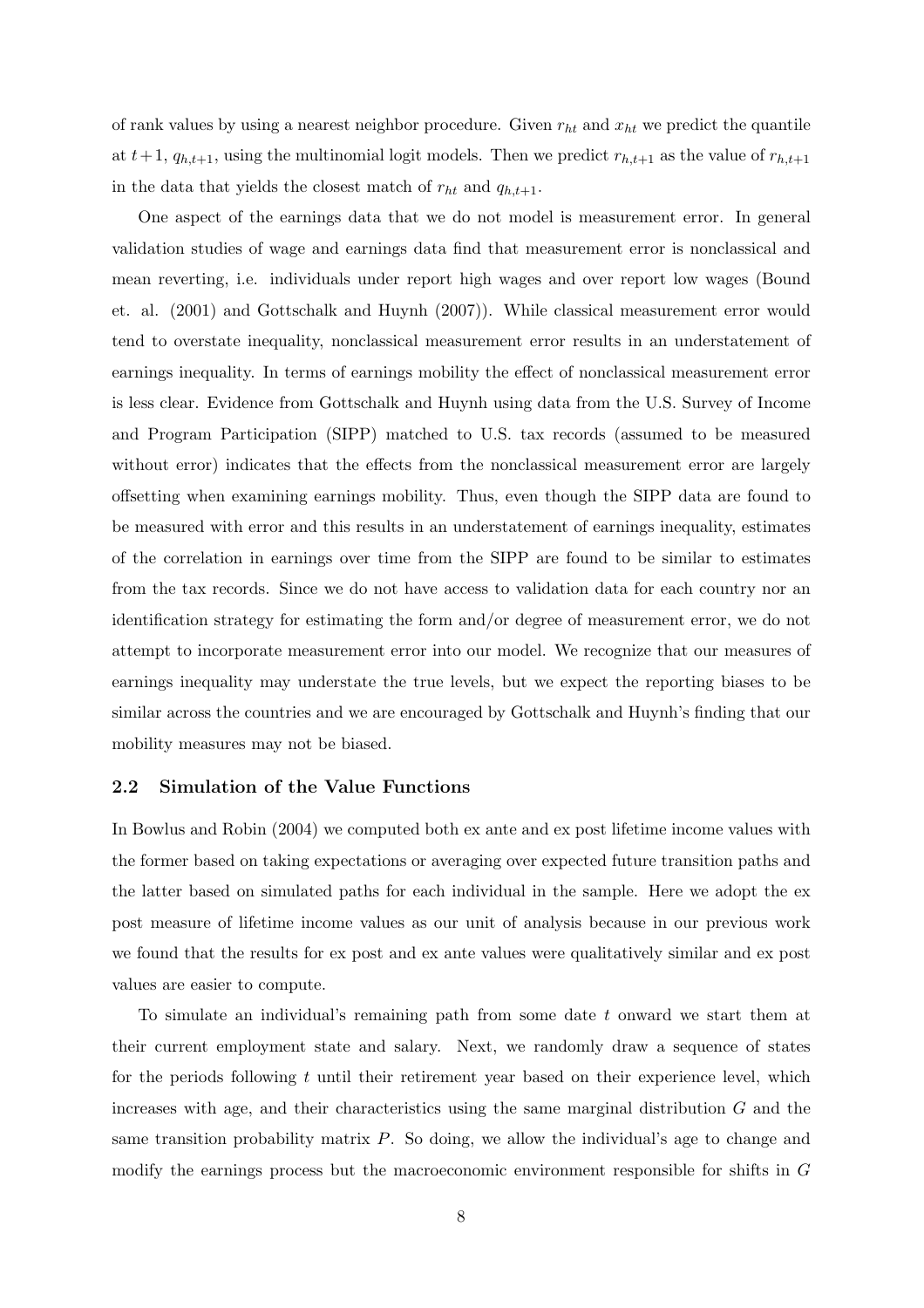and  $P$  is held fixed in its state at time  $t$ .

While employed, individuals receive the annualized value of their earnings. Income during unemployment is equal to a country specific unemployment insurance replacement rate  $\rho$  times the previous period's annual earnings if the individual was working in the previous period and times a minimum earnings level,  $w$ , if the individual was unemployed in the previous period. Finally, we set income following retirement at age  $\bar{a}$  equal to 0.

Let  $\mathcal{E}_{at}(w)$  be the discounted sum of the predicted future income stream for someone with age  $a$  and wage  $w$  at time  $t$ . In order to compare present values across all individuals, not only those within the same cohort, we compute the annuity value of employment rather than the stock value. To convert stock values  $\mathcal{E}_a(w)$  into annuity values we use the standard formula for an annuity  $A_{at}(w)$  with interest rate r such that:

$$
\mathcal{A}_{at}(w) = \frac{\mathcal{E}_{at}(w)}{\sum_{t=1}^{\overline{a}-a+1} \frac{1}{(1+r)^t}} = r\mathcal{E}_{at}(w) \frac{(1+r)^{\overline{a}-a+1}}{(1+r)^{\overline{a}-a+1}-1}.
$$
(5)

In the empirical analysis  $r$  is set equal to an annual rate of 5%.

## 3 Data Description

In this section we describe the data used from each of the countries to conduct the above exercise. We have chosen to examine data from the U.S., the U.K., France, Germany and Canada in order to present a wide range of cross section inequality levels as well as varying mobility patterns. The inequality analysis below examines the year 1998 for all of the countries, and all five of these countries have at least three-year panel data sets that cover the late 1990's. We have tried as much as possible to make the samples consistent across the countries. We note below where this has not been possible. For the U.S. we use the Survey of Income and Program Participation (SIPP) for 1996-1999. For France we use individuals in the three-year panel from the French Labor Force Survey (LFS) for 1997-1999. <sup>9</sup> The 1996-2001 wave of the Survey of Labour and Income Dynamics (SLID) is used for Canada. For the remaining countries we use ongoing panel data sets including The British Household Panel Survey (BHPS) for the U.K.

<sup>9</sup> The French LFS is a rotating three-year panel that starts a new three-year wave every year. Here we include only those individuals from the 1997 wave who are in the panel all three years. Inclusion of individuals from the 1996 and 1998 waves for the years 1997-1999 results in too many individuals with only two wage observations. Estimating the fixed effect model with only two wage observations leads to residual terms that are equal in absolute value and the negative of each other. This leads to a transition matrix that has very little weight on the diagonals and a lot of weight on opposite decile transitions such as 1-10, 2-8, 3-7, etc. Thus to avoid this pattern which results solely because of the length of the panel we require individuals be in the panel for three periods. Because the French LFS is a residence based survey unlike the others which are individual based surveys, one implication of this restriction, and the survey structure in general, is that individuals who move during the survey period will be dropped. While we cannot test this implication on the French data we did estimate the model for the U.S. excluding individuals who move during the survey period. The two samples produced very similar results suggesting movers and non-movers in the U.S. face the same levels of mobility.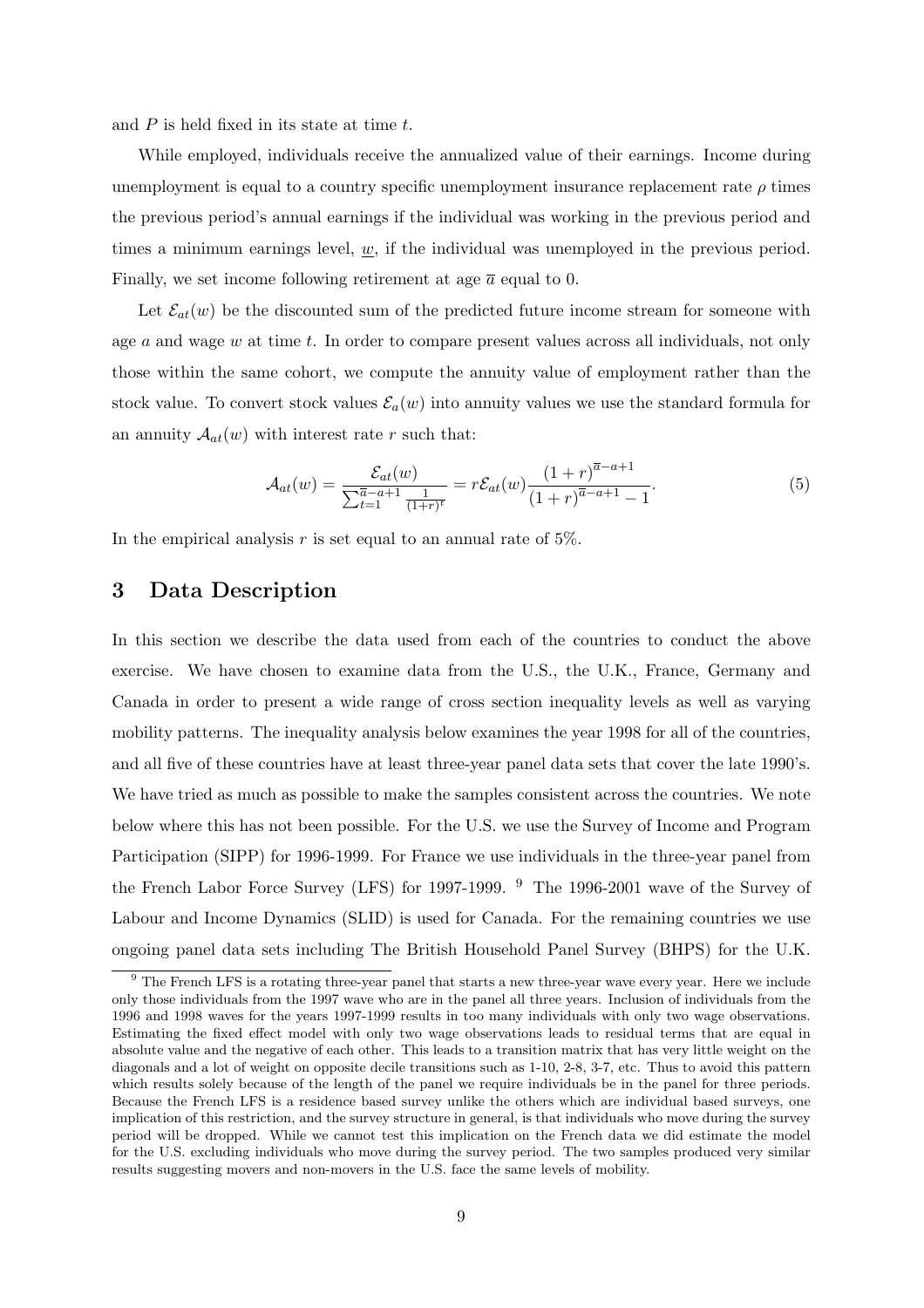and the German Socio-Economic Panel (GSOEP) for Germany. For these latter countries we use seven years of data from 1995-2001.<sup>10</sup>

Unlike in Bowlus and Robin (2004) and most other inequality studies, we do not impose many sample restrictions. Instead our samples include most individuals, i.e. males and females, all races, $^{11}$  and full- and part-time workers. For each year of the panel we exclude individuals who are self-employed,<sup>12</sup> in the military, and those out of the labor force.<sup>13</sup> The latter includes those who are retired, enrolled in school and who work less than 10 hours per week. Finally, our sample is restricted to individuals between the ages of 16 and 65 for the U.S., U.K. and Canada and ages 16 to 60 for France and Germany with the latter reflecting the earlier retirement age in those countries.

For the transitions we use the labor force status of the individual at the time of the annual surveys in France, the U.K. and Germany. For Canada we use the labor force status in the month of March, and for the U.S. we use the month the individual was first surveyed in 1996. We then examine the transitions of individuals who are employed or unemployed (as classified by the surveys) in adjacent years.

To standardize all annual earnings values we use a full-year earnings measure. For the U.S. and France we multiply the monthly earnings by  $12^{14}$  U.S. figures are reported in U.S. dollars, while the French earnings measure is divided by 6.55957 to convert to Euros. For Canadian earnings we divide annual earnings by weeks worked and multiply by 52 and report the figures in Canadian dollars. Figures for the U.K. are reported in British pounds and are calculated by multiplying the monthly wage by 12. Finally, for Germany the monthly wage is multiplied by 12 and then divided by 1.95583 to convert to Euros. All earnings measures are deflated by consumer price indices for each country with a base year of 1990. To deal with top-coding in the SIPP data we use the imputed base year averages given in the SIPP for top-coded values multiplied (prior to deflation) by a growth factor of 1.019 raised to the number of months since the base year.<sup>15</sup> Top-coding is not an issue for the other countries although in the French LFS

<sup>&</sup>lt;sup>10</sup>The sample sizes of the BHPS and GSOEP are substantially smaller than the SIPP and the French LFS. So to increase the sample size we use a longer time period. However, we do not use the full available panels for the U.K. and Germany in order to make the results more comparable with the other countries.

<sup>&</sup>lt;sup>11</sup>We do not include race in x because race is not identified in the data sets for all countries.

<sup>&</sup>lt;sup>12</sup>We also exclude unpaid family workers under self-employed in Canada. In the French LFS we use the occupation or profession variable to exclude self-employed workers. In this case we exclude self-employed farmers, craftsmen, retail and small firm executives. For Germany we exclude self-employed or free lance professional workers. In addition to those in school in the UK we exclude those in government training programs and in Germany those in apprenticeship programs.

<sup>&</sup>lt;sup>13</sup>Thus an individual does not have to meet all of our requirements over the entire panel to contribute to the analysis. Only those person years in which the requirements are not met are dropped.

 $14$ The SIPP collects earnings for each month on up to two jobs. We sum the monthly earnings from each job to compute our monthly earnings measure.

<sup>&</sup>lt;sup>15</sup>This procedure to deal with top coding follows that given in the SIPP manual.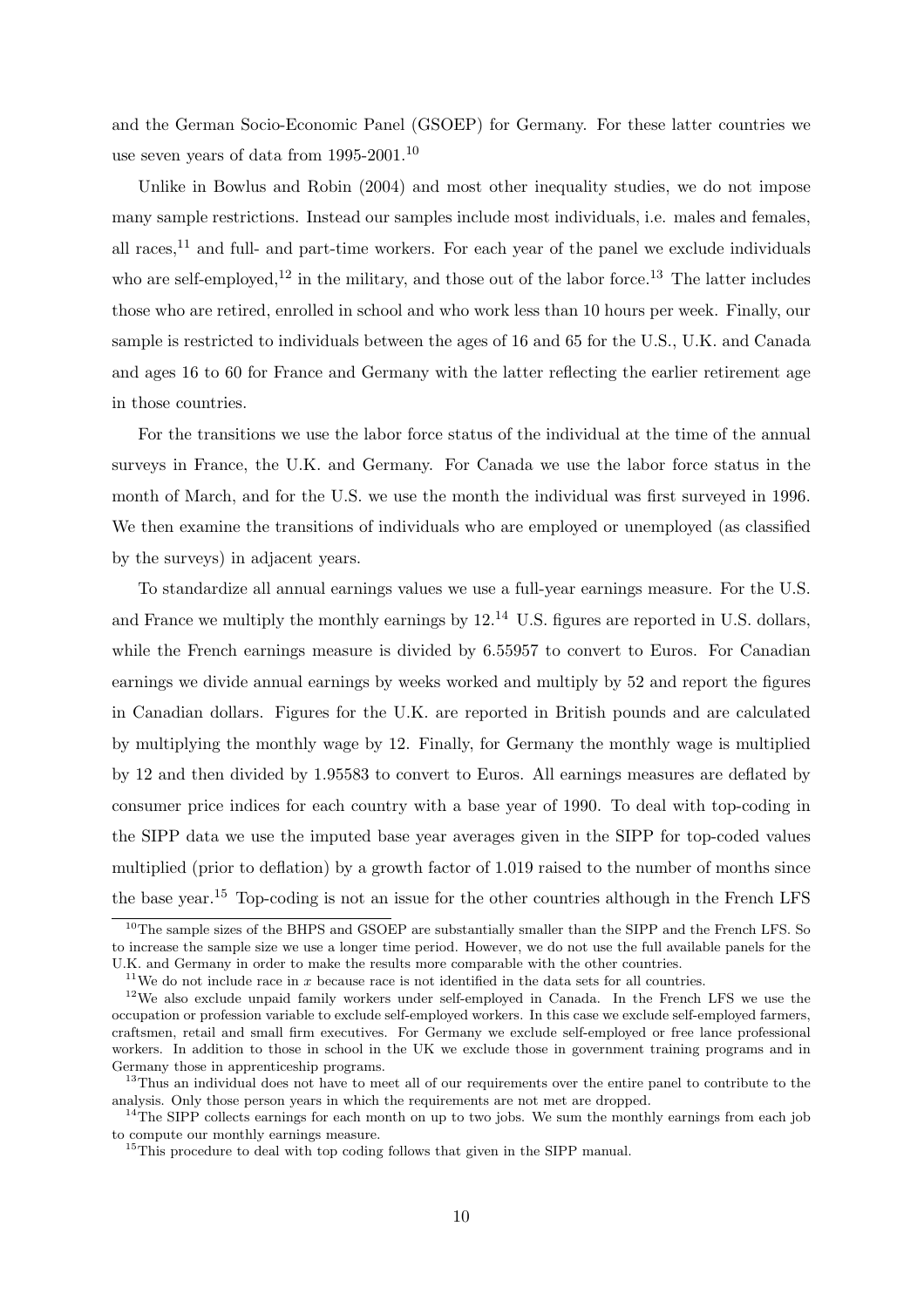we do delete monthly earnings greater than 900000. Finally, we weight all calculations using the appropriate weights given in each data set.<sup>16</sup>

We use a trim procedure to deal with outliers in the data. Minimum and maximum earnings levels are determined using the 1998 samples and then applied to the other years. We trim earnings at the top and bottom for each sex\*education group. This results in mean earnings that vary appropriately across groups reflecting each group's relative position in the market. The trim levels vary with the quality of the data in each country. For the U.S. we trim 2% at the bottom and 1% at the top. For France and Germany we trim 1% off the top and bottom. For the U.K. we trim 1% off the top and 2% off the bottom and for Canada we trim 2% off the top and bottom. These trim levels are non-trivial and basically remove all of the excess kurtosis from the log wage distributions. However, our inequality indexes (ninety-ten percentile ratios and Gini coefficients) are relatively indifferent to the length of the upper and lower tails,<sup>17</sup> and thus the results are generally insensitive to variation in the trim levels around these values.

As noted above the regressors in the transition probability and wage models include indicators for education levels. For the U.S., Canada and France there are four education categories that correspond to less than high school, high school, some college, and university. Because of the sample size issues mentioned above as well as coding issues in their surveys we use only three education categories for the U.K. and Germany. For the U.K. the categories are less than high school, high school graduate and more than high school. For Germany the categories are based on a years of education measure grouped as follows: no more than 10 years, more than 10 but less than 14 years, 14 or more years. Experience is computed as age minus age at end of education where the latter age is standardized for each education category.<sup>18</sup>

The sample size is not large enough in any of the countries to get an accurate picture of the transition probabilities if only the transitions between 1998-1999 are used. Thus we use all of the year-to-year transitions observed over our sample periods to estimate the multinomial logit models. Only the U.S. has a large enough sample size and mobility level such that an 11 by 11

<sup>&</sup>lt;sup>16</sup>We do not use the weights given in the BHPS. The longitudinal weights for the late 1990s require the individual to have been in the sample continuously since the survey began in 1991 otherwise the individual is given a weight of zero for that year. Since we only require the individual to be present in two consecutive years, the weight requirement is much more stringent than ours and results in a nontrivial reduction in the sample size. We also do not use the cross section weights because they are very close to 1 and also not available for all individuals in the sample in each year. Since they are very close to 1, using them makes little difference and so we opted for the larger sample size in order to better fill out our transition matrix.

<sup>&</sup>lt;sup>17</sup>For a study on upper-tail inequality in the U.S. and France see Piketty and Saez (2003).

<sup>&</sup>lt;sup>18</sup>To maintain consistency in terms of experience levels within an education group we set age at end of education equal to a common figure for each education level. For the U.S. and Canada this age level is 16 if less than high school, 18 if high school graduate, 20 if some college and 22 if university. For the French data we set the age at end of education equal to 16 if less than high school, 19 if high school, 21 if some college, and 24 if university. For the U.K. we set it at 16 if less than high school, 18 if high school graduate and 21 if greater than high school. Finally, for Germany we use 16 if 10 years or less, 18 if more than 10 but less than 14 years, and 21 if 14 years or more.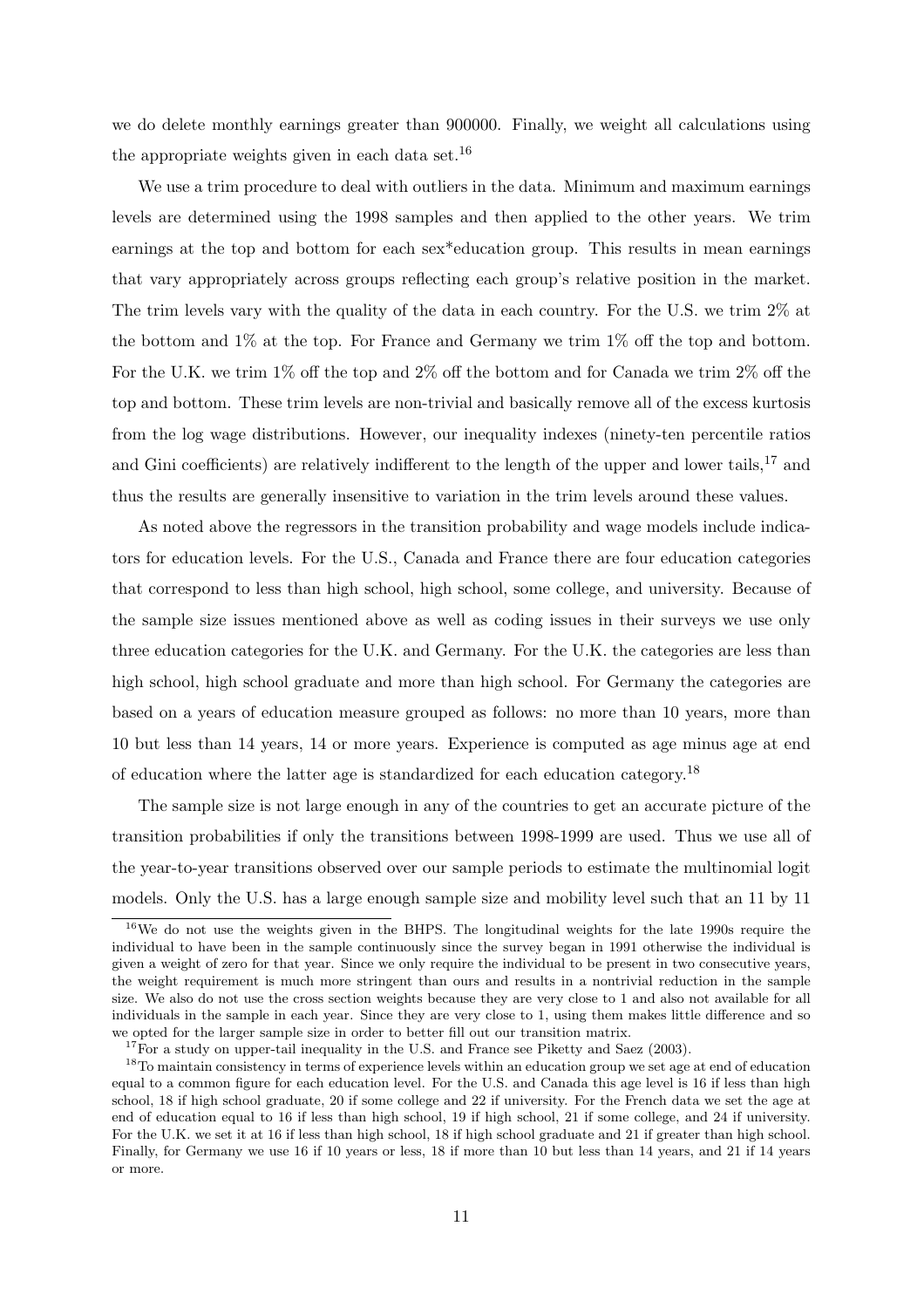transition matrix can be recovered using a multinomial logit specification for each decile and unemployment. For the other countries we ran into the problem of small cell sizes and even zeros for some events. This was particularly true for the transition from the top of the earnings distribution to unemployment and vice versa. To take care of the small cell sizes, upper and lower destination deciles were then combined, as indicated before, by collapsing all destination deciles  $\left[\frac{j-1}{10}, \frac{j}{10}\right]$  such as  $|j - i| > k$ , where  $\left[\frac{i-1}{10}, \frac{i}{10}\right]$  is the decile of origin. For Canada, the U.K. and Germany,  $k$  was set equal to 3, while for France a less restrictive formulation was able to be used such that  $k = 4$ .

Finally we had to determine the earnings level to use to compute the income received during unemployment. Since in the 1998 sample we do not necessarily observe the previous earnings for unemployed individuals, we impute an earnings level using the regression coefficients and the characteristics of the individual with potential experience set to one year less than the current value. For future unemployment values in the simulation we either use the simulated earnings from the previous period or the minimum earnings levels by education and sex after trimming for those in unemployment more than one period. The replacement rates are taken from Martin (1996). These are gross replacement rates computed by the OECD in 1995 for an individual with a spouse at work. We use the values for the first year of unemployment. They are: 25% for the U.S., 18% for the U.K., 54% for Canada, 58% for France and 35% for Germany. As noted above we do some sensitivity analysis to this choice by also simulating lifetime values assuming income during unemployment is 0.

Because we merge several years of data we need to be concerned about any trends in earnings over the sample period, as these trends will be incorporated into the transition functions and the lifetime earnings measures if not removed. To remove any overall trends as well as trends within education groups we detrend the earnings data using year dummies interacted with the education categories. The year 1998 is taken as the control year such that these coefficients are not used when we simulate the future earnings trajectories.

In Table 1 we present the stationary equilibrium distributions that stem from our predicted transition probabilities.  $^{19}$  If we have isolated only exchange mobility, the wage decile elements within each column should be the same and equal to 1 minus the equilibrium unemployment rate divided by 10. For most countries and for both men and women, the equilibrium distributions obtained from the homogeneous model show a somewhat uneven spread across the deciles. In the U.S. there is only a slight accumulation in the middle deciles. However, in the U.K. and

<sup>&</sup>lt;sup>19</sup>To compute equilibrium distributions, we first average the transition probability matrix  $P$  across individual characteristics. The equilibrium distribution is the eigenvector associated with the first eigenvalue of its transpose. In the cases where the destination deciles are collapsed, we divide the predicted probabilities for entering the combined destination evenly across the deciles contained in that destination state.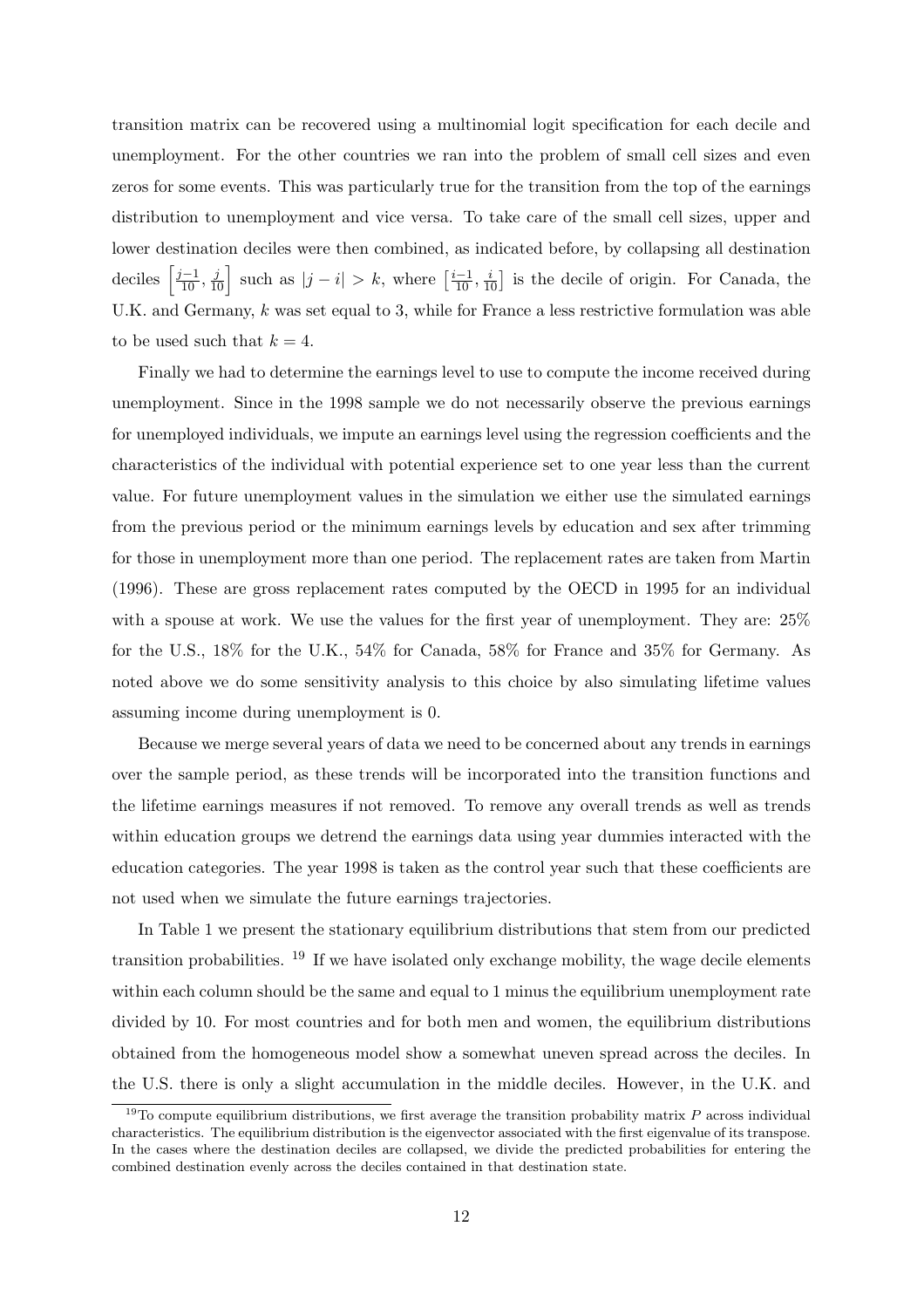Canada there is a marked accumulation in the top deciles; in France in the bottom deciles; and in Germany in both the right and left tails. Allowing for fixed effects results in a marked improvement for the U.K., Canada and Germany. In the case of France, allowing for fixed effects now induces an accumulation in the middle deciles. This is an indication that three years are not enough for a precise estimation of the fixed effects. With longer panels, our results suggest that our method of detrending the data is successful. We also do a reasonable job of matching the overall unemployment rate over the sample periods.<sup>20</sup>

## 4 Data Analysis and Model Fit

#### 4.1 Cross-Section and First-Order Markov Dependence

In terms of fit, the proposed regression framework does a good job of capturing the features of the earnings data in both levels and logs. Tables 2 and 3 show the actual and predicted moments of the log earnings and earnings distributions for each country for males and females for the specifications without and with unobserved heterogeneity, respectively.<sup>21</sup> Given our log wage specification the predicted means and standard deviations match those in the data almost exactly. In turn this yields a fairly good fit for the mean and standard deviation of the level distribution. The skewness and kurtosis predictions are not quite as good but in most cases the fit is reasonable given that these moments are not functions of the explanatory variables. While both model specifications match the mean and variance, the unobserved heterogeneity model fits the skewness and kurtosis levels better.

In order to examine how well we fit relative earnings mobility using the multinomial logit models and our interpolation procedure, we compute Spearman's correlation using the ranks from the actual and predicted log earnings data for each country. To do so we compute the rank correlations for actual log earnings in adjacent periods (combining the data across all two-year pairs in the sample period) and the rank correlations for actual log earnings in the first period and predicted log earnings from our model in the second period. We examine the rank correlations of the earnings data rather than the residuals even though our mobility model is estimated only on the residuals. Thus this test effectively captures how well the full model

<sup>&</sup>lt;sup>20</sup>Since we use multiple periods to estimate the transition matrix we mitigate the problem of cyclical variation in unemployment rates to some extent. Our model matches the average unemployment rate over several years rather than the actual rate in any one year which may be high or low depending on whether the country is in a recession or boom. This is important when conducting cross-country comparisons as not all countries will be at the same stage of the business cycle during the base year. Only France with its relatively short sample period and high unemployment rate over this period is at greater risk of having its lifetime inequality measure influenced by the business cycle.

 $21$ The actual moments for log earnings differ across the two specifications because the weights are adjusted for the variance model which differs across the specifications. The unadjusted sample weights are used for the level calculations.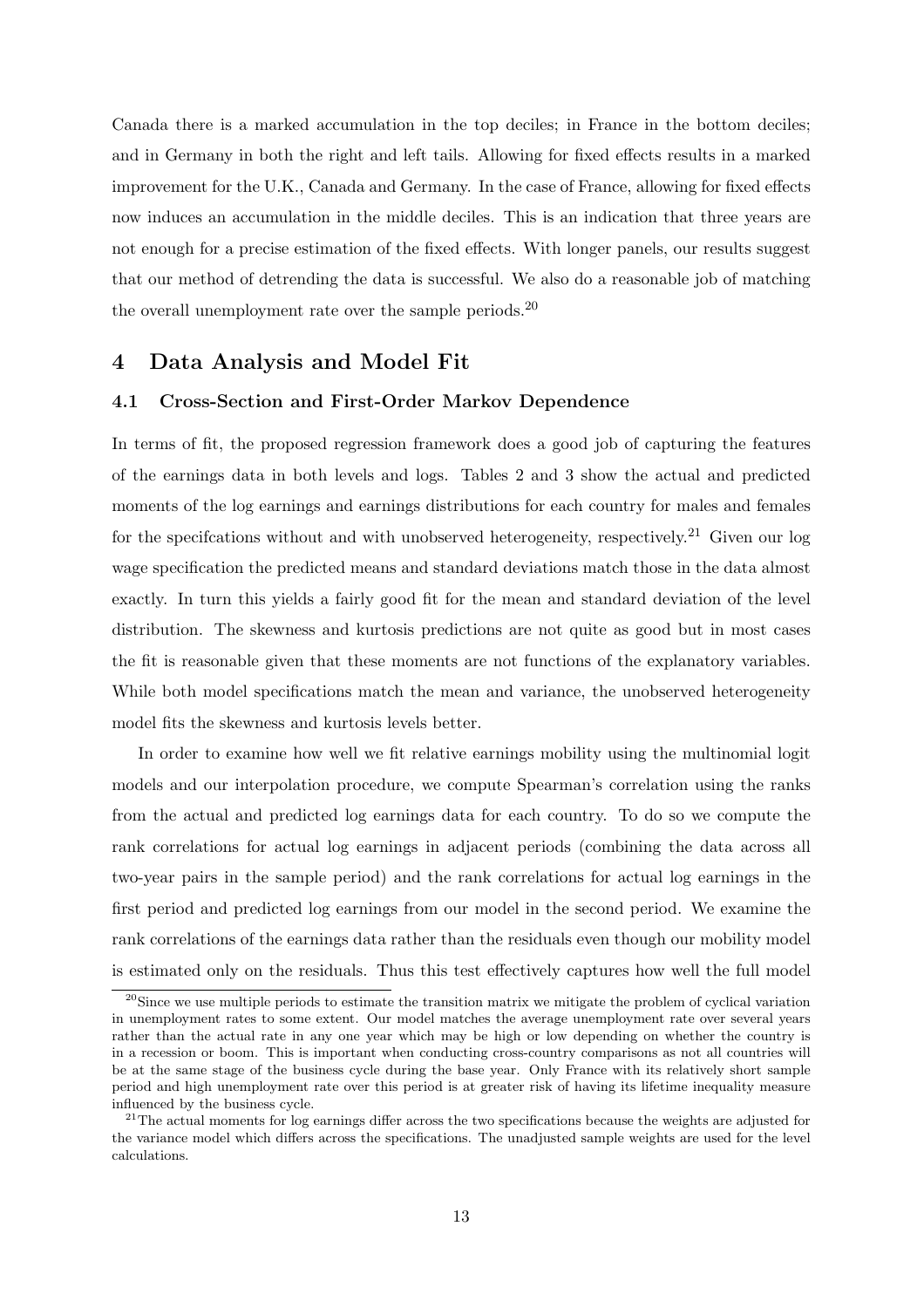reproduces the observed earnings mobility. In addition we examine rank correlations rather than level correlations because we are interested in capturing exchanges within the distribution, not level changes. Further, in the simulation exercise the marginal distribution is fixed and mobility results entirely from rank dynamics. Table 4 presents the results by earnings decile of origin. The fit is very good with a slightly better fit for the middle deciles than the extreme deciles. Both specifications produce a good fit to the data in the middle deciles; for most countries the specification with unobserved heterogeneity produces a slightly better fit in the extreme deciles.

Several features of the data stand out in this table: 1) the U.S. exhibits much lower correlations than any of the other countries, 2) the correlation is larger at the extreme deciles of the distributions than in the middle, 3) it is larger for the top than the bottom, and 4) the correlation levels for males and females within each country are quite similar. The second and third conclusions are important as they justify our nonparametric approach. That is, one single correlation parameter does not permit a full characterization of the earnings autocorrelations throughout the entire distribution.

#### 4.2 Long Run Dynamics

Given the flexibility of our model specification, it is likely not surprising that the model can return the main features of the data used in estimation. For a model of lifetime earnings the true test is long run dynamics. To measure the performance of our model over a longer period (as allowed by the length of each panel) we compute Spearman's correlation using the ranks at all possible orders. That is, for each 2-year, 3-year, 4-year, etc. pair observed in the data we compute the rank correlations between the actual earnings levels and the rank correlation between the actual earnings in the initial year and the earnings level predicted 2, 3, and 4 years later, respectively.<sup>22</sup> Table 5 displays the Spearman correlations at all possible orders for each country.

There is definite evidence that the model with no fixed effect fails to fit the long run dynamics. In particular, it predicts too much mobility over time resulting in correlations that decrease much faster with time than those found in the data. For example, in the U.S. the correlation in the data falls from 0.76 for 1-year differences to 0.66 for 3-year differences, while the model predicts a much lower correlation of 0.49 for 3-year differences. This pattern is found for both males and females in all of the countries. In comparison the fixed effect model

 $22$ For example for the U.S. we have 4 potential earnings observations for each respondent (1996, 1997, 1998) and 1999). Thus we have at most two 2-year observations (1996-1998 & 1997-1999) and one 3-year observation (1996-1999) for each respondent. Only respondents who are working in both periods enter into the calculations for the actual figures, and only respondents who are working in the initial period and predicted to be working in the latter period enter into the calculations for the predicted figures.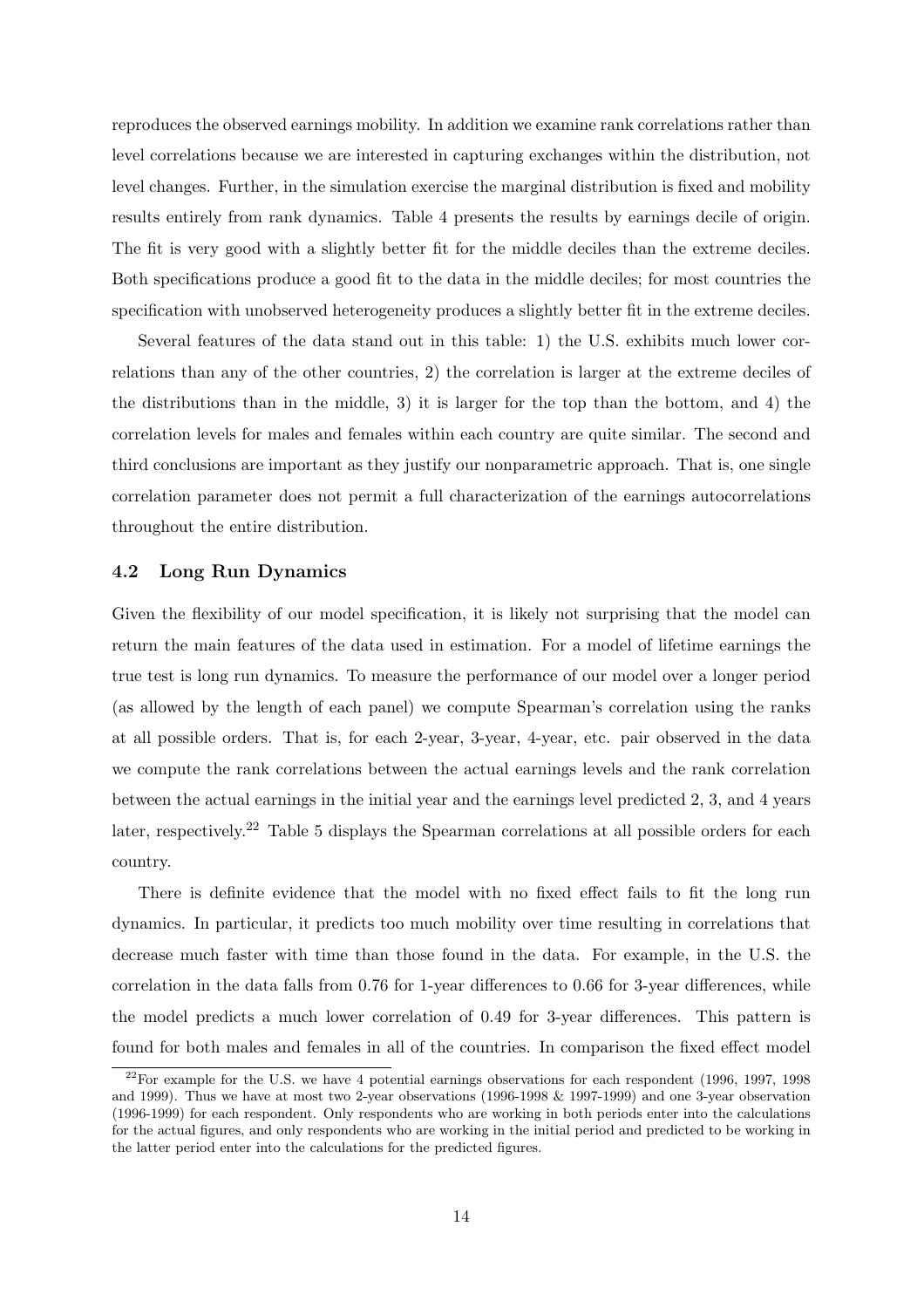does a much better job, although it predicts more persistence in earnings over time than there actually is in the data. In fact the fixed effect specification produces very little decrease in the correlation over time suggesting that the fixed effects essentially maintain individuals' ranks within the distribution.<sup>23</sup> Given these two specifications produce results that encompass the observed correlations, they provide useful benchmarks or bounds on the amount of mobility in each country.

The figures in Table 5 support the previous finding that the U.S. exhibits much more mobility than the other countries with no other country coming even close to the low correlations for the U.S. The U.K. exhibits the second highest mobility levels, while Canada and Germany appear, perhaps surprisingly, to be quite similar. Finally, France is the most immobile country of all with the highest 1-year correlations and no apparent drop for 2-year correlations. Interestingly males and females exhibit the same correlation patterns despite differences in the earnings distributions themselves.<sup>24</sup>

The full sample correlations in Table 5 are much higher than the conditional correlations in Table 4. This pattern indicates that a significant part of the overall (auto)correlation is between deciles with the remainder within deciles. This finding is particularly true for the U.S.

It is interesting to examine whether the correlation patterns vary by education or experience. Table 6 shows the education results for male workers, while Table 7 shows the experience results.<sup>25</sup> In general we find that younger and less educated individuals exhibit higher levels of mobility and therefore less persistent earnings trajectories. This is confirmed by the multinomial logit coefficients for education and experience which for all countries tend to be negative across most initial\*destination deciles. The education patterns are the strongest for the U.S., the U.K and Germany, while the relationship is much weaker for Canada and France. In terms of experience the variation across the countries is more similar with France and Canada again showing less variation. Finally, in terms of 1-year differences the model fits the data just as well within education or experience groups as in the whole population. Over time the same pattern emerges with the homogeneous model under fitting mobility and the fixed effect model over fitting.

 $^{23}$ In some cases the rank correlation in the fixed effect specification actually increases from 1-year differences to 2-year differences. This happens when the panel lengths are shorter, e.g. the U.S. and France, because the mobility matrix in short panels tends to produce oscillating patterns such that individuals have a high probability to move away from and then back to the initial residual decile. This produces correlations that are high for even-year differences. See footnote 9 for further details.

 $24$ See Tables 2 and 3 for the differences between males and females.

<sup>25</sup>The results for females are similar and are available upon request.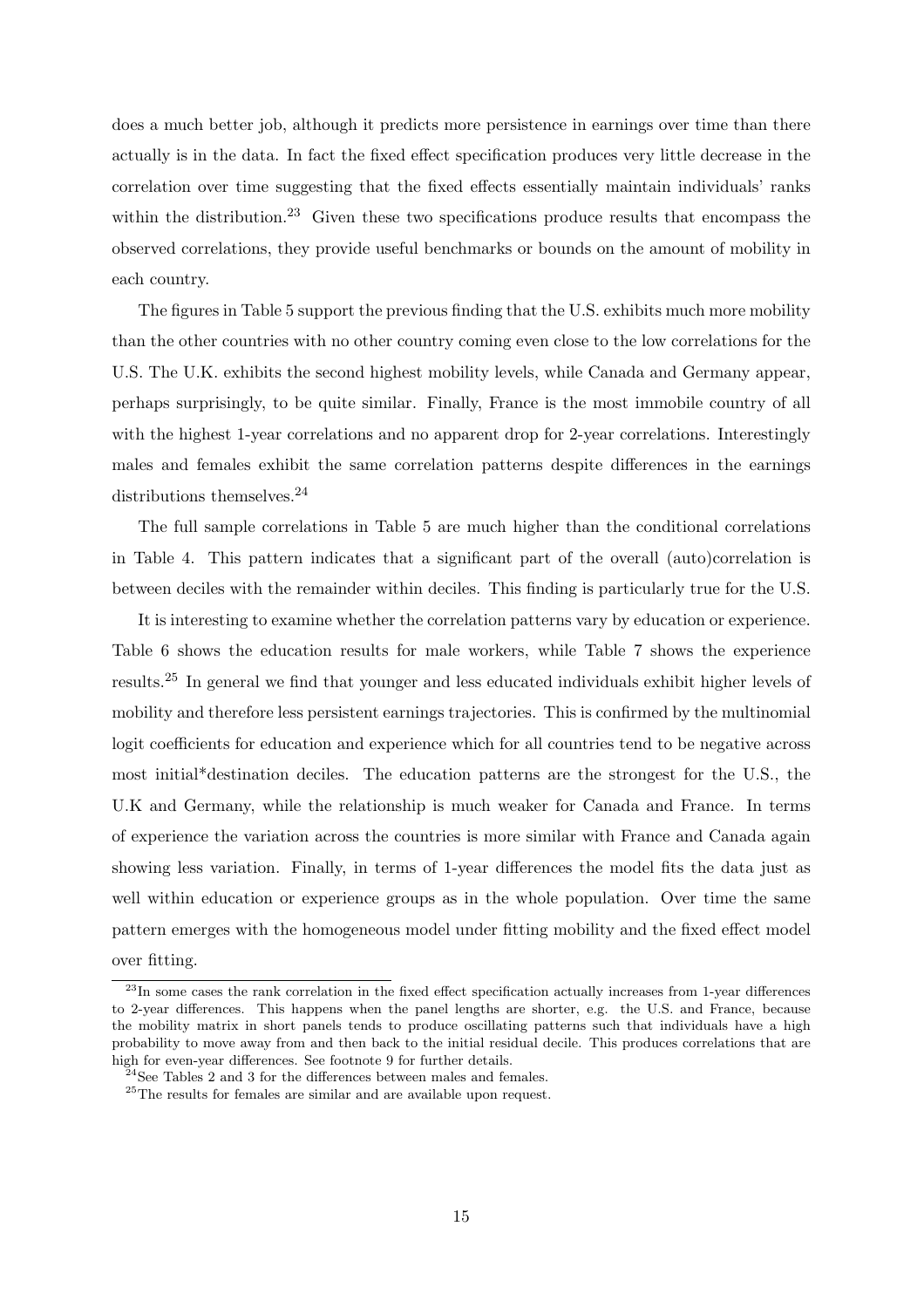## 5 Lifetime Inequality

Having demonstrated that our empirical specification provides a good fit of the observed data, we now move on to the calculation of lifetime inequality. As mentioned above we construct our measure of permanent income from simulations of ex post income realizations using the estimated transition and earnings processes. Because we have calculated a value of unemployment, we can calculate the average annuity value based on the full sample including individuals unemployed in the base year or based only on the employed sample as with earnings. In general, the average taken over all respondents is lower than that for the employed sample because the unemployment values are, on average, lower than the employment values. This difference is more pronounced in countries that have longer unemployment durations (i.e. lower exit rates out of unemployment). In addition, lifetime inequality levels based on the full sample are higher because inclusion of the unemployed lowers the left tail of the distribution. Since we do not have income values while unemployed for our base sample, we use only those employed in the base year in our calculations of current and lifetime inequality. In this way we have comparable samples across all of our calculations.

#### 5.1 Education and Experience Earnings Differentials

To get a sense of how the annuity values differ from earnings Table 8 presents earnings and value differentials across education and experience groups by gender. Focusing first on gender differences, we find that within each country there is a substantial gender differential. This differential is present in both current earnings and annuity values at similar levels. Thus mobility does not alleviate nor exacerbate gender differences. The gender differences reported here are larger than those often found in the literature because of the inclusion of part-time workers combined with the fact that more women work part-time than men. In countries where the fraction of women working part-time is particularly high, e.g. the U.K. and Germany, the male-female differential is quite large.

With regard to education and experience we find that, in all cases, the education premiums increase when comparing earnings differentials to annuity value differentials. In contrast, the experience premiums decrease. Thus mobility reinforces education differences and basically eliminates differences across experience groups. The latter is because low experience levels incorporate future growth in earnings in the annuity value measure, while higher experience levels incorporate flat to declining future profiles. In terms of inequality, these findings indicate that educational differences tend to enhance long run inequality, while differences in experience levels tend to reduce it.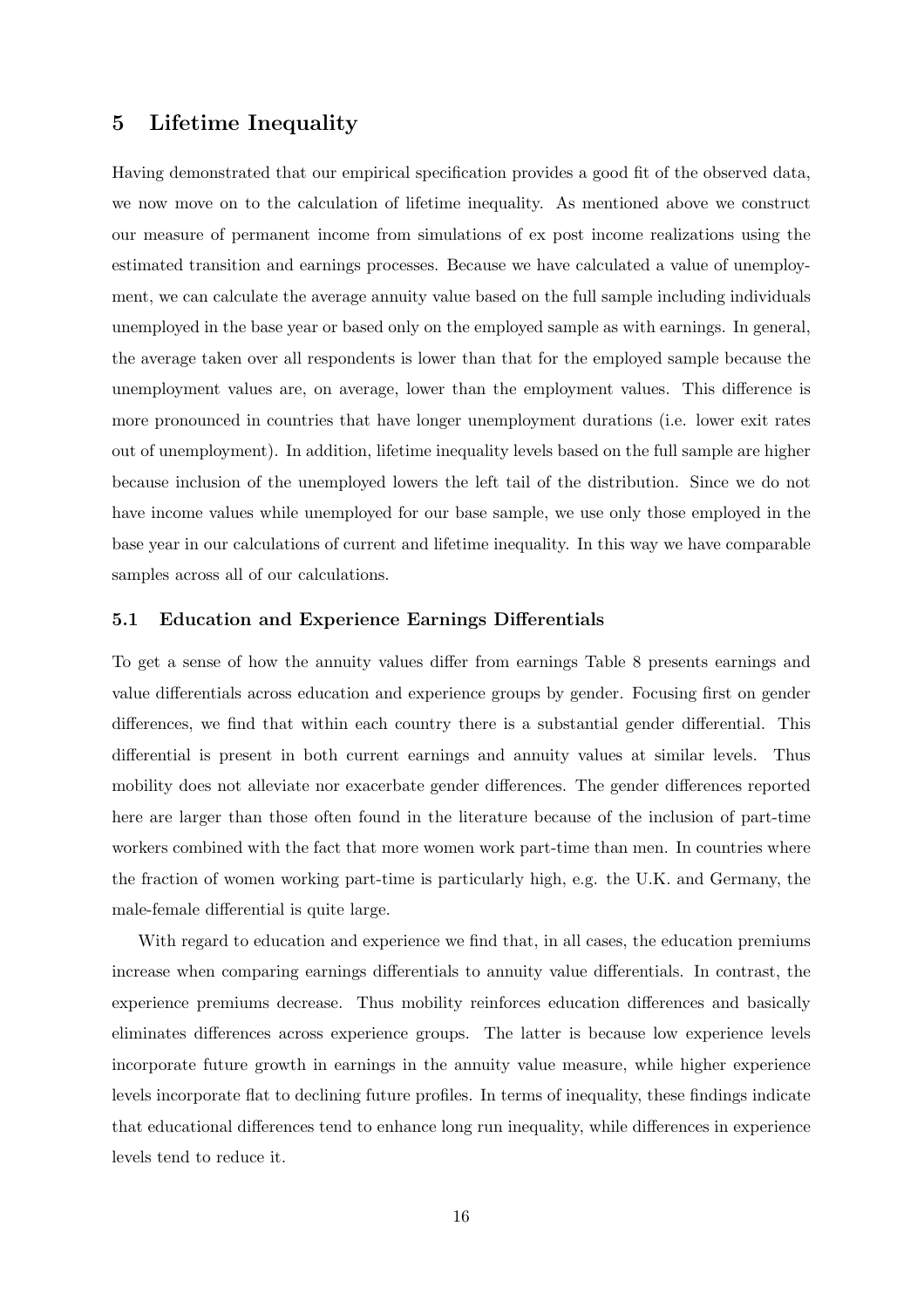The above patterns hold for both the model with no unobserved heterogeneity and the fixed effects model. Thus, incorporating unobserved heterogeneity does not affect these comparisons.

#### 5.2 Earnings and Lifetime Income Inequality

We now turn our attention to a comparison of earnings and lifetime inequality. Table 9 shows the levels of inequality for earnings and annuity values using 90-10 ratios and Gini coefficients for males and females separately for each country for the model with no unobserved heterogeneity. Table 10 shows the same results for the fixed effect model. These tables also display counterfactual exercises aimed at measuring the effects of earnings mobility and unemployment risk on long run inequality.<sup>26</sup>

Starting with earnings inequality and comparing across countries, we find that for males the U.S. exhibits the highest level of earnings inequality. Canada and the U.K. exhibit similar levels that are between the U.S. and France and Germany where the latter have the lowest levels. For females, the U.S. has again the highest level. However, the U.K. is now closer to the U.S.; Canada remains in the middle; and France and Germany exhibit low levels of inequality. The cross-country ordering presented here for males is similar to that given in Katz and Autor (Table 10, 1999) for all full-time workers with the exception of France. In their table France has a higher level of inequality than the U.K. while here we find the opposite.

Turning to annuity values, we find that, as in Bowlus and Robin (2004), the level of annuity value inequality is in general lower than the level of earnings inequality. The exception to this finding being France. As might be expected the U.S. exhibits the largest differential between earnings and annuity value inequality levels. After the U.S. comes Canada and then the U.K. Germany and France have the lowest levels of equalization.

Within each country females exhibit more earnings inequality than males. Similar to the explanation for the large male-female earnings differentials, this is due to the fact that a greater fraction of women work part-time and part-time workers have lower earnings and therefore pull down the earnings distribution. This is again particularly true for countries such as the U.K. and Germany that have high rates of part-time work among females. Females also have higher lifetime inequality levels than males although the male-female gap is reduced for all countries. It is likely that mobility between full- and part-time employment for women aids in reducing

<sup>&</sup>lt;sup>26</sup>To compute these calculations we use the 1998 sample only. Because the sample sizes for a single year are relatively small for the U.K., Germany and France, the inequality measures can vary across simulations. Thus we implement the following Monte Carlo: after *n* iterations of the counterfactual simulations let  $x(n)$  be the mean of the n statistics of interest (e.g. 90/10 ratio); stop if  $|x(n)-x(n-1)|$  is less than 1% of  $x(n-1)$ . To save space we list the standard deviation of these means for only the full mobility counterfactuals. The others are available upon request. We note that the 90/10 ratios exhibit more variation than the Gini coefficients, females exhibit more variation than males, and Germany with the smallest sample size exhibits more variation than the other countries.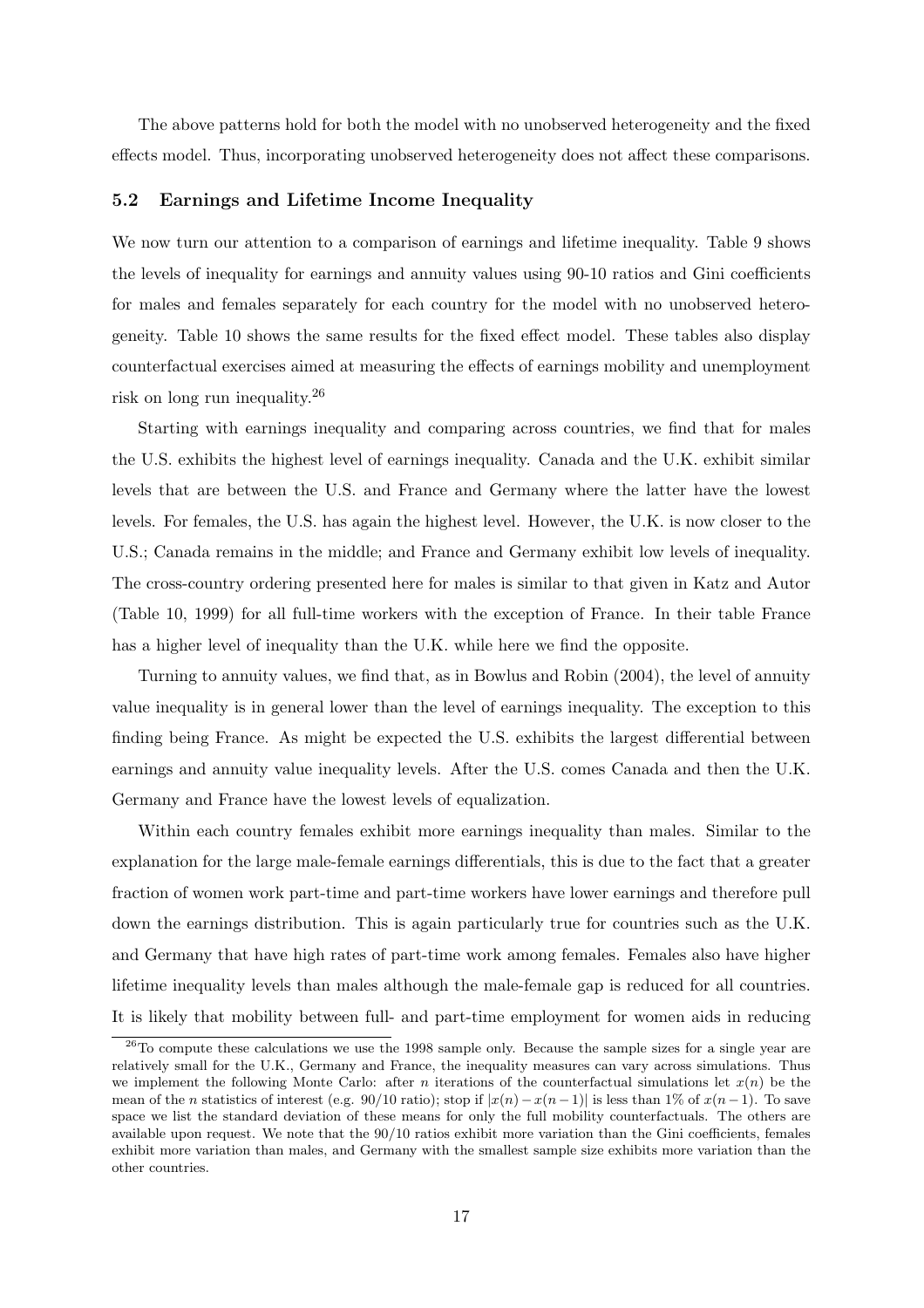this gender differential.

To determine the relative importance of different forms of mobility we simulate the lifetime annuity values under various scenarios. We start with earnings mobility only and examine the level of long run inequality that results if we allow for only upward earnings mobility, only downward earnings mobility and both.<sup>27</sup> Our results show that both upward and downward mobility have equalizing effects and that together the decrease in inequality is even greater.

While the inclusion of earnings mobility results in a reduction in inequality levels for all countries, it does not change the relative rankings across the countries. The U.S. still exhibits the most inequality. This is particularly true for the fixed effect model where the degree of equalization due to earnings mobility is similar across the countries. This result is in line with other cross-country studies of long run inequality that have used 5 or 10 year earnings averages as a measure of permanent income (e.g. Burkhauser and Poupore (1997) and Gangl, Palme and Kenworthy  $(2007)$ ).<sup>28</sup>

Our inclusion of unemployment risk, however, shows a different pattern.<sup>29</sup> When we allow for mobility only between employment and unemployment we find that the equalizing effect is much lower and in some countries unemployment risk actually increases inequality in the long run. This is especially true for countries such as France and Germany that have a very low exit rate out of unemployment.<sup>30</sup> Thus, in the long run, earnings mobility is clearly equalizing but unemployment risk is not. This explains why France, and, to a lesser extent, Germany, exhibit such a limited long run reduction of inequality, if not a small increase. Clearly ignoring unemployment risk would have resulted in the incorrect conclusion that France and Germany had equalization rates similar to the other countries and therefore substantially lower levels of lifetime inequality.

Further confirmation of the inequality-enhancing role of unemployment risk in France and Germany can be found in Tables 11 and 12 for the homogeneous and fixed effect models, respectively. These tables display the results of a counterfactual simulation assuming the replacement income level during unemployment is 0. In countries such as the U.S., the U.K. and Canada where unemployment risk is minimal the results are basically unchanged. However, for France and Germany the long run inequality levels are now all higher and often greater than the

 $27$  Here we set the probability of exiting to unemployment to zero and transfer that probability to remaining in the current state. Likewise for the case of only upward (downward) mobility we set the probability of transiting to lower (higher) deciles to zero and transfer that probability to remaining in the current state.

 $^{28}$ It is not surprising that our fixed effect model produces results that are similar to 5 or 10 year averages since the fixed effects effectively contain this average for our sample periods which range from 3 to 7 years.

 $^{29}$ This pattern is more apparent in the  $90/10$  ratios than the Gini coefficients. This is because the addition of unemployment risk primarily affects the lower tail of the distribution. The 90/10 ratio picks up this change more than the Gini coefficient which focuses on the middle of the distribution.

 $30$  For example, the exit rate out of unemployment is 0.27 for France compared to 0.75 for the U.S.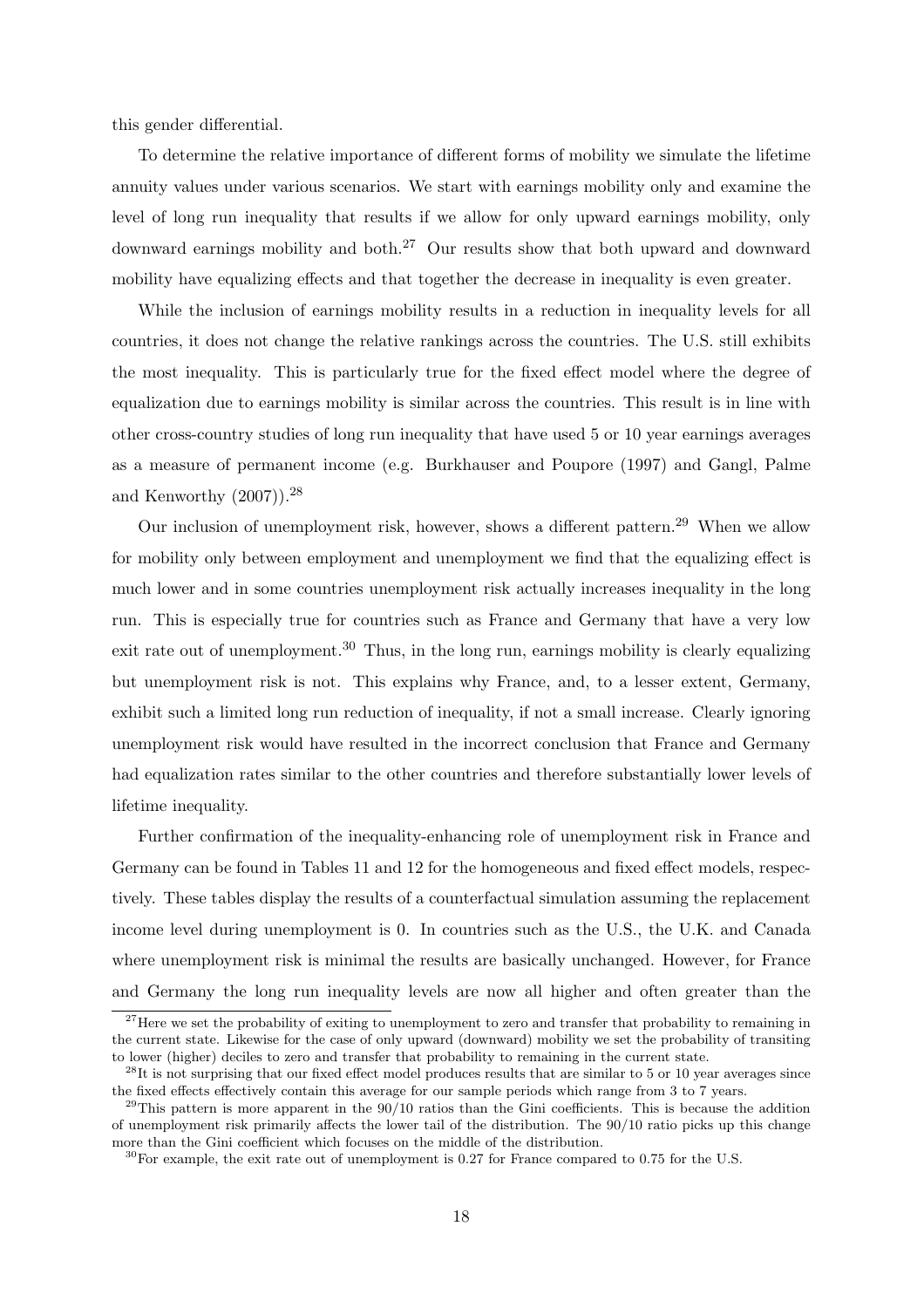cross-section levels.

The finding that unemployment risk is an important component of lifetime inequality is supported by Altonji et al. (2007) and Pavan (2008) who also find important links between unemployment risk and earnings. Our results incorporating full mobility are also in agreement with studies that use structural search frameworks to incorporate unemployment risk and wage mobility through job changes such as Flinn (2002) and Cohen (2000). In particular, the homogeneous version of our model also produces the result that the levels of lifetime inequality are quite similar across the countries despite very different cross section inequality levels. The similarity in the results is likely related to the fact that these studies do not incorporate unobserved heterogeneity but do incorporate unemployment risk.

Turning now to a comparison of the models with and without fixed effects, we find, as expected, that the equalizing effect of earnings mobility is much smaller in the fixed effect model. Instead of a reduction of inequality of about 30-40%, in the case of the U.S., Canada and the U.K., when no unobserved heterogeneity is allowed for, the reduction is only 10-15% in the fixed effect model. Since the homogeneous model overstates mobility and the fixed-effect model understates it, the true measure of the equalizing force of mobility lies somewhere within the limits imposed by the two benchmark models.

As an additional sensitivity test of our results we also computed the inequality analysis using a utility based approach to see if risk aversion made a difference.<sup>31</sup> We used a CRRA utility function specification with an intertemporal substitution elasticity of 2.<sup>32</sup> In general the inequality levels for the utility based approach are much lower than those for the income based approach. The reduction in inequality due to moving to lifetime measures is also substantially smaller for the 90-10 ratios, but similar for the Gini coefficients. All of the other orderings and conclusions remain the same.

Given our results, we speculate that mobility likely reduces earnings inequality over a lifetime by about 20-30% in the U.S., Canada and the U.K. and very little, if at all, in France and Germany. Within our sample of countries, the countries with relatively higher earnings inequality are also those countries with more equalizing mobility. Thus, incorporating mobility reveals that countries with North American style labor markets are more similar to countries with Continental European style labor markets in terms of long run inequality than measures of short-run inequality would suggest.

<sup>&</sup>lt;sup>31</sup>These results are available upon request.

<sup>32</sup>We do not incorporate a utility value for leisure.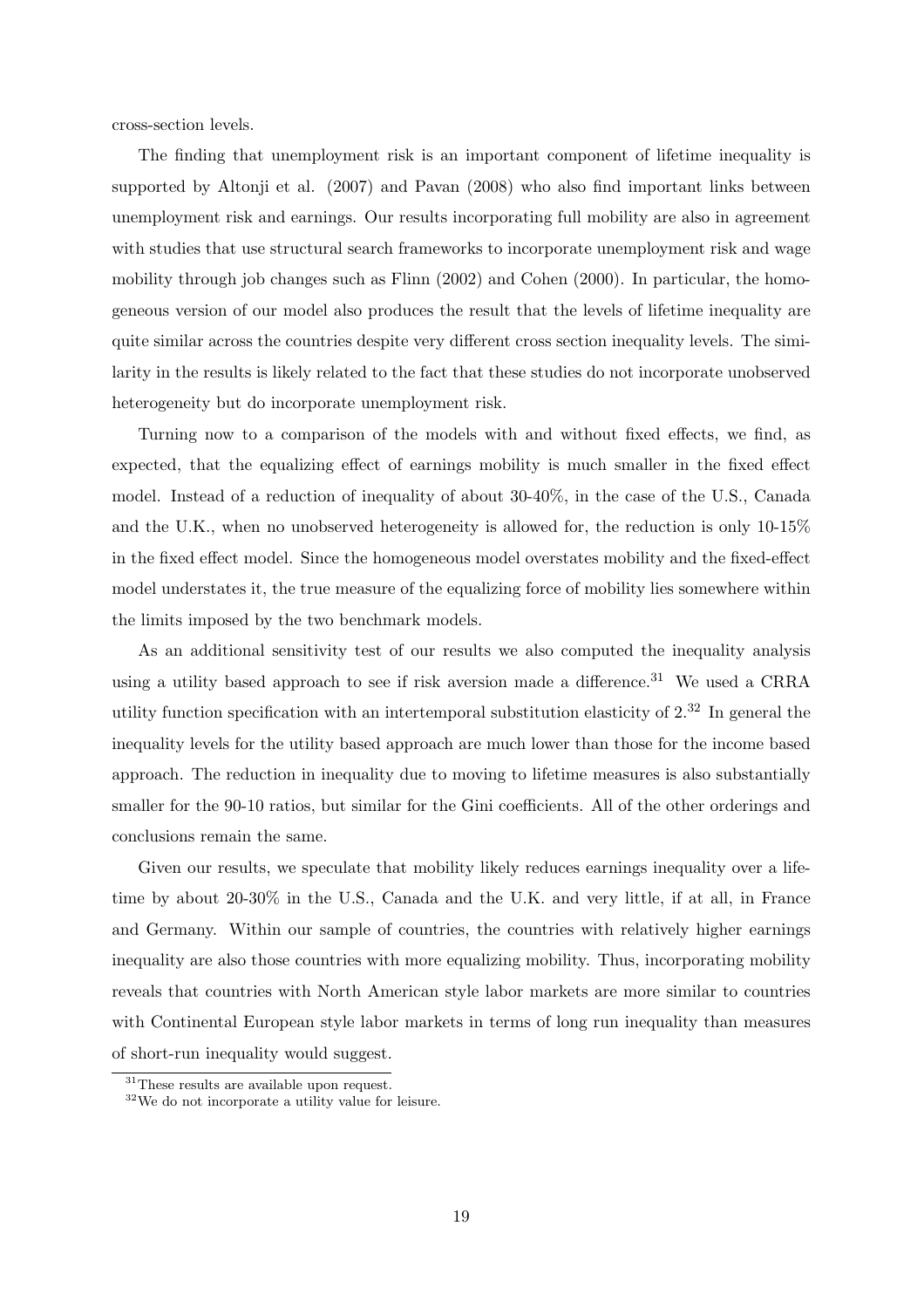## 6 Conclusions

In this paper we compare and contrast earnings inequality and mobility across the U.S., Canada, France, Germany and the U.K. at the turn of the 21st century. We are particularly interested in the degree to which exchange mobility in each country reduces lifetime inequality measures as compared to current earnings inequality measures. That is, we are interested in determining the amount of equalizing mobility in each country. To examine exchange mobility we construct and estimate a flexible model of individual earnings dynamics for each country that removes all structural mobility features in order to isolate only that mobility within a stable earnings distribution. We then simulate individual earnings trajectories given base-year earnings (1998) and construct lifetime annuity value distributions for each country. Finally, we examine current and lifetime measures of inequality across the countries.

To facilitate cross-country comparisons we designed our model so that it could be estimated on panels of relatively short lengths. Despite its simplicity and limited data requirements we find that our model provides an excellent fit to both the earnings and the mobility data. Therefore, we conclude that short panel data do not really forbid measuring the equalizing force of mobility. What is important is the ability to simulate ex post realizations of income over a longer period than that observed in the data.<sup>33</sup>

In our analysis we compare and contrast two different models: one which does not allow for unobserved heterogeneity and a simple fixed effect model. We find that the homogeneous model tends to predict far too much mobility over several years. The fixed effect model somewhat "overshoots" and predicts too little mobility, but the fit of higher-order rank autocorrelations is much better for this model. Thus, we use the two models as benchmarks or bounds for the measurement of the degree of equalization. Our results show that the U.S. displays both much more earnings inequality than the other countries (at least those we consider) and much more equalizing mobility. In addition countries with somewhat similar labor market structures as the U.S., such as Canada and the U.K., also display more equalizing mobility than Continental European countries such as France and Germany. The end result is that the countries we examine, which look very different in terms of current inequality, tend to look much more similar in terms of lifetime earnings inequality.

Whether this is a good or a bad thing is a matter of interpretation. On the one hand, more earnings and employment mobility moves individual positions more in the U.S. than elsewhere, so that the U.S. is not such an unequal country after all. On the other hand, income uncertainty

 $33$ Our simulations reveal that 10 year averages capture most of the reduction in inequality in moving to a lifetime measure, while 5 year averages capture about half the reduction.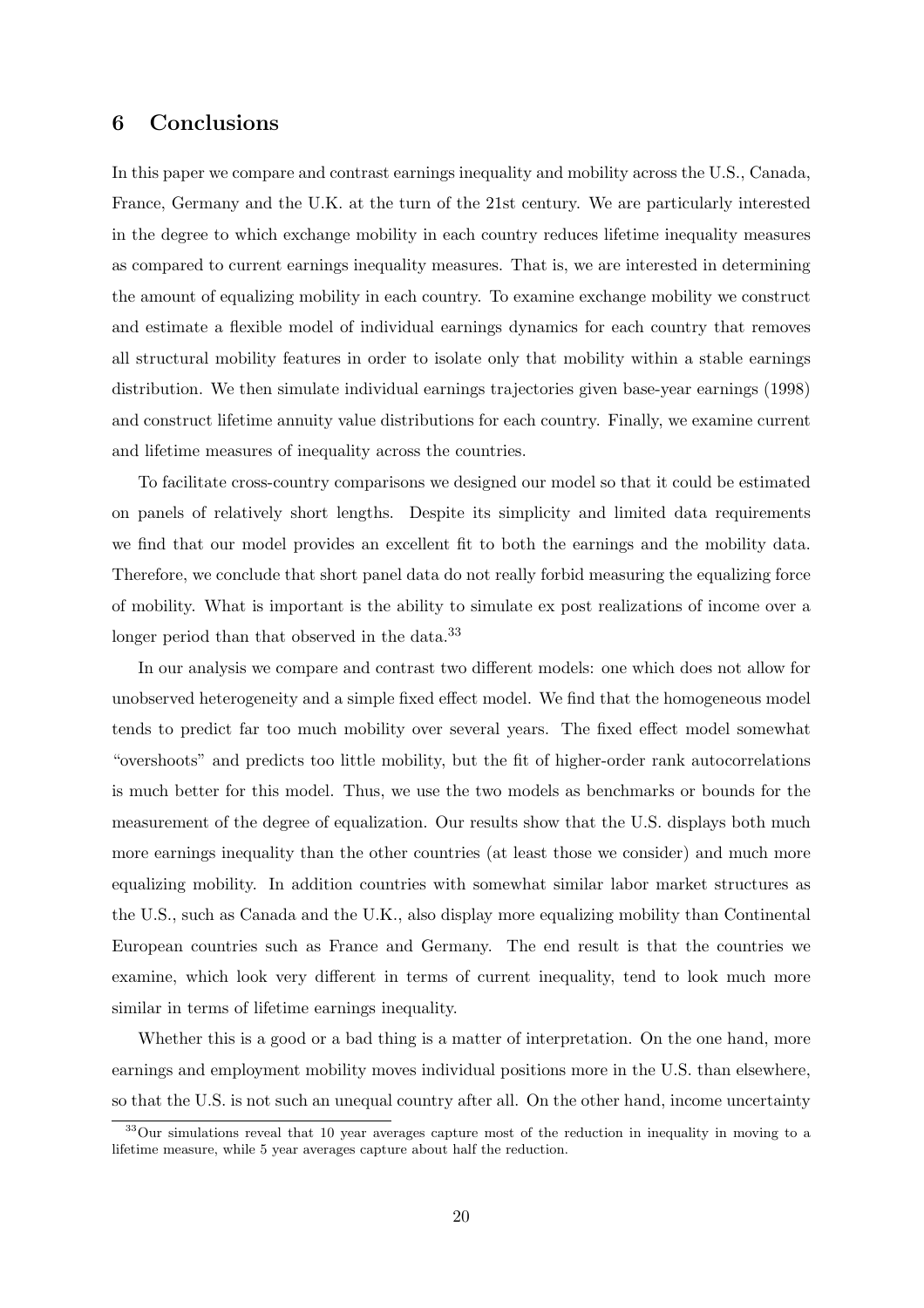should be negatively valued by risk-averse individuals. Our attempt to introduce risk aversion did not change the results. However, we are well aware that our welfare computations in the presence of risk aversion are not satisfactory, because insurance markets are likely incomplete. More income risk probably means more credit constraints, and this highlights the limits of the present exercise. A more satisfactory welfare computation allowing for liquidity constraints would require consumption data. The few available studies on consumer welfare (Cutler and Katz, 1992, Attanasio and Davis, 1996, Blundell and Preston, 1998, Attanasio et al., 2002) seem to indicate that there is less consumption inequality than income inequality, and possibly fewer cross-country differences. However, this approach is very difficult to implement due to the lack of consumer panels. Given the similarity of our findings to the consumption literature, both in terms of inequality levels and cross-country differences, we think our study goes a long way toward an assessment of cross-country welfare differences.

### References

- [1] Aaberge, R., A. Bjørklund, M. Jäntti, M. Palme, P.J. Pedersen, N. Smith and T. Wennemo (2002), "Income Inequality and Income Mobility in the Scandinavian Countries Compared to the United States," Review of Income and Wealth, 48(4), 443-69.
- [2] Alvarez, J., Browning, M. and M. Ejrnæs (2002): "Modelling Income Processes with lots of heterogeneity," CAM Working Paper, 2002-01, University of Copenhagen.
- [3] Altonji, J., A. Smith, and I. Vindangos (2007), "Modeling Earnings Dynamics," Yale University.
- [4] Attanasio, O. and S. Davis (1996), "Relative Wage Movements and the Distribution of Consumption," Journal of Political Economy, 104(6) , 1227-1262.
- [5] Attanasio, O., G. Berloffa, R. Blundell, and I. Preston (2002), "From Earnings Inequality to Consumption Inequality," The Economic Journal, 112, C52-C59.
- [6] Baker, M. (1997), "Growth-Rate Heterogeneity and the Covariate Structure of Life-Cycle Earnings," Journal of Labor Economics 15(2), 338-375.
- [7] Baker, M. and G. Solon (2003), "Earnings Dynamics and Inequality among Canadian Men, 1976-1992: Evidence from Longitudinal Records, " Journal of Labor Economics 21(2), 289- 321.
- [8] Blundell, R. and I. Preston (1998), "Consumption Inequality and Income Uncertainty," Quarterly Journal of Economics 113 (2), 603-640.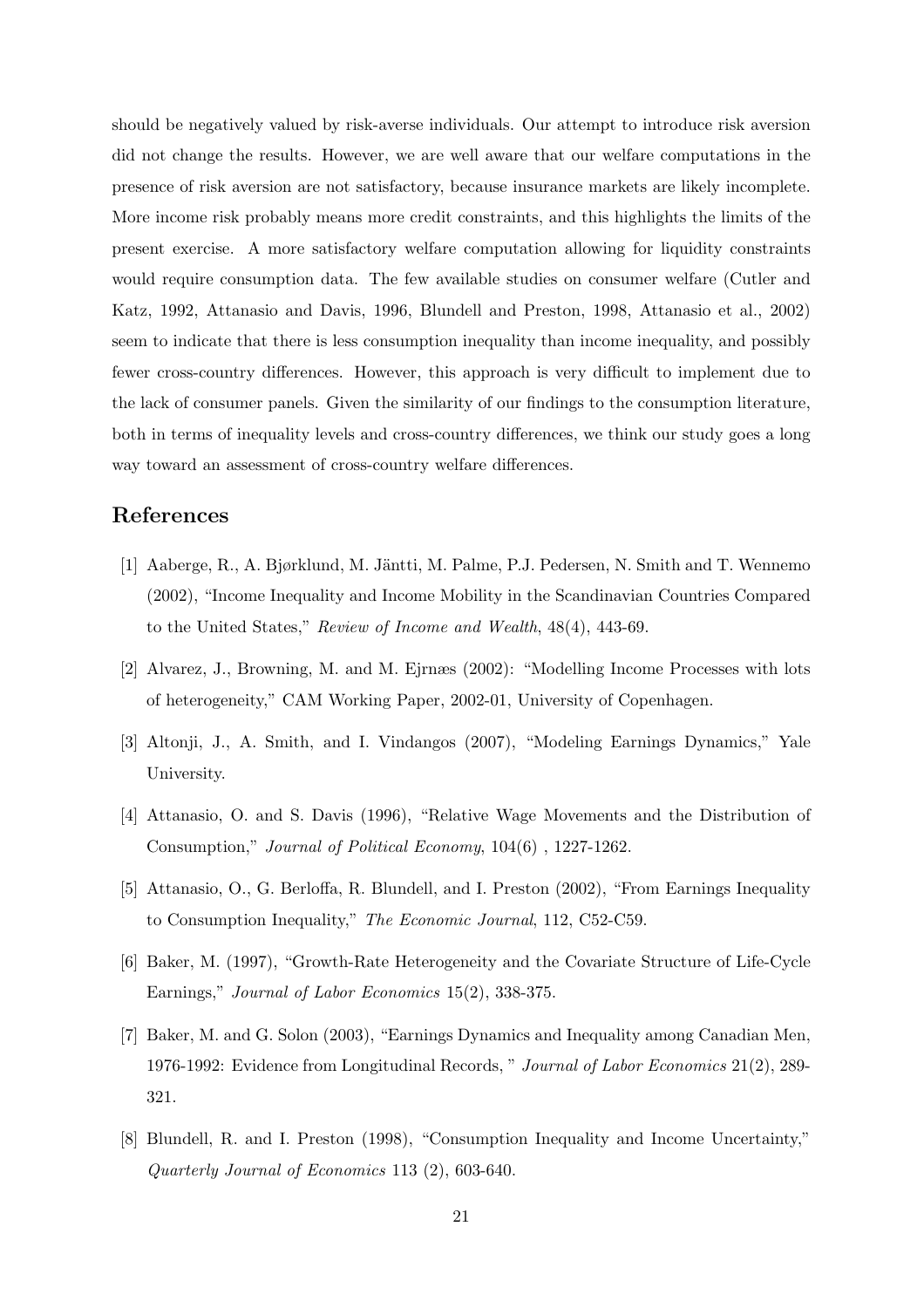- [9] Bound, J., C. Brown, and N. Mathiowitz (2001), "Measurement Error in Survey Data, "in J. J. Heckman and E. Leamer, eds., Handbook of Econometrics. Amsterdam: Elsevier Science B. V., Chapter 59, pp. 3707-3745.
- [10] Bowlus, A. J. and J.-M. Robin (2004), "Twenty Years of Rising Inequality in U.S. Lifetime Labor Income Values," Review of Economic Studies, 71(3), 709-743.
- [11] Buchinsky, M. and J. Hunt (1999), "Wage Mobility in the United States," Review of Economics and Statistics, 81 (3), 351-368.
- [12] Buchinsky, M., G. S. Fields, D. Fougère, and F. Kramarz (2003), "Francs or Ranks? Earnings Mobility in France, 1967-1999," Working paper, CREST-INSEE.
- [13] Burkhauser, R. V., D. Holtz-Eakin and S. E. Rhody (1997), "Labor Earnings Mobility and Inequality in the United States and Germany during the Growth Years of the 1980s," International Economic Review, 38(4), 775-794.
- [14] Burkhauser, R. V. and J. G. Poupore (1997), "A Cross-National Comparison of Permanent Inequality in the United States and Germany," The Review of Economics and Statistics, 79(1), 10-17.
- [15] Cohen, D. (1999), "Welfare Differentials Across French and U.S. Labor Markets: A General Equilibrium Interpretation," CEPREMAP Working Paper 9904 and CEPR Research Discussion Paper 2114.
- [16] Cohen, D. and P. Dupas (2000), "Trajectoires comparées des chômeurs en France et aux Etats Unis," Economie et Statistique, 322-323, 17-26.
- [17] Contini, B. (2002), "Earnings mobility and labor market segmentation in Europe and U.S.A.: preliminary explorations", LABORatorio R. Revelli, Working Paper, March 2002.
- [18] Cutler, D. M. and L. F. Katz (1992) "Rising Inequality? Changes in the Distribution of Income and Consumption in the 1980's," American Economic Review 82 (3), 546-551.
- [19] Fields, G. S. (2005b), "Does Income Mobility Equalize Longer-Term Incomes? New Measures of an Old concept," Cornell University.
- [20] Flinn, C. J. (2002), "Labour Market Structure and Inequality: A Comparison of Italy and the U.S.," Review of Economic Studies, 69, 611-645.
- [21] Gangl, M., J. Palme, and L. Kenworthy (2007) "Is High Inequality Offset by Mobility? " University of Mannheim.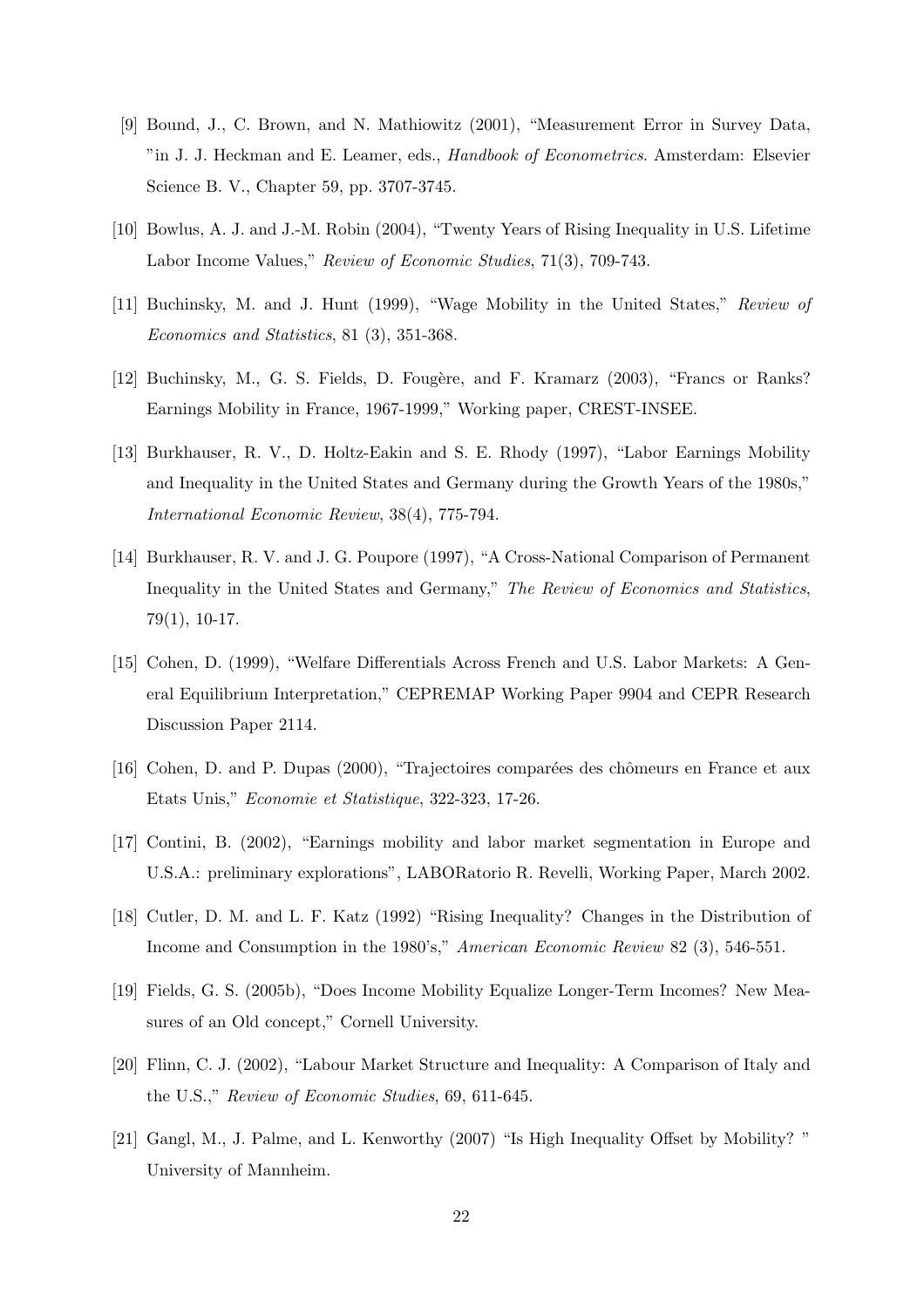- [22] Geweke, J., and M. Keane (2000): "An Empirical Analysis of Income Dynamics among Men in the PSID: 1968-1989," Journal of Econometrics, 96, 293-356.
- [23] Geweke, J., and M. Keane (2007): "Smoothly Mixing Regressions," Journal of Econometrics, 138, 252-290.
- [24] Gottschalk, Peter (1997), "Inequality, Income Growth, and Mobility: The Basic Facts," The Journal of Economic Perspectives, Vol. 11, No. 2, pp. 21-40.
- [25] Gottschalk, P., and M. Huynh (2007): "Are Earnings Inequality and Mobility Overstated? The Impact of Non-Classical Measurement Errot," Boston College.
- [26] Gottschalk, P. and T. Smeeding (2000), "Empirical Evidence on Income Inequality in Industrial Countries," in A. Atkinson and F. Bourguignon, eds., Handbook of Income Distribution, 1, North Holland, 261-307.
- [27] Haider, S. (2001), "Earnings Instability and Earnings Inequality of Males in the United States: 1967-1991," Journal of Labor Economics 19(4), 799-836.
- [28] Katz, L. F. and D. H. Autor (1999), "Changes in the Wage Structure and Earnings Inequality," in O. Ashenfelter and D. Card, eds., Handbook of Labor Economics, 3, North Holland, 1463-1555.
- [29] Levy, F. and R. J. Murnane (1992), "U.S. Earnings Levels and Earnings Inequality: A Review of Recent Trends and Proposed Explanations," Journal of Economic Literature 30(3), 1333-81.
- [30] Lillard, Lee A. (1977), "Inequality: Earnings vs. Human Wealth,", The American Economic Review, Vol. 67, No. 2, pp. 42-53.
- [31] Maasoumi, E. and M. Trede (2001), "Comparing Income Mobility in Germany and the United States using Generalized Entropy Mobility Measures," The Review of Economics and Statistics, 83(3), 551-559.
- [32] Martin, J. P. (1996) "Measures of Replacement Rates for the Purpose of International Comparison A Note," OECD Economic Studies, 26, p.99-115.
- [33] Meghir, C., and L. Pistaferri (2004), "Income Variance Dynamics and Heterogeneity," Econometrica , 72, 1-32.
- [34] Moffitt, R., and P. Gottschalk (1995), "Trends in the Covariance Structure of Earnings in the U.S.: 1969-1987," John Hopkins University, mimeo.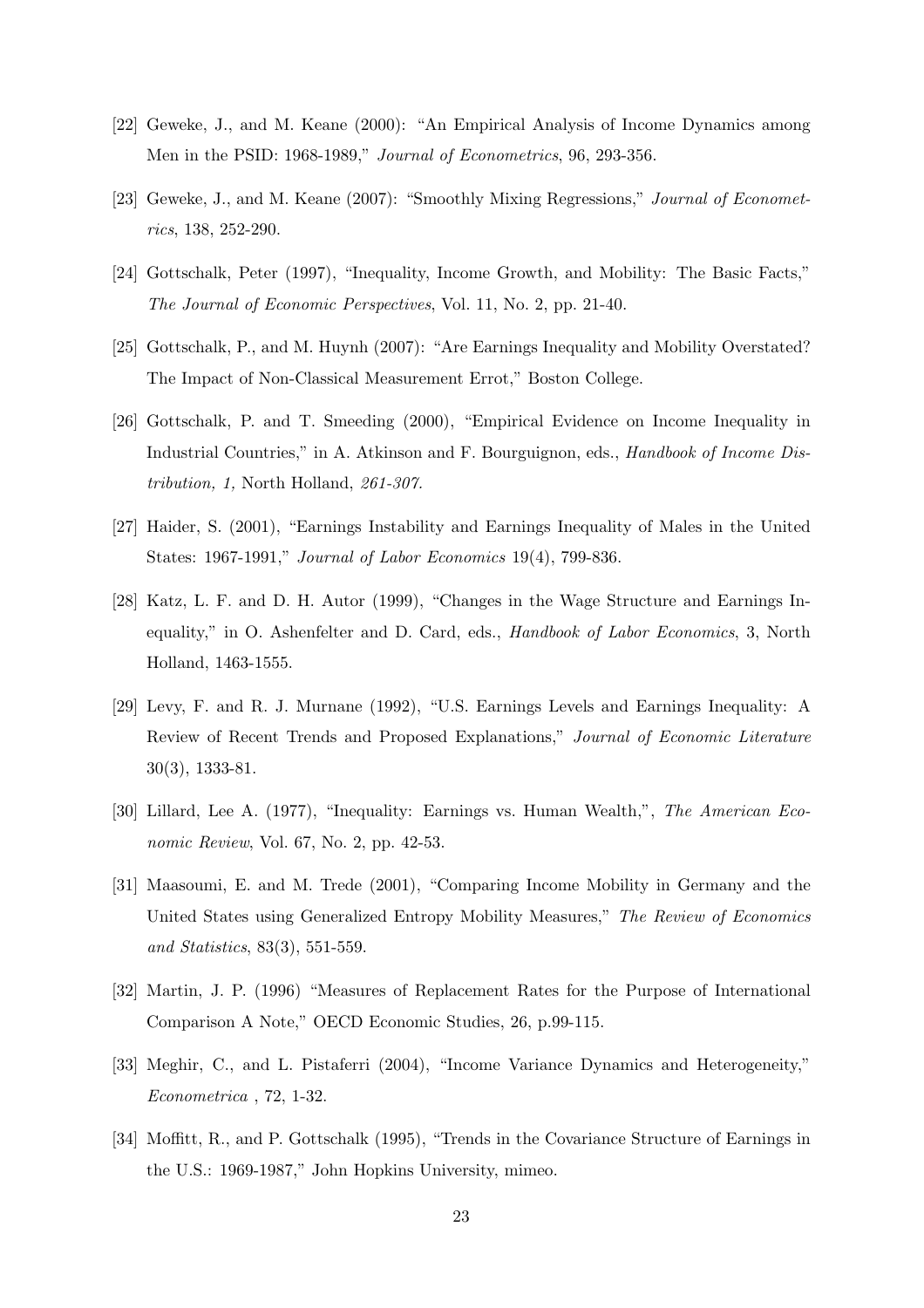- [35] Moffitt, R., and P. Gottschalk (2002), "Trends in the Transitory Variance of Earnings in the U.S.," The Economic Journal, 112, C68-C73.
- [36] OECD (1996), "Earnings inequality and mobility, Chapter 3 of OECD Employment Outlook 1996," Countering the risks of labour market exclusion, 59-109.
- [37] Pavan, R. (2008), "A Flexible Model of Individual Wage Dynamics and Job Mobility Outcomes, " University of Rochester.
- [38] Piketty, T. and E. Saez (2003), "Income Inequality in the United States: 1913-1998," Quarterly Journal of Economics, 118 (1), 1-39.
- [39] Schluter, C. and M. Trede (2003), "Local versus Global Assessment of Mobility," International Economic Review, 44, 1313-1335.
- [40] Van Kerm, P. (2004),"What Lies Behind Income Mobility? Reranking and Distributional Change in Belgium, Western Germany and the U.S.A.," Economica, 71(282), 223-239.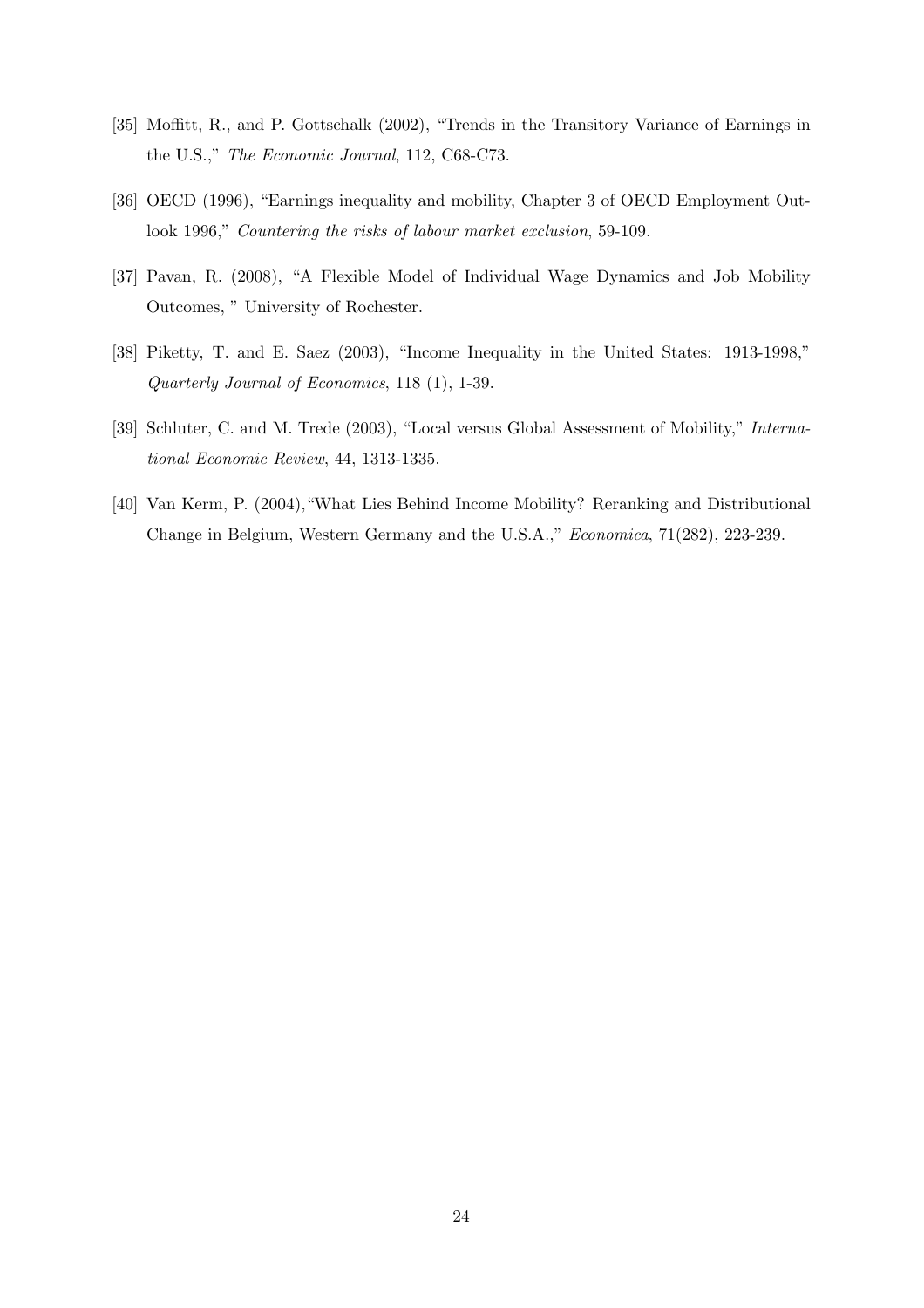|                     |           |       | <b>MALES</b> |       |       |                           |       | <b>FEMALES</b> |       |             |
|---------------------|-----------|-------|--------------|-------|-------|---------------------------|-------|----------------|-------|-------------|
|                     | U.S.      | Can.  | U.K.         | Fra.  | Ger.  | U.S.                      | Can.  | U.K.           | Fra.  | Ger.        |
|                     |           |       |              |       |       | <b>Homogeneous Model</b>  |       |                |       |             |
| <b>UNEMPLOYMENT</b> |           |       |              |       |       |                           |       |                |       |             |
| Equilibrium         | 0.023     | 0.051 | 0.045        | 0.139 | 0.059 | 0.020                     | 0.047 | 0.025          | 0.161 | 0.069       |
| Actual              | 0.033     | 0.072 | 0.069        | 0.137 | 0.081 | 0.031                     | 0.077 | 0.037          | 0.169 | 0.090       |
| <b>WAGE DECILES</b> |           |       |              |       |       |                           |       |                |       |             |
| $\mathbf 1$         | 0.089     | 0.085 | 0.097        | 0.117 | 0.119 | 0.081                     | 0.076 | 0.056          | 0.104 | 0.088       |
| $\overline{2}$      | 0.098     | 0.097 | 0.096        | 0.117 | 0.096 | 0.093                     | 0.082 | 0.065          | 0.103 | 0.091       |
| 3                   | $0.102\,$ | 0.087 | 0.088        | 0.107 | 0.085 | 0.099                     | 0.078 | 0.073          | 0.101 | 0.083       |
| $\overline{4}$      | $0.100\,$ | 0.081 | 0.081        | 0.097 | 0.076 | 0.102                     | 0.083 | 0.076          | 0.088 | 0.078       |
| $\overline{5}$      | 0.100     | 0.082 | 0.080        | 0.088 | 0.072 | 0.102                     | 0.087 | 0.077          | 0.094 | 0.071       |
| $\boldsymbol{6}$    | 0.100     | 0.080 | 0.082        | 0.077 | 0.072 | $0.102\,$                 | 0.088 | 0.090          | 0.086 | 0.077       |
| $\overline{7}$      | 0.098     | 0.085 | 0.088        | 0.066 | 0.078 | 0.103                     | 0.093 | 0.102          | 0.079 | 0.077       |
| 8                   | 0.098     | 0.096 | 0.101        | 0.066 | 0.092 | 0.099                     | 0.107 | 0.121          | 0.070 | 0.096       |
| 9                   | 0.098     | 0.114 | 0.112        | 0.063 | 0.108 | 0.100                     | 0.120 | 0.144          | 0.059 | 0.119       |
| 10                  | 0.091     | 0.143 | 0.130        | 0.065 | 0.144 | 0.098                     | 0.140 | 0.172          | 0.056 | 0.151       |
| Actual              | 0.097     | 0.093 | 0.093        | 0.086 | 0.092 | 0.097                     | 0.092 | 0.096          | 0.083 | 0.091       |
|                     |           |       |              |       |       | <b>Fixed Effect Model</b> |       |                |       |             |
| <b>UNEMPLOYMENT</b> |           |       |              |       |       |                           |       |                |       |             |
| Equilibrium         | 0.024     | 0.055 | 0.045        | 0.142 | 0.057 | 0.021                     | 0.052 | 0.027          | 0.171 | 0.075       |
| Actual              | 0.033     | 0.072 | 0.069        | 0.137 | 0.081 | 0.031                     | 0.077 | 0.037          | 0.169 | 0.090       |
| <b>WAGE DECILES</b> |           |       |              |       |       |                           |       |                |       |             |
| $\mathbf 1$         | 0.086     | 0.085 | 0.087        | 0.066 | 0.085 | 0.084                     | 0.075 | 0.078          | 0.066 | 0.086       |
| $\overline{2}$      | 0.093     | 0.094 | 0.090        | 0.078 | 0.087 | 0.096                     | 0.096 | 0.086          | 0.081 | 0.088       |
| 3                   | 0.101     | 0.097 | 0.083        | 0.104 | 0.088 | 0.101                     | 0.097 | 0.094          | 0.093 | 0.078       |
| $\overline{4}$      | 0.101     | 0.104 | 0.101        | 0.106 | 0.103 | 0.104                     | 0.111 | 0.103          | 0.107 | 0.089       |
| $\overline{5}$      | 0.095     | 0.109 | 0.103        | 0.100 | 0.104 | 0.100                     | 0.106 | 0.109          | 0.103 | 0.104       |
| $\boldsymbol{6}$    | 0.110     | 0.110 | 0.105        | 0.110 | 0.098 | 0.104                     | 0.117 | 0.113          | 0.099 | 0.108       |
| 7                   | $0.102\,$ | 0.091 | 0.098        | 0.100 | 0.090 | 0.105                     | 0.091 | 0.100          | 0.093 | $\,0.095\,$ |
| 8                   | 0.103     | 0.081 | 0.094        | 0.070 | 0.093 | 0.101                     | 0.081 | 0.095          | 0.070 | 0.094       |
| $\boldsymbol{9}$    | 0.097     | 0.084 | 0.094        | 0.067 | 0.099 | 0.099                     | 0.084 | 0.097          | 0.061 | $\,0.092\,$ |
| 10                  | 0.089     | 0.090 | 0.089        | 0.058 | 0.096 | 0.087                     | 0.088 | 0.098          | 0.056 | 0.093       |
| Actual              | 0.097     | 0.092 | 0.093        | 0.086 | 0.092 | 0.097                     | 0.092 | 0.096          | 0.083 | 0.091       |

Table 1: Test of Stationarity (Equilibrium Distribution of Unemployment and Earnings)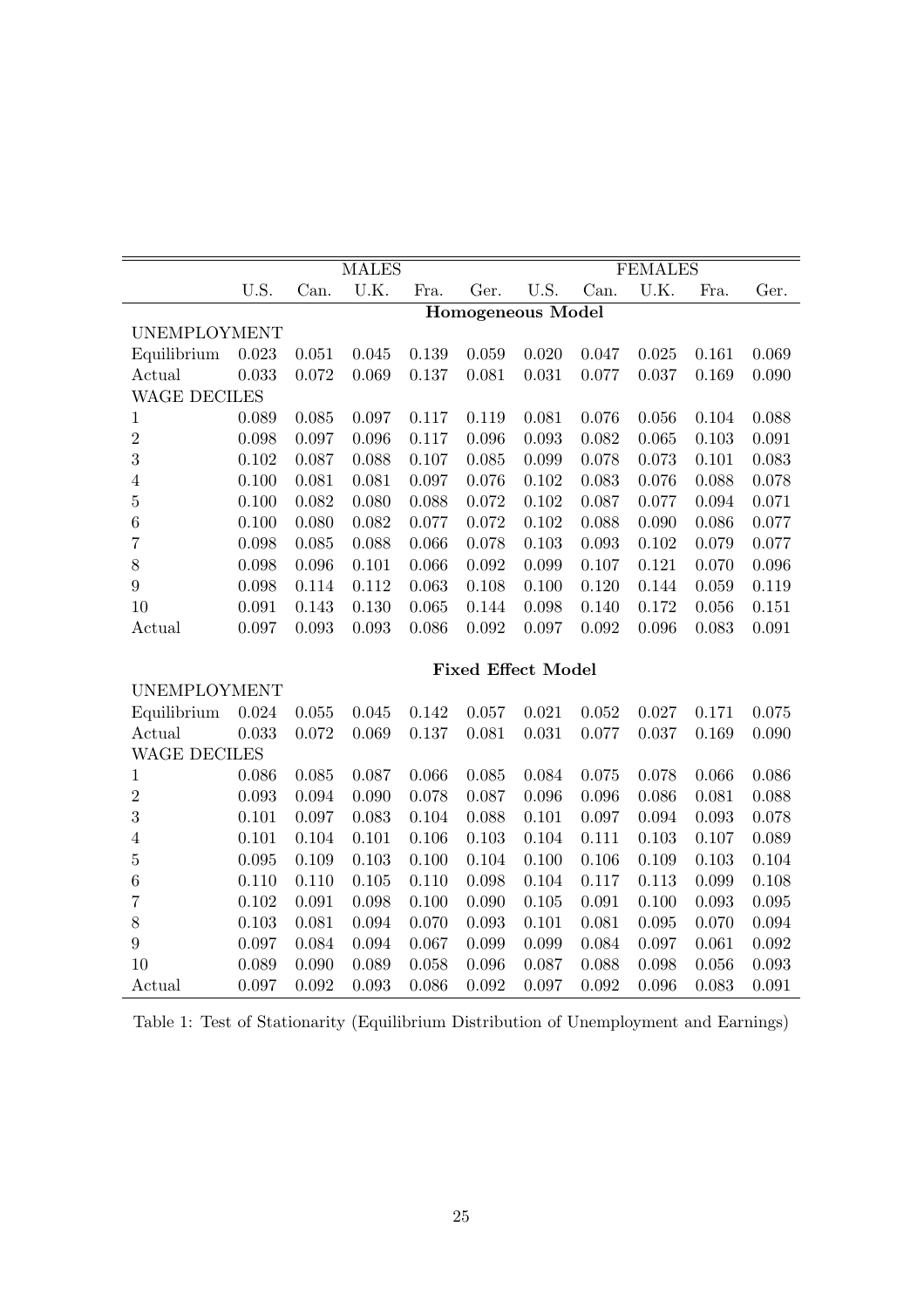|                     |           |         |         | <b>MALES</b> |        |          |         |         | <b>FEMALES</b> |         |         |
|---------------------|-----------|---------|---------|--------------|--------|----------|---------|---------|----------------|---------|---------|
|                     |           | U.S.    | Canada  | U.K.         | France | Germany  | U.S.    | Canada  | U.K.           | France  | Germany |
| <b>LOG EARNINGS</b> |           |         |         |              |        |          |         |         |                |         |         |
| Mean                | Actual    | 10.05   | 10.36   | 9.54         | 9.49   | 10.11    | 9.69    | 9.92    | 9.00           | 9.25    | 9.61    |
|                     | Predicted | 10.05   | 10.35   | 9.54         | 9.49   | 10.11    | 9.69    | 9.92    | 9.00           | 9.25    | 9.59    |
| St dev              | Actual    | 0.62    | 0.55    | 0.46         | 0.37   | $0.35\,$ | 0.65    | 0.59    | 0.62           | 0.48    | 0.54    |
|                     | Predicted | 0.62    | 0.54    | 0.46         | 0.37   | 0.34     | 0.65    | 0.57    | 0.61           | 0.48    | 0.52    |
| <b>Skewness</b>     | Actual    | $-0.23$ | $-0.69$ | 0.08         | 0.32   | 0.20     | $-0.35$ | $-0.61$ | $-0.34$        | $-0.48$ | $-1.12$ |
|                     | Predicted | $-0.03$ | $-0.16$ | 0.07         | 0.43   | 0.28     | $-0.05$ | $-0.18$ | $-0.05$        | $-0.03$ | $-0.26$ |
| Kurtosis            | Actual    | 3.17    | 3.76    | 3.11         | 4.12   | 3.64     | 3.14    | 3.15    | 2.67           | 3.33    | 4.44    |
|                     | Predicted | 2.98    | 3.00    | 2.93         | 3.64   | 3.13     | 2.84    | 2.78    | 2.72           | 2.87    | 3.02    |
| <b>EARNINGS</b>     |           |         |         |              |        |          |         |         |                |         |         |
| Mean                | Actual    | 28,179  | 36,234  | 15,594       | 14,856 | 27,613   | 19,771  | 23,401  | 9,288          | 11,263  | 16,866  |
|                     | Predicted | 28,325  | 36,266  | 15,657       | 14,926 | 27,414   | 19,936  | 23,468  | 9,312          | 11,364  | 16,365  |
| St dev              | Actual    | 18,317  | 18,388  | 7,718        | 6,724  | 10,541   | 12,791  | 12,266  | 5,515          | 5,246   | 7,750   |
|                     | Predicted | 19,371  | 20,359  | 7,644        | 6,904  | 10,487   | 13,878  | 13,368  | 6,000          | 5,716   | 8,876   |
| <b>Skewness</b>     | Actual    | 2.24    | 1.07    | 1.74         | 2.20   | 1.05     | 1.66    | 0.78    | 1.16           | 1.23    | 0.39    |
|                     | Predicted | 2.41    | 1.47    | 1.53         | 2.61   | 1.02     | 1.97    | 1.20    | 1.63           | 1.50    | 1.03    |
| Kurtosis            | Actual    | 15.72   | 5.36    | 8.47         | 10.90  | 4.38     | 7.57    | 3.52    | 4.75           | 6.62    | 3.06    |
|                     | Predicted | 15.14   | 6.28    | 6.80         | 15.62  | 4.52     | 9.16    | 4.51    | 6.57           | 6.97    | 3.79    |
|                     |           |         |         |              |        |          |         |         |                |         |         |

Table 2: Cross-Section Distribution: Homogeneous Model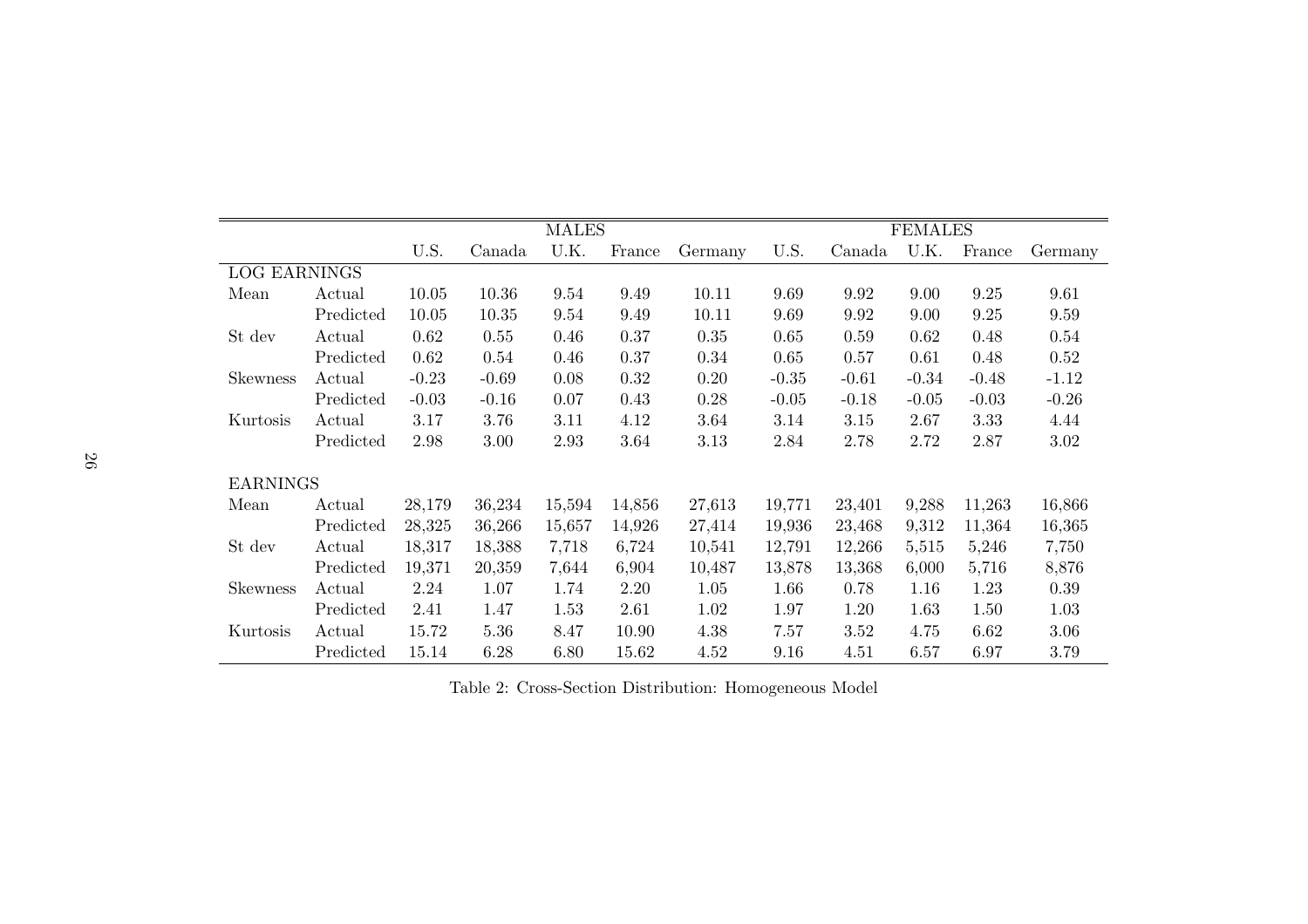|                     |           |         |         | <b>MALES</b> |        |         |         |         | <b>FEMALES</b> |         |         |
|---------------------|-----------|---------|---------|--------------|--------|---------|---------|---------|----------------|---------|---------|
|                     |           | U.S.    | Canada  | U.K.         | France | Germany | U.S.    | Canada  | U.K.           | France  | Germany |
| <b>LOG EARNINGS</b> |           |         |         |              |        |         |         |         |                |         |         |
| Mean                | Actual    | 10.10   | 10.38   | 9.59         | 9.54   | 10.24   | 9.73    | 9.95    | 8.98           | 9.27    | 9.59    |
|                     | Predicted | 10.10   | 10.38   | 9.59         | 9.54   | 10.24   | 9.73    | 9.95    | 8.98           | 9.27    | 9.59    |
| St dev              | Actual    | 0.62    | 0.55    | 0.46         | 0.39   | 0.37    | 0.65    | 0.59    | 0.63           | 0.48    | 0.55    |
|                     | Predicted | 0.62    | 0.54    | 0.46         | 0.39   | 0.37    | 0.65    | 0.59    | 0.62           | 0.49    | 0.55    |
| <b>Skewness</b>     | Actual    | $-0.25$ | $-0.71$ | 0.05         | 0.40   | $-0.19$ | $-0.37$ | $-0.64$ | $-0.31$        | $-0.53$ | $-1.02$ |
|                     | Predicted | $-0.14$ | $-0.55$ | 0.05         | 0.44   | $-0.14$ | $-0.21$ | $-0.51$ | $-0.20$        | $-0.45$ | $-0.93$ |
| Kurtosis            | Actual    | 3.19    | 3.83    | 3.11         | 4.05   | 3.47    | 3.16    | 3.20    | 2.59           | 3.38    | 4.07    |
|                     | Predicted | 3.01    | 3.43    | 2.99         | 3.96   | 3.24    | 2.90    | 3.02    | 2.60           | 3.19    | 3.88    |
| <b>EARNINGS</b>     |           |         |         |              |        |         |         |         |                |         |         |
| Mean                | Actual    | 28,179  | 36,234  | 15,594       | 14,856 | 27,613  | 19,771  | 23,401  | 9,288          | 11,263  | 16,866  |
|                     | Predicted | 28,265  | 36,284  | 15,597       | 14,860 | 27,599  | 19,868  | 23,495  | 9,303          | 11,303  | 16,890  |
| St dev              | Actual    | 18,317  | 18,388  | 7,718        | 6,724  | 10,541  | 12,791  | 12,266  | 5,515          | 5,246   | 7,750   |
|                     | Predicted | 18,642  | 18,799  | 7,662        | 6,737  | 10,524  | 13,257  | 12,749  | 5,709          | 5,3525  | 8,026   |
| <b>Skewness</b>     | Actual    | 2.24    | 1.07    | 1.74         | 2.20   | 1.05    | 1.66    | 0.78    | 1.16           | 1.23    | 0.39    |
|                     | Predicted | 2.06    | 1.09    | 1.62         | 2.20   | 1.03    | 1.74    | 0.94    | 1.32           | 1.28    | 0.52    |
| Kurtosis            | Actual    | 15.72   | 5.36    | 8.47         | 10.90  | 4.38    | 7.57    | 3.52    | 4.75           | 6.62    | 3.06    |
|                     | Predicted | 11.28   | 5.09    | 7.50         | 10.80  | 4.20    | 7.86    | 3.92    | 5.12           | 6.91    | 3.09    |

Table 3: Cross-Section Distribution: Fixed Effect Model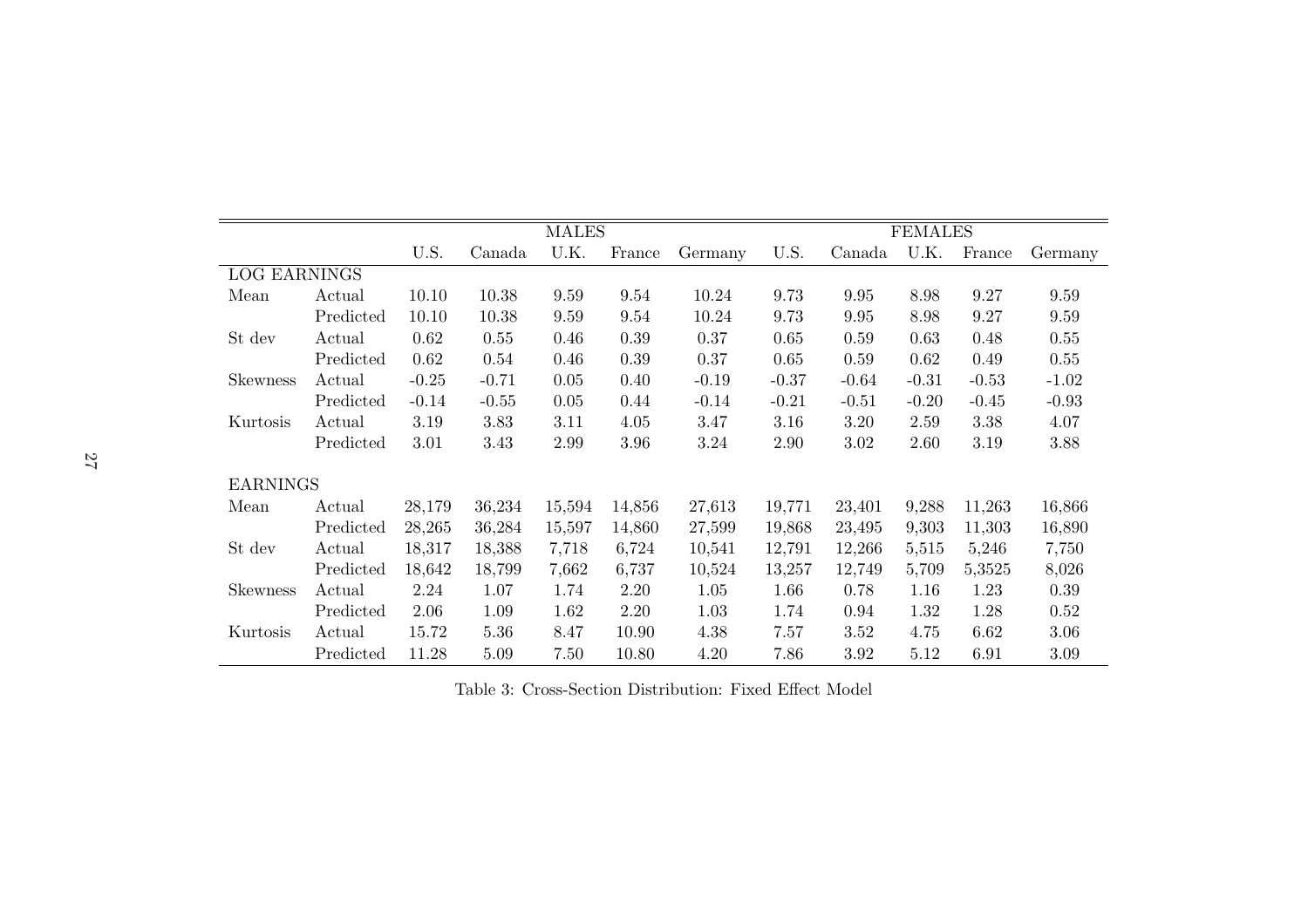|           |                         |          |          | <b>MALES</b> |                   |         |          |        | <b>FEMALES</b> |        |                   |
|-----------|-------------------------|----------|----------|--------------|-------------------|---------|----------|--------|----------------|--------|-------------------|
|           |                         | U.S.     | Canada   | U.K.         | France            | Germany | U.S.     | Canada | U.K.           | France | Germany           |
|           | Actual                  | 0.13     | 0.48     | 0.40         | 0.52              | 0.42    | 0.17     | 0.42   | 0.47           | 0.51   | 0.65              |
| Decile 1  | Homogeneous             | 0.15     | 0.38     | 0.32         | 0.46              | 0.45    | 0.16     | 0.32   | 0.41           | 0.43   | 0.61              |
|           | <b>Fixed Effect</b>     | 0.19     | 0.53     | 0.47         | 0.59              | 0.45    | 0.23     | 0.46   | 0.46           | 0.52   | 0.66              |
|           | Actual                  | 0.16     | 0.39     | 0.25         | 0.39              | 0.30    | 0.17     | 0.34   | 0.29           | 0.47   | 0.40              |
| Decile 2  | Homogeneous             | 0.14     | 0.37     | 0.19         | 0.34              | 0.29    | 0.17     | 0.28   | 0.30           | 0.45   | 0.36              |
|           | <b>Fixed Effect</b>     | 0.18     | 0.42     | 0.26         | 0.37              | 0.29    | 0.19     | 0.38   | 0.34           | 0.45   | 0.45              |
|           | Actual                  | 0.16     | 0.38     | 0.22         | $\overline{0.27}$ | 0.29    | 0.15     | 0.33   | 0.34           | 0.39   | 0.40              |
| Decile 3  | Homogeneous             | 0.16     | 0.35     | 0.18         | 0.27              | 0.26    | 0.15     | 0.27   | 0.27           | 0.37   | 0.37              |
|           | Fixed Effect            | 0.14     | 0.37     | 0.21         | 0.29              | 0.31    | 0.16     | 0.33   | 0.34           | 0.41   | 0.43              |
|           | Actual                  | 0.15     | 0.34     | 0.18         | 0.29              | 0.15    | 0.18     | 0.29   | 0.22           | 0.27   | 0.38              |
| Decile 4  | Homogeneous             | $0.15\,$ | 0.28     | 0.20         | 0.29              | 0.23    | 0.16     | 0.26   | 0.25           | 0.35   | $0.31\,$          |
|           | <b>Fixed Effect</b>     | 0.16     | 0.33     | 0.21         | $\rm 0.31$        | 0.18    | 0.20     | 0.28   | 0.26           | 0.30   | $0.35\,$          |
|           | Actual                  | 0.13     | 0.34     | 0.18         | 0.26              | 0.29    | 0.14     | 0.33   | 0.25           | 0.46   | 0.32              |
| Decile 5  | Homogeneous             | 0.10     | 0.29     | 0.22         | 0.26              | 0.24    | 0.15     | 0.32   | 0.24           | 0.38   | 0.28              |
|           | <b>Fixed Effect</b>     | 0.11     | 0.30     | 0.21         | 0.29              | 0.23    | 0.11     | 0.32   | 0.26           | 0.40   | 0.29              |
|           | Actual                  | 0.14     | 0.35     | 0.23         | 0.33              | 0.26    | 0.15     | 0.30   | 0.20           | 0.45   | $\overline{0.30}$ |
| Decile 6  | Homogeneous             | 0.09     | 0.29     | 0.20         | 0.29              | 0.23    | 0.13     | 0.30   | 0.28           | 0.34   | 0.26              |
|           | <b>Fixed Effect</b>     | 0.13     | 0.32     | 0.20         | 0.32              | 0.22    | 0.14     | 0.30   | 0.24           | 0.39   | 0.25              |
|           | <b>Actual</b>           | 0.18     | 0.36     | 0.28         | 0.48              | 0.30    | 0.16     | 0.33   | 0.22           | 0.43   | 0.24              |
| Decile 7  | Homogeneous             | 0.16     | 0.29     | 0.22         | 0.42              | 0.22    | 0.16     | 0.28   | 0.22           | 0.33   | 0.24              |
|           | <b>Fixed Effect</b>     | $0.15\,$ | 0.33     | 0.26         | 0.47              | 0.27    | 0.16     | 0.29   | 0.22           | 0.38   | $0.31\,$          |
|           | Actual                  | 0.18     | 0.35     | 0.30         | 0.40              | 0.33    | 0.22     | 0.38   | 0.35           | 0.53   | 0.42              |
| Decile 8  | Homogeneous             | 0.16     | 0.29     | 0.29         | 0.42              | 0.30    | 0.17     | 0.35   | 0.29           | 0.39   | 0.33              |
|           | <b>Fixed Effect</b>     | 0.17     | 0.34     | 0.29         | 0.45              | 0.34    | 0.17     | 0.33   | 0.33           | 0.48   | 0.38              |
|           | Actual                  | 0.23     | 0.41     | 0.42         | 0.59              | 0.43    | 0.23     | 0.46   | 0.45           | 0.52   | 0.53              |
| Decile 9  | Homogeneous             | $0.20\,$ | 0.34     | 0.39         | 0.50              | 0.44    | $0.21\,$ | 0.43   | 0.40           | 0.45   | $0.51\,$          |
|           | <b>Fixed Effect</b>     | 0.23     | 0.41     | 0.40         | 0.59              | 0.43    | 0.22     | 0.46   | 0.39           | 0.49   | 0.48              |
|           | $\operatorname{Actual}$ | 0.43     | 0.68     | 0.65         | 0.81              | 0.71    | 0.42     | 0.72   | 0.72           | 0.82   | 0.62              |
| Decile 10 | Homogeneous             | 0.40     | $0.61\,$ | 0.61         | 0.76              | 0.63    | 0.35     | 0.69   | 0.63           | 0.75   | 0.53              |
|           | <b>Fixed Effect</b>     | 0.42     | 0.66     | 0.63         | 0.82              | 0.72    | 0.38     | 0.68   | 0.65           | 0.81   | $0.61\,$          |

Table 4: Earnings Mobility by Earnings Decile of Origin (Spearman's Correlation between Period <sup>1</sup> Earnings and Period <sup>2</sup> Earnings)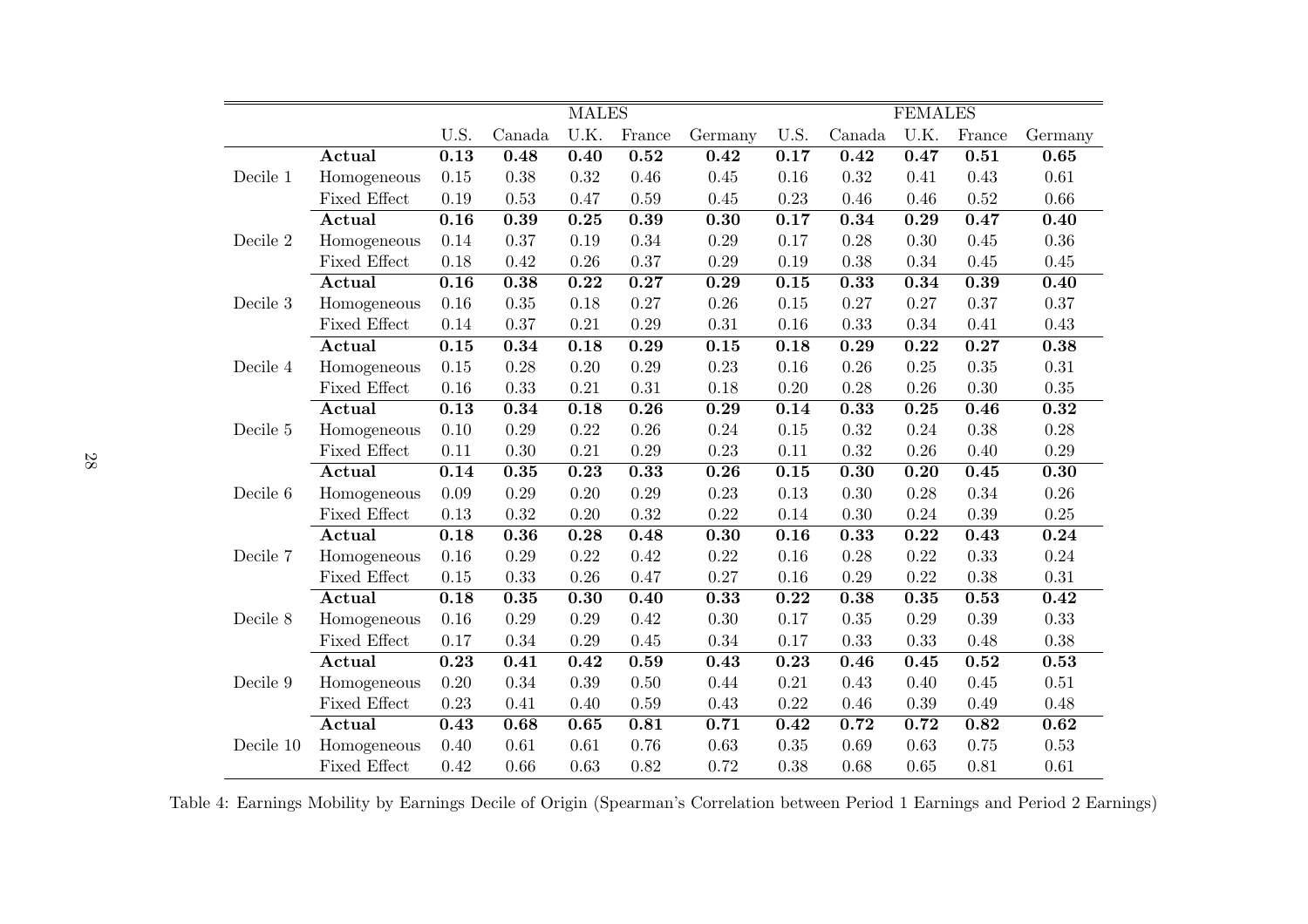|                   |                     |      |        | <b>MALES</b> |        |         |      |        | <b>FEMALES</b> |        |         |
|-------------------|---------------------|------|--------|--------------|--------|---------|------|--------|----------------|--------|---------|
|                   |                     | U.S. | Canada | U.K.         | France | Germany | U.S. | Canada | U.K.           | France | Germany |
|                   | Actual              | 0.76 | 0.92   | 0.88         | 0.94   | 0.91    | 0.77 | 0.90   | 0.90           | 0.94   | 0.93    |
| 1 Year Difference | Homogeneous         | 0.76 | 0.91   | 0.86         | 0.93   | 0.89    | 0.76 | 0.89   | 0.89           | 0.93   | 0.91    |
|                   | Fixed Effect        | 0.76 | 0.92   | 0.88         | 0.94   | 0.90    | 0.77 | 0.90   | 0.90           | 0.95   | 0.92    |
|                   | Actual              | 0.71 | 0.87   | 0.83         | 0.92   | 0.87    | 0.72 | 0.85   | 0.86           | 0.92   | 0.88    |
| 2 Year Difference | Homogeneous         | 0.60 | 0.81   | 0.75         | 0.86   | 0.80    | 0.60 | 0.79   | 0.80           | 0.87   | 0.84    |
|                   | Fixed Effect        | 0.82 | 0.91   | 0.87         | 0.96   | 0.89    | 0.82 | 0.90   | 0.88           | 0.96   | 0.90    |
|                   | Actual              | 0.66 | 0.84   | 0.79         |        | 0.85    | 0.68 | 0.82   | 0.82           |        | 0.84    |
| 3 Year Difference | Homogeneous         | 0.49 | 0.73   | 0.66         |        | 0.72    | 0.49 | 0.68   | 0.71           |        | 0.78    |
|                   | Fixed Effect        | 0.77 | 0.90   | 0.86         |        | 0.88    | 0.78 | 0.89   | 0.88           |        | 0.90    |
|                   | Actual              |      | 0.81   | 0.75         |        | 0.81    |      | 0.79   | 0.79           |        | 0.81    |
| 4 Year Difference | Homogeneous         |      | 0.66   | 0.58         |        | 0.66    |      | 0.63   | 0.64           |        | 0.72    |
|                   | Fixed Effect        |      | 0.89   | 0.85         |        | 0.87    |      | 0.88   | 0.87           |        | 0.89    |
|                   | Actual              |      | 0.81   | 0.75         |        | 0.81    |      | 0.79   | 0.79           |        | 0.81    |
| 5 Year Difference | Homogeneous         |      | 0.58   | 0.52         |        | 0.60    |      | 0.54   | 0.56           |        | 0.64    |
|                   | Fixed Effect        |      | 0.86   | 0.83         |        | 0.86    |      | 0.85   | 0.86           |        | 0.88    |
|                   | Actual              |      |        | 0.70         |        | 0.78    |      |        | 0.73           |        | 0.71    |
| 6 Year Difference | Homogeneous         |      |        | 0.48         |        | 0.54    |      |        | 0.53           |        | 0.59    |
|                   | <b>Fixed Effect</b> |      |        | 0.83         |        | 0.86    |      |        | 0.86           |        | 0.85    |

Table 5: Higher-Order Earnings Mobility (Spearman's Correlation across <sup>1</sup> to <sup>6</sup> Years)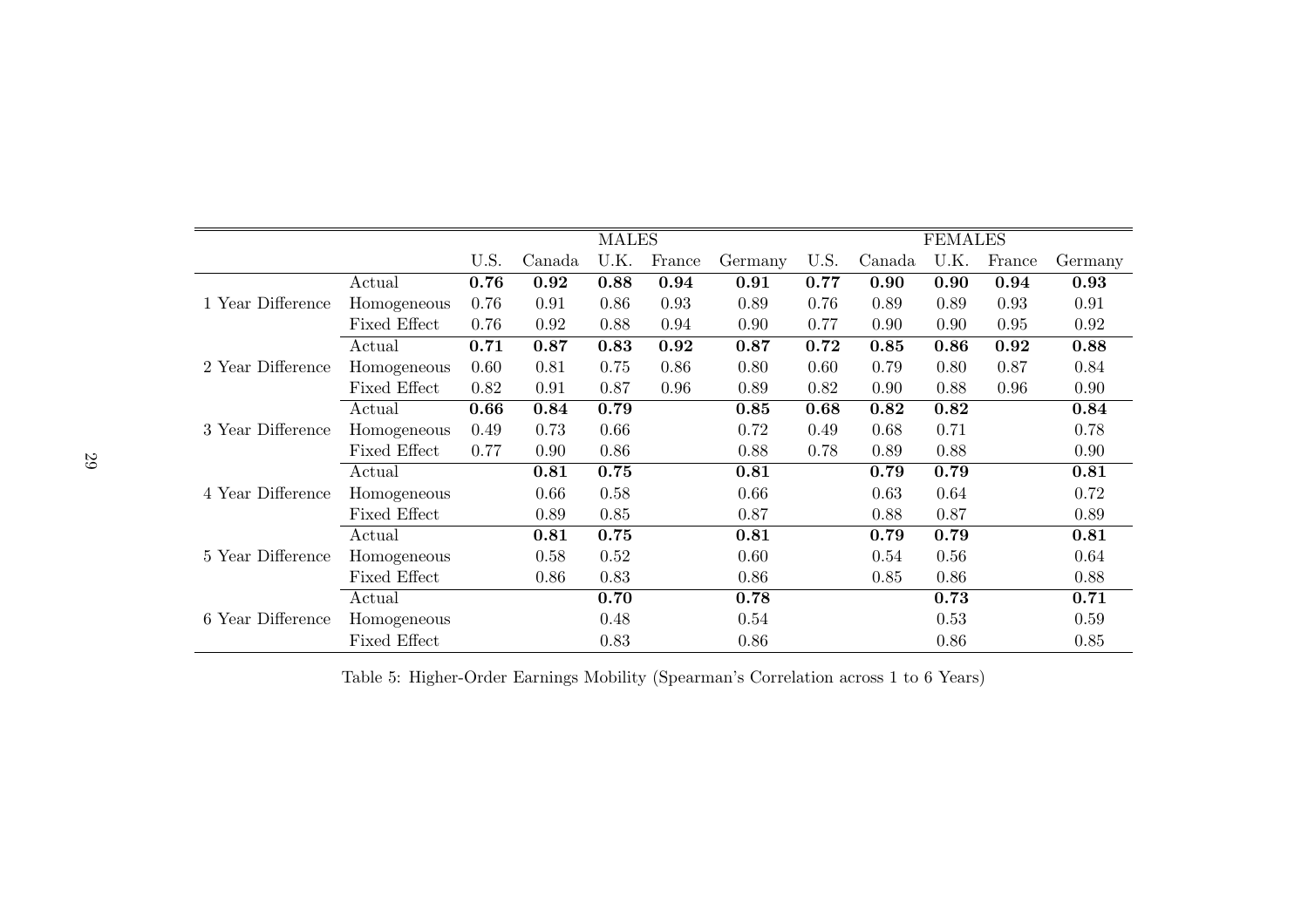|                       |      | 1 Year Difference |      |      | 2 Year Difference |      |      | 3 Year Difference |      |      | 4 Year Difference |      |      | 5 Year Difference |      |      | 6 Year Difference |      |
|-----------------------|------|-------------------|------|------|-------------------|------|------|-------------------|------|------|-------------------|------|------|-------------------|------|------|-------------------|------|
|                       | Act. | Hom.              | FE   | Act. | Hom.              | FE   | Act. | Hom.              | FE   | Act. | Hom.              | FE   | Act. | Hom.              | FE   | Act. | Hom.              | FE   |
| U.S.                  |      |                   |      |      |                   |      |      |                   |      |      |                   |      |      |                   |      |      |                   |      |
| $<$ High School       | 0.62 | 0.63              | 0.62 | 0.59 | 0.44              | 0.73 | 0.50 | 0.26              | 0.66 |      |                   |      |      |                   |      |      |                   |      |
| High School           | 0.67 | 0.68              | 0.68 | 0.59 | 0.47              | 0.76 | 0.54 | 0.32              | 0.67 |      |                   |      |      |                   |      |      |                   |      |
| Some College          | 0.70 | 0.69              | 0.70 | 0.64 | 0.48              | 0.77 | 0.57 | 0.37              | 0.72 |      |                   |      |      |                   |      |      |                   |      |
| University            | 0.75 | 0.75              | 0.76 | 0.68 | 0.56              | 0.79 | 0.62 | 0.41              | 0.75 |      |                   |      |      |                   |      |      |                   |      |
| <b>CANADA</b>         |      |                   |      |      |                   |      |      |                   |      |      |                   |      |      |                   |      |      |                   |      |
| $\langle$ High School | 0.89 | 0.87              | 0.90 | 0.83 | 0.75              | 0.90 | 0.81 | 0.64              | 0.89 | 0.79 | 0.59              | 0.88 | 0.76 | 0.52              | 0.86 |      |                   |      |
| High School           | 0.91 | 0.90              | 0.90 | 0.85 | 0.79              | 0.89 | 0.81 | 0.71              | 0.89 | 0.78 | 0.61              | 0.86 | 0.74 | 0.51              | 0.83 |      |                   |      |
| Some College          | 0.91 | 0.90              | 0.91 | 0.86 | 0.80              | 0.90 | 0.83 | 0.71              | 0.89 | 0.80 | 0.63              | 0.88 | 0.76 | 0.56              | 0.85 |      |                   |      |
| University            | 0.91 | 0.90              | 0.91 | 0.85 | 0.79              | 0.88 | 0.80 | 0.71              | 0.87 | 0.75 | 0.63              | 0.85 | 0.71 | 0.50              | 0.81 |      |                   |      |
| U.K.                  |      |                   |      |      |                   |      |      |                   |      |      |                   |      |      |                   |      |      |                   |      |
| $\langle$ High School | 0.83 | 0.82              | 0.83 | 0.77 | 0.66              | 0.82 | 0.72 | 0.54              | 0.81 | 0.67 | 0.44              | 0.80 | 0.63 | 0.36              | 0.78 | 0.64 | 0.32              | 0.78 |
| High School           | 0.86 | 0.84              | 0.86 | 0.80 | 0.70              | 0.84 | 0.73 | 0.59              | 0.82 | 0.69 | 0.50              | 0.80 | 0.65 | 0.41              | 0.78 | 0.61 | 0.34              | 0.75 |
| $>$ High School       | 0.90 | 0.88              | 0.89 | 0.85 | 0.77              | 0.87 | 0.79 | 0.68              | 0.86 | 0.72 | 0.59              | 0.85 | 0.67 | 0.51              | 0.83 | 0.59 | 0.45              | 0.82 |
| <b>FRANCE</b>         |      |                   |      |      |                   |      |      |                   |      |      |                   |      |      |                   |      |      |                   |      |
| $\langle$ High School | 0.92 | 0.90              | 0.92 | 0.89 | 0.82              | 0.94 |      |                   |      |      |                   |      |      |                   |      |      |                   |      |
| <b>High School</b>    | 0.95 | 0.94              | 0.95 | 0.92 | 0.89              | 0.96 |      |                   |      |      |                   |      |      |                   |      |      |                   |      |
| Some College          | 0.94 | 0.93              | 0.94 | 0.91 | 0.85              | 0.95 |      |                   |      |      |                   |      |      |                   |      |      |                   |      |
| University            | 0.94 | 0.93              | 0.94 | 0.92 | 0.87              | 0.96 |      |                   |      |      |                   |      |      |                   |      |      |                   |      |
| Germany               |      |                   |      |      |                   |      |      |                   |      |      |                   |      |      |                   |      |      |                   |      |
| $< 10$ years          | 0.78 | 0.75              | 0.79 | 0.78 | 0.60              | 0.80 | 0.68 | 0.49              | 0.80 | 0.74 | 0.40              | 0.80 | 0.72 | 0.32              | 0.82 | 0.69 | 0.30              | 0.79 |
| $10 < 14$ years       | 0.87 | 0.86              | 0.87 | 0.84 | 0.74              | 0.86 | 0.81 | 0.63              | 0.85 | 0.77 | 0.55              | 0.85 | 0.77 | 0.49              | 0.84 | 0.75 | 0.40              | 0.85 |
| $>= 14 \text{ years}$ | 0.93 | 0.90              | 0.92 | 0.89 | 0.83              | 0.90 | 0.85 | 0.75              | 0.89 | 0.82 | 0.70              | 0.87 | 0.79 | 0.64              | 0.85 | 0.74 | 0.59              | 0.83 |

Table 6: Higher-Order Earnings Mobility by Education (Spearman's Correlation across <sup>1</sup> to <sup>6</sup> Years) – Male Sample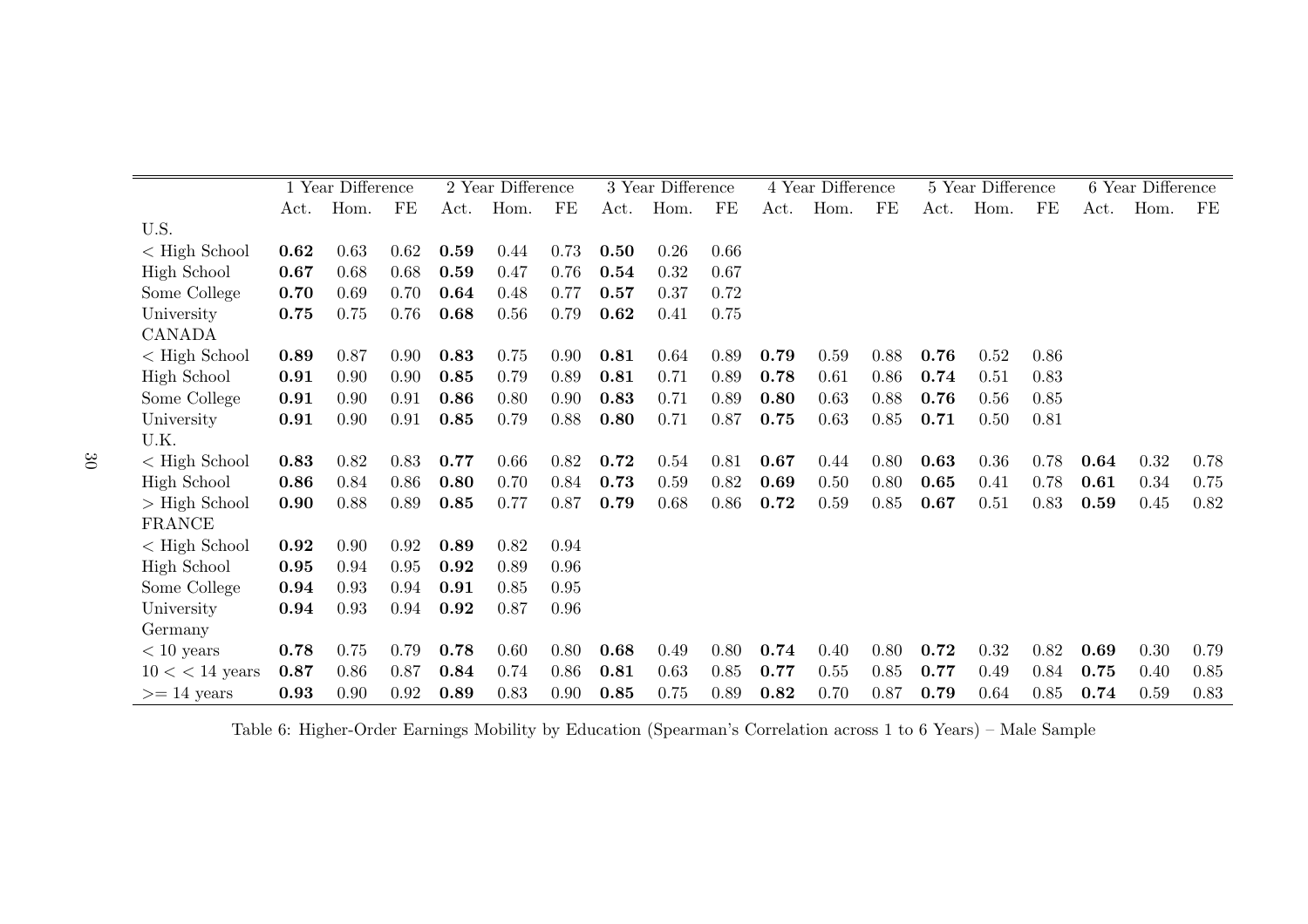|               |            | 1 Year Difference |      |      | 2 Year Difference |          |      | 3 Year Difference |          |      | 4 Year Difference |      |      | 5 Year Difference |      |      | 6 Year Difference |      |
|---------------|------------|-------------------|------|------|-------------------|----------|------|-------------------|----------|------|-------------------|------|------|-------------------|------|------|-------------------|------|
|               |            | Act. Hom.         | FE   | Act. | Hom.              | $\rm FE$ |      | Act. Hom.         | $\rm FE$ |      | Act. Hom.         | FE   | Act. | Hom.              | FE   | Act. | Hom.              | FE.  |
| U.S.          |            |                   |      |      |                   |          |      |                   |          |      |                   |      |      |                   |      |      |                   |      |
| $0-15$ years  | 0.73       | 0.72              | 0.73 | 0.68 | 0.57              | 0.80     | 0.65 | 0.47              | 0.75     |      |                   |      |      |                   |      |      |                   |      |
| $16-25$ years | 0.76       | 0.76              | 0.76 | 0.72 | 0.60              | 0.81     | 0.66 | 0.48              | 0.76     |      |                   |      |      |                   |      |      |                   |      |
| $> 25$ years  | 0.76       | 0.77              | 0.76 | 0.71 | 0.60              | 0.82     | 0.66 | 0.49              | 0.78     |      |                   |      |      |                   |      |      |                   |      |
| CANADA        |            |                   |      |      |                   |          |      |                   |          |      |                   |      |      |                   |      |      |                   |      |
| $0-15$ years  | 0.90       | 0.89              | 0.90 | 0.84 | 0.78              | 0.89     | 0.81 | 0.67              | 0.89     | 0.77 | 0.62              | 0.87 | 0.75 | 0.57              | 0.86 |      |                   |      |
| $16-25$ years | 0.92       | 0.91              | 0.92 | 0.87 | 0.81              | 0.90     | 0.85 | 0.74              | 0.91     | 0.84 | 0.67              | 0.89 | 0.80 | 0.58              | 0.87 |      |                   |      |
| $> 25$ years  | $\bf 0.92$ | 0.91              | 0.92 | 0.88 | 0.82              | 0.91     | 0.84 | 0.74              | 0.90     | 0.82 | 0.67              | 0.90 | 0.78 | 0.59              | 0.87 |      |                   |      |
| U.K.          |            |                   |      |      |                   |          |      |                   |          |      |                   |      |      |                   |      |      |                   |      |
| $0-15$ years  | 0.86       | 0.85              | 0.86 | 0.82 | 0.73              | 0.86     | 0.79 | 0.65              | 0.85     | 0.74 | 0.58              | 0.84 | 0.72 | 0.52              | 0.83 | 0.71 | 0.47              | 0.83 |
| $16-25$ years | 0.88       | 0.85              | 0.88 | 0.84 | 0.75              | 0.86     | 0.81 | 0.66              | 0.86     | 0.78 | 0.58              | 0.85 | 0.77 | 0.53              | 0.84 | 0.75 | 0.47              | 0.85 |
| $> 25$ years  | 0.90       | 0.86              | 0.89 | 0.84 | 0.74              | 0.87     | 0.78 | 0.64              | 0.86     | 0.74 | 0.55              | 0.85 | 0.69 | 0.46              | 0.83 | 0.57 | 0.45              | 0.80 |
| FRANCE        |            |                   |      |      |                   |          |      |                   |          |      |                   |      |      |                   |      |      |                   |      |
| $0-15$ years  | 0.93       | 0.91              | 0.92 | 0.91 | 0.85              | 0.95     |      |                   |          |      |                   |      |      |                   |      |      |                   |      |
| $16-25$ years | 0.94       | 0.93              | 0.94 | 0.93 | 0.85              | 0.96     |      |                   |          |      |                   |      |      |                   |      |      |                   |      |
| $> 25$ years  | 0.94       | 0.93              | 0.94 | 0.92 | 0.87              | 0.96     |      |                   |          |      |                   |      |      |                   |      |      |                   |      |
| Germany       |            |                   |      |      |                   |          |      |                   |          |      |                   |      |      |                   |      |      |                   |      |
| $0-15$ years  | 0.86       | 0.85              | 0.84 | 0.80 | 0.73              | 0.82     | 0.75 | 0.62              | 0.81     | 0.70 | 0.55              | 0.80 | 0.67 | 0.50              | 0.77 | 0.68 | 0.43              | 0.77 |
| $16-25$ years | 0.91       | 0.88              | 0.89 | 0.89 | 0.80              | 0.89     | 0.87 | 0.73              | 0.89     | 0.85 | 0.67              | 0.89 | 0.85 | 0.59              | 0.89 | 0.87 | 0.56              | 0.90 |
| $> 25$ years  | 0.93       | 0.91              | 0.93 | 0.91 | 0.83              | 0.93     | 0.90 | 0.75              | 0.93     | 0.87 | 0.70              | 0.93 | 0.88 | 0.65              | 0.93 | 0.83 | 0.60              | 0.93 |

Table 7: Higher-Order Earnings Mobility by Experience (Spearman's Correlation across <sup>1</sup> to <sup>6</sup> Years) – Male Sample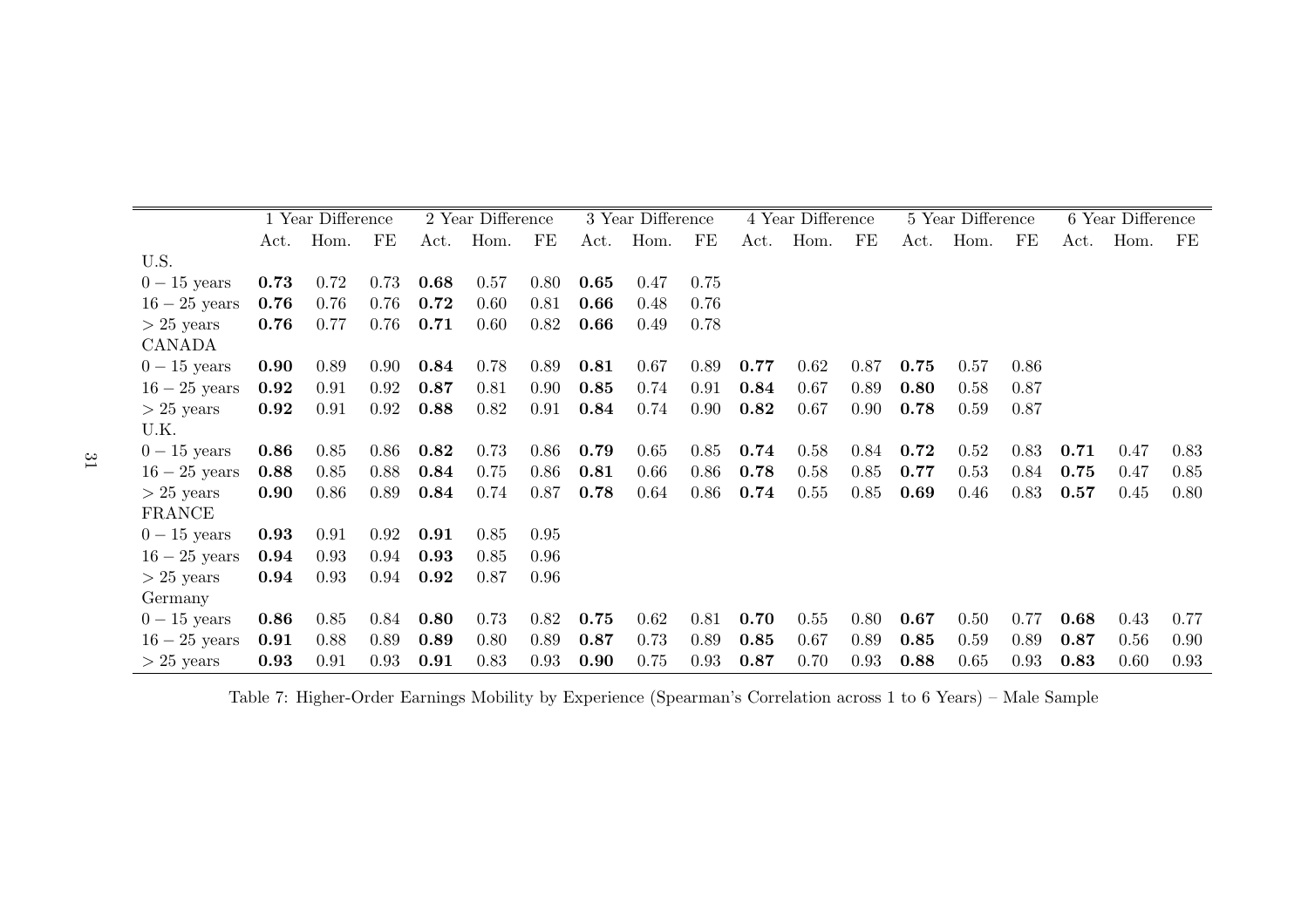| 0.61 |
|------|
| 0.60 |
| 0.61 |
|      |
| 1.87 |
| 2.23 |
| 2.07 |
| 1.32 |
| 1.03 |
| 1.05 |
|      |
| 1.67 |
| 1.99 |
| 1.68 |
| 0.94 |
| 0.86 |
| 0.85 |
|      |

Table 8: Earnings and Annuity Value Differentials (Employed Workers Only)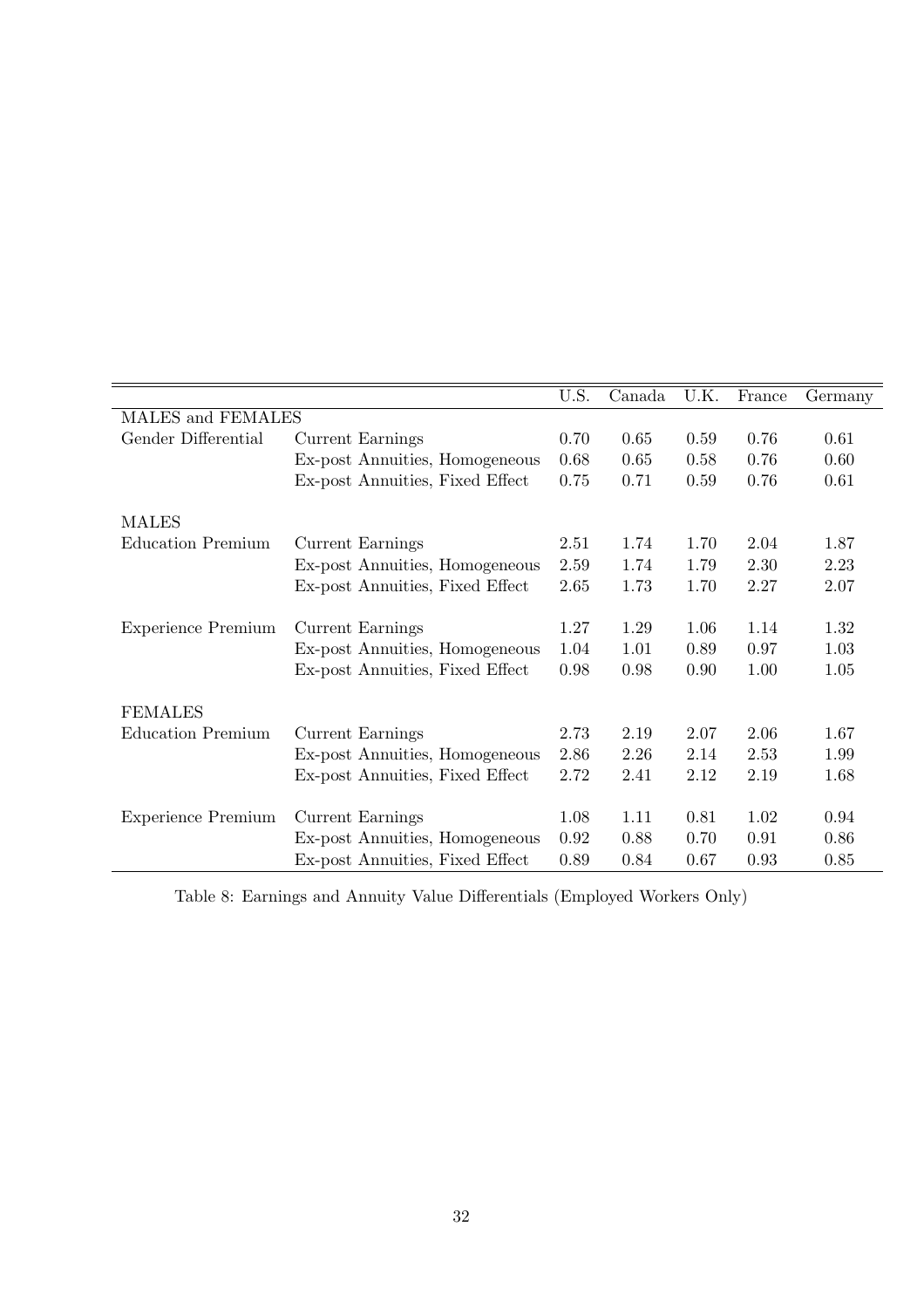|                                        | U.S.     | Canada   | U.K.    | France   | Germany  |
|----------------------------------------|----------|----------|---------|----------|----------|
| <b>MALES</b>                           |          |          |         |          |          |
| 90/10                                  |          |          |         |          |          |
| Annual earnings                        | 4.88     | 4.02     | 3.20    | 2.55     | 2.66     |
| Upward wage mobility only              | 2.72     | 2.41     | 2.20    | 2.46     | 2.21     |
| Downward wage mobility only            | 3.30     | 3.55     | 2.57    | 2.38     | 2.39     |
| Wage mobility only                     | 2.67     | 2.51     | 2.28    | 2.23     | 2.17     |
| Percentage reduction                   | 55%      | 62\%     | 71%     | 87%      | 82%      |
| Unemployment mobility only             | 4.76     | 3.73     | 3.45    | 3.12     | 3.06     |
| Ex post annuity values (full mobility) | 2.76     | 2.65     | 2.40    | 2.65     | 2.55     |
| Standard deviation (full mobility)     |          |          | (0.03)  | (0.03)   | (0.05)   |
| Percentage reduction                   | 57%      | 66\%     | 75%     | 104%     | 96\%     |
| Gini                                   |          |          |         |          |          |
| Annual earnings                        | 0.33     | 0.28     | 0.26    | 0.22     | 0.22     |
| Upward wage mobility only              | 0.21     | 0.19     | 0.17    | 0.21     | 0.17     |
| Downward wage mobility only            | 0.27     | 0.27     | 0.22    | 0.21     | 0.20     |
| Wage mobility only                     | 0.22     | 0.20     | 0.19    | 0.20     | 0.18     |
| Percentage reduction                   | $65\%$   | 73%      | 72\%    | 90%      | 81\%     |
| Unemployment mobility only             | 0.32     | 0.27     | 0.26    | 0.26     | 0.23     |
| Ex post annuity values (full mobility) | 0.22     | 0.21     | 0.20    | 0.23     | 0.21     |
| Standard deviation (full mobility)     |          |          | (0.002) | (0.001)  | (0.003)  |
| Percentage reduction                   | 66%      | 76%      | 76%     | 103%     | 94%      |
| <b>FEMALES</b>                         |          |          |         |          |          |
| 90/10                                  |          |          |         |          |          |
| Annual earnings                        | 5.35     | 4.67     | 5.20    | 3.73     | 4.02     |
| Upward wage mobility only              | 3.05     | 2.65     | 2.92    | 2.65     | 3.03     |
| Downward wage mobility only            | 4.00     | 4.15     | 4.25    | 3.73     | 3.98     |
| Wage mobility only                     | 2.87     | 2.75     | 3.28    | 2.79     | 3.00     |
| Percentage reduction                   | 54\%     | 59%      | 63\%    | 75%      | 75%      |
| Unemployment mobility only             | 5.40     | 4.41     | 4.95    | 4.50     | $5.01\,$ |
| Ex post annuity values (full mobility) | 2.94     | $2.96\,$ | 3.28    | 3.49     | 3.49     |
| Standard deviation (full mobility)     |          |          | (0.07)  | (0.08)   | (0.30)   |
| Percentage reduction                   | 55\%     | 64\%     | 63%     | 94%      | 87%      |
| Gini                                   |          |          |         |          |          |
| Annual earnings                        | 0.34     | 0.29     | 0.32    | $0.25\,$ | $0.27\,$ |
| Upward wage mobility only              | $0.22\,$ | 0.20     | 0.22    | $0.22\,$ | $0.22\,$ |
| Downward wage mobility only            | 0.30     | 0.29     | 0.31    | 0.27     | 0.28     |
| Wage mobility only                     | 0.23     | 0.21     | 0.25    | 0.22     | 0.23     |
| Percentage reduction                   | 67\%     | 72\%     | 77%     | 89%      | 88%      |
| Unemployment mobility only             | 0.34     | 0.29     | 0.32    | $0.30\,$ | 0.29     |
| Ex post annuity values (full mobility) | 0.23     | 0.23     | 0.25    | 0.26     | $0.25\,$ |
| Standard deviation (full mobility)     |          |          | (0.003) | (0.002)  | (0.003)  |
| Percentage reduction                   | 68\%     | $77\%$   | $78\%$  | 104\%    | 94%      |

Table 9: Inequality Measures Across Experiments – Homogeneous Model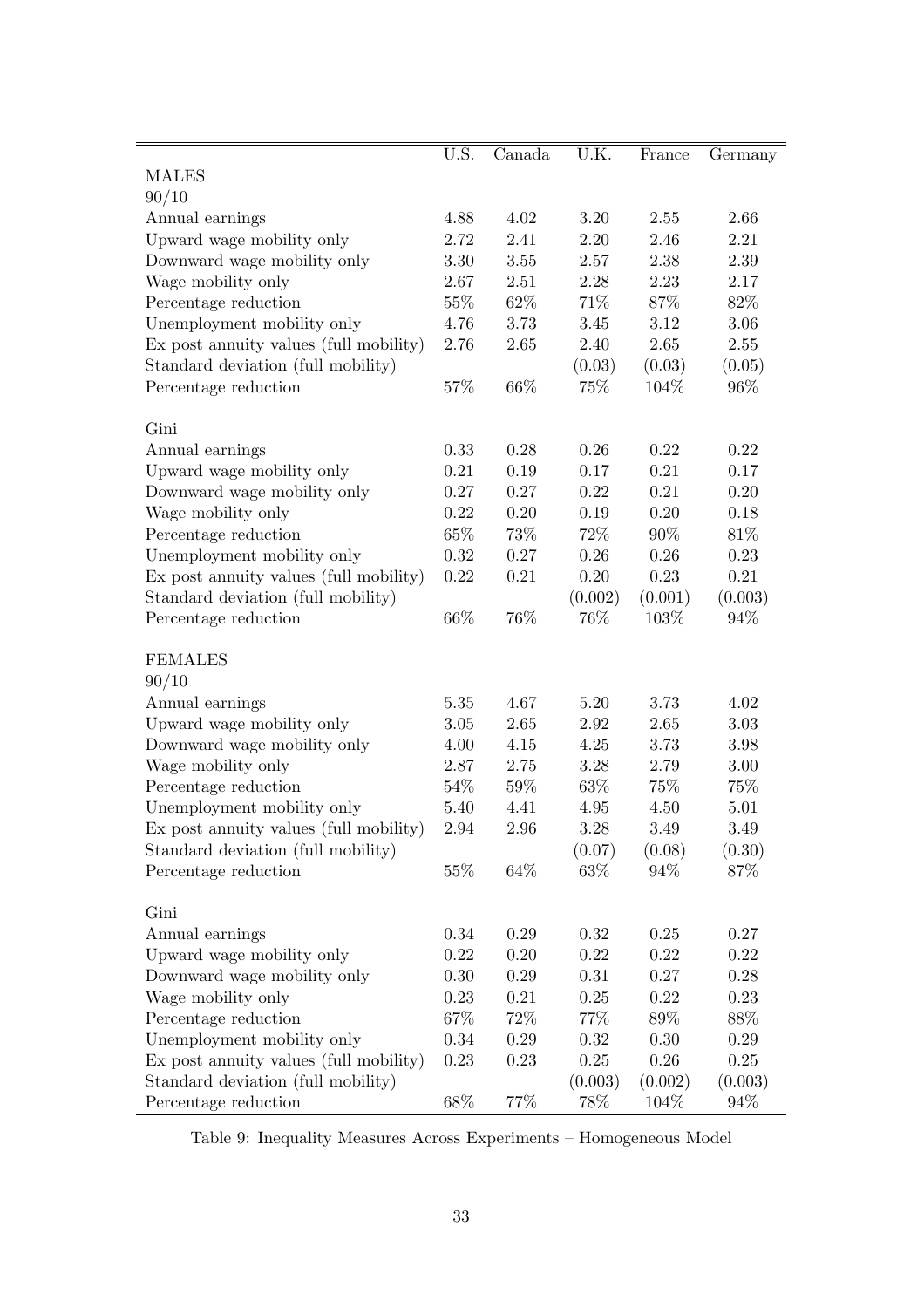|                                        | U.S.   | Canada   | U.K.    | France   | Germany  |
|----------------------------------------|--------|----------|---------|----------|----------|
| <b>MALES</b>                           |        |          |         |          |          |
| 90/10                                  |        |          |         |          |          |
| Annual earnings                        | 4.88   | 4.02     | 3.20    | 2.55     | 2.66     |
| Upward wage mobility only              | 4.09   | 3.28     | 2.84    | 2.43     | 2.37     |
| Downward wage mobility only            | 4.38   | 3.56     | 2.82    | 2.46     | 2.50     |
| Wage mobility only                     | 4.09   | 3.38     | 2.77    | 2.42     | 2.38     |
| Percentage reduction                   | 84%    | 84\%     | 87%     | 95%      | $90\%$   |
| Unemployment mobility only             | 4.71   | 3.67     | 3.18    | 2.68     | 2.97     |
| Ex post annuity values (full mobility) | 4.15   | 3.48     | 2.89    | 2.68     | 2.72     |
| Standard deviation (full mobility)     |        |          | (0.03)  | (0.02)   | (0.11)   |
| Percentage reduction                   | 85%    | 87%      | 90%     | 105%     | 102\%    |
| Gini                                   |        |          |         |          |          |
| Annual earnings                        | 0.33   | 0.28     | 0.26    | 0.22     | 0.22     |
| Upward wage mobility only              | 0.30   | 0.25     | 0.23    | 0.22     | 0.19     |
| Downward wage mobility only            | 0.31   | 0.26     | 0.23    | 0.22     | 0.21     |
| Wage mobility only                     | 0.30   | 0.25     | 0.23    | 0.22     | 0.20     |
| Percentage reduction                   | 89%    | $89\%$   | 88\%    | $97\%$   | $88\%$   |
| Unemployment mobility only             | 0.33   | 0.26     | 0.25    | 0.24     | 0.23     |
| Ex post annuity values (full mobility) | 0.30   | 0.25     | 0.24    | 0.24     | 0.22     |
| Standard deviation (full mobility)     |        |          | (0.001) | (0.001)  | (0.003)  |
| Percentage reduction                   | $90\%$ | $91\%$   | 92%     | $106\%$  | 100%     |
| <b>FEMALES</b>                         |        |          |         |          |          |
| 90/10                                  |        |          |         |          |          |
| Annual earnings                        | 5.35   | 4.67     | 5.20    | 3.73     | 3.94     |
| Upward wage mobility only              | 4.29   | 3.61     | 4.66    | 3.33     | 3.26     |
| Downward wage mobility only            | 4.74   | 4.11     | 4.95    | 3.50     | $3.49\,$ |
| Wage mobility only                     | 4.27   | 3.85     | 4.69    | 3.38     | 3.26     |
| Percentage reduction                   | 80%    | 82\%     | $90\%$  | $90\%$   | 83\%     |
| Unemployment mobility only             | 4.91   | 4.23     | 5.32    | 3.79     | 4.13     |
| Ex post annuity values (full mobility) | 4.31   | 3.95     | 4.78    | 3.78     | 3.67     |
| Standard deviation (full mobility)     |        |          | (0.06)  | (0.04)   | (0.13)   |
| Percentage reduction                   | 81\%   | 85%      | 92%     | 101\%    | 93%      |
| Gini                                   |        |          |         |          |          |
| Annual earnings                        | 0.34   | 0.29     | 0.32    | $0.25\,$ | $0.27\,$ |
| Upward wage mobility only              | 0.30   | $0.26\,$ | 0.31    | 0.24     | $0.24\,$ |
| Downward wage mobility only            | 0.32   | 0.27     | 0.32    | 0.24     | 0.25     |
| Wage mobility only                     | 0.30   | 0.26     | 0.31    | 0.24     | 0.24     |
| Percentage reduction                   | 88\%   | 89\%     | 97%     | $95\%$   | 89%      |
| Unemployment mobility only             | 0.33   | $0.28\,$ | 0.33    | $0.26\,$ | 0.27     |
| Ex post annuity values (full mobility) | 0.30   | 0.27     | 0.32    | 0.26     | $0.25\,$ |
| Standard deviation (full mobility)     |        |          | (0.001) | (0.001)  | (0.004)  |
| Percentage reduction                   | 89\%   | $92\%$   | $98\%$  | 105%     | 94%      |

Table 10: Inequality Measures Across Experiments – Fixed Effect Model